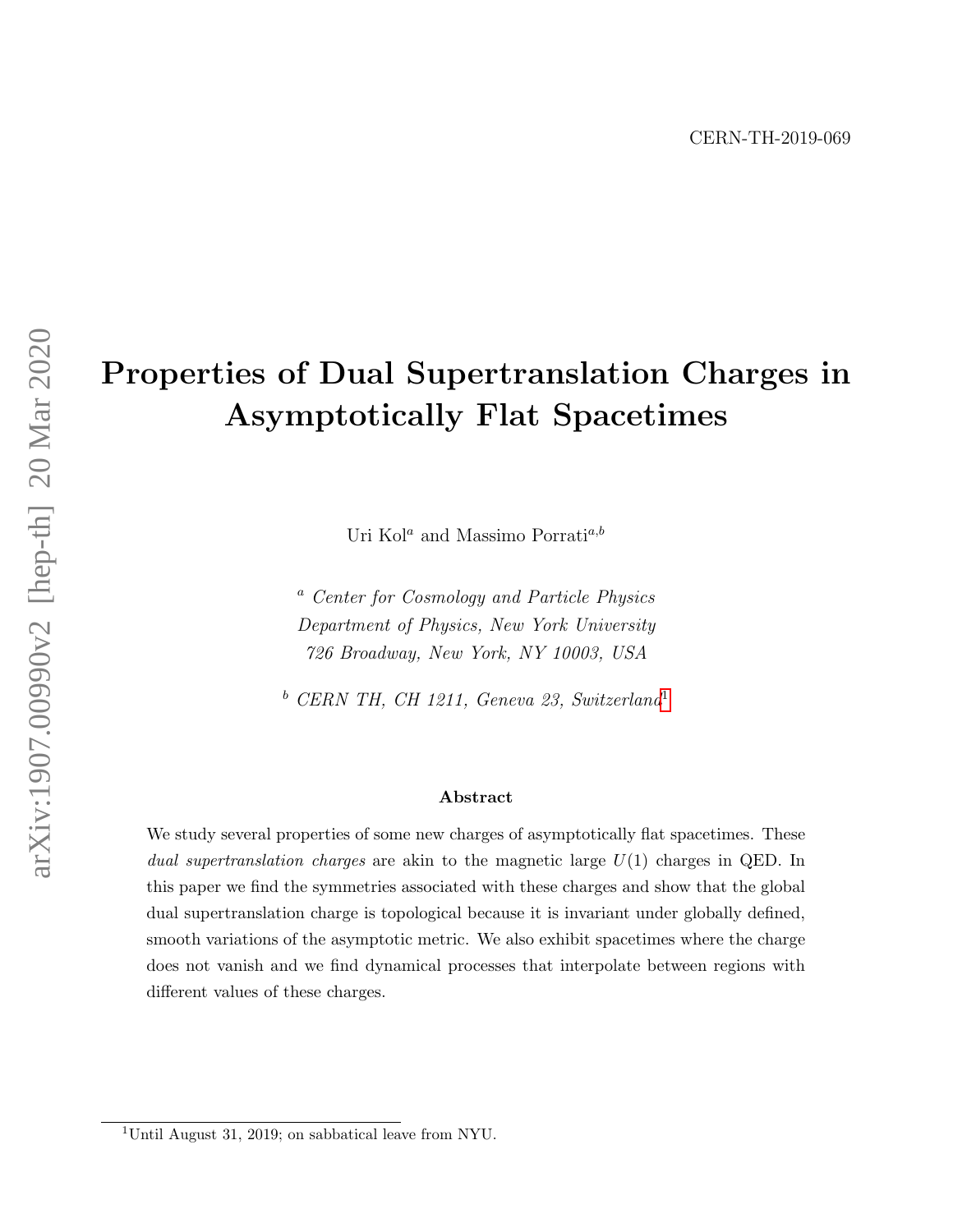# 1 Introduction

New *dual gravitational charges* of asymptotically flat spacetimes were introduced in [\[1,](#page-37-0) [2\]](#page-37-1). They are akin to the magnetic dual of the large  $U(1)$  gauge charges [\[3,](#page-37-2) [4,](#page-37-3) [5,](#page-37-4) [6\]](#page-37-5) (see also [\[7\]](#page-37-6)) so we shall call them "dual supertranslation charges" henceforth. The symmetries they generate are not explicit in the derivation of  $[1, 2]$  $[1, 2]$  so we shall begin our paper by reporting on an independent line of research that we have been pursuing recently and that arrives at them in a different manner, which makes their action on the phase space of the theory more manifest. Another important question about these charges concerns the extent to which one can draw the parallel with large magnetic  $U(1)$  transformations. The global magnetic charge is topological in nature since it does not change under small, globally-defined deformations of the gauge potential, it is quantized in units set by the electric charge and it partitions the space of gauge field configurations on the celestial sphere into discrete, topologically distinct sectors. In this paper we will provide evidence that the global dual supertranslation charge is also topological.

Let us begin with some standard definitions, the first of which is the expansion of an asymptotically flat metrics around future null infinity  $\mathcal{I}^+$ :

<span id="page-1-0"></span>
$$
ds^{2} = -du^{2} - 2du dr + 2r^{2}\gamma_{z\bar{z}}dzd\bar{z} + \frac{2m_{B}}{r}du^{2} + rC_{zz}dz^{2} + rC_{\bar{z}\bar{z}}d\bar{z}^{2} - 2U_{z}dudz - 2U_{\bar{z}}dud\bar{z} + \frac{1}{r}\left(\frac{4}{3}\left(N_{z} + u\partial_{z}m_{B}\right) - \frac{1}{4}\partial_{z}\left(C_{zz}C^{zz}\right)\right)dudz + c.c. + ...,
$$
\n(1.1)

where  $u$  is the retarded time,

$$
\gamma_{z\bar{z}} = \frac{2}{(1+z\bar{z})^2} \tag{1.2}
$$

is the round metric on the unit  $S^2$ ,

$$
U_z = -\frac{1}{2}D^z C_{zz} \tag{1.3}
$$

and the dots indicate subleading terms in the expansion around  $r = \infty$ . The symbol  $m_B$ denotes the Bondi mass aspect and  $N_z$  the angular momentum aspect. The Bondi news, given by

$$
N_{zz} = \partial_u C_{zz},\tag{1.4}
$$

characterizes gravitational radiation.

In [\[8,](#page-37-7) [9\]](#page-37-8) it was argued that in order to achieve the correct Dirac bracket on the radiative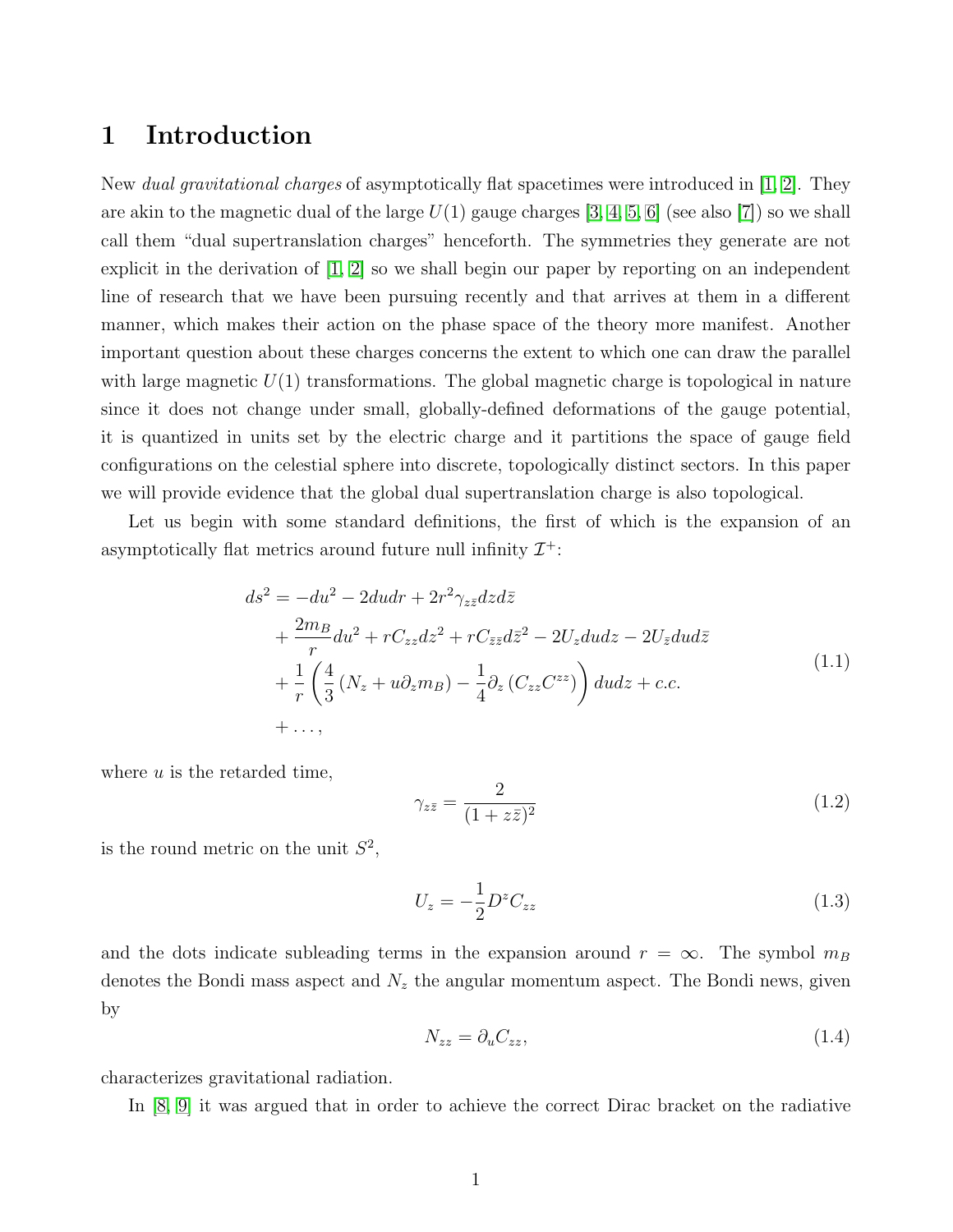modes at future null infinity  $\mathcal{I}^+$ 

<span id="page-2-1"></span>
$$
\{T(f), C_{zz}\} = f\partial_u C_{zz} - 2D_z^2 f = \mathcal{L}_f C_{zz},\tag{1.5}
$$

where  $T(f)$  is the generator of BMS<sup>+</sup> supertranslations, the following boundary conditions have to be imposed

<span id="page-2-0"></span>
$$
\[D_{\bar{z}}^2 C_{zz} - D_z^2 C_{\bar{z}\bar{z}}\]_{\mathcal{I}_{-}^{\pm}} = 0,\tag{1.6}
$$

<span id="page-2-4"></span>
$$
N_{zz}|_{\mathcal{I}_{-}^{\pm}} = 0. \tag{1.7}
$$

The condition [\(1.6\)](#page-2-0) fixes the coefficient of the  $D_z^2 f$  term in equation [\(1.5\)](#page-2-1) to be (-2). Without it, this coefficient would be −1 instead of −2. The reason for this discrepancy lies in the way we count zero-momentum modes. For non-zero momentum the graviton has two degrees of freedom corresponding to the two polarization modes with respect to its momentum. However, at zero momentum the two polarization modes cannot be distinguished so that in fact only one degree of freedom survives. The constraint [\(1.6\)](#page-2-0) relates the two polarization modes of the zero-momentum graviton and therefore reduces the number of degrees of freedom from two to one, as required. The numerical factor in front of the  $D_z^2 f$  term in [\(1.5\)](#page-2-1) precisely accounts for this effect.

In this paper we show that there is a more general class of boundary conditions that is consistent with the correct Dirac brackets, to wit:

<span id="page-2-2"></span>
$$
i\alpha \left[ D_{\bar{z}}^2 C_{zz} - D_z^2 C_{\bar{z}\bar{z}} \right]_{\mathcal{I}_{-}^{\perp}} + \beta \left[ D_{\bar{z}}^2 C_{zz} + D_z^2 C_{\bar{z}\bar{z}} \right]_{\mathcal{I}_{-}^{\perp}} = 0, \tag{1.8}
$$

$$
N_{zz}|_{\mathcal{I}_{-}^+} = 0. \tag{1.9}
$$

Here  $\alpha$  and  $\beta$  are real but otherwise unconstrained coefficients. The solution to [\(1.8\)](#page-2-2) is given by

<span id="page-2-3"></span>
$$
C_{zz}\big|_{\mathcal{I}_{-}^{+}} = D_z^2 C(z,\bar{z}),\tag{1.10}
$$

where  $C(z, \bar{z})$  is a complex function, the boundary graviton. To see this we plug [\(1.10\)](#page-2-3) into [\(1.8\)](#page-2-2) to get the following constraint

$$
-\alpha \operatorname{Im} C + \beta \operatorname{Re} C = 0, \tag{1.11}
$$

which relates the real and imaginary parts of the boundary graviton. For generic values of  $\alpha$ and  $\beta$  both parts are different than zero. By setting  $\beta$  to zero we recover the standard boundary condition  $(1.6)$  which implies that C is a real function. In the same way we can isolate the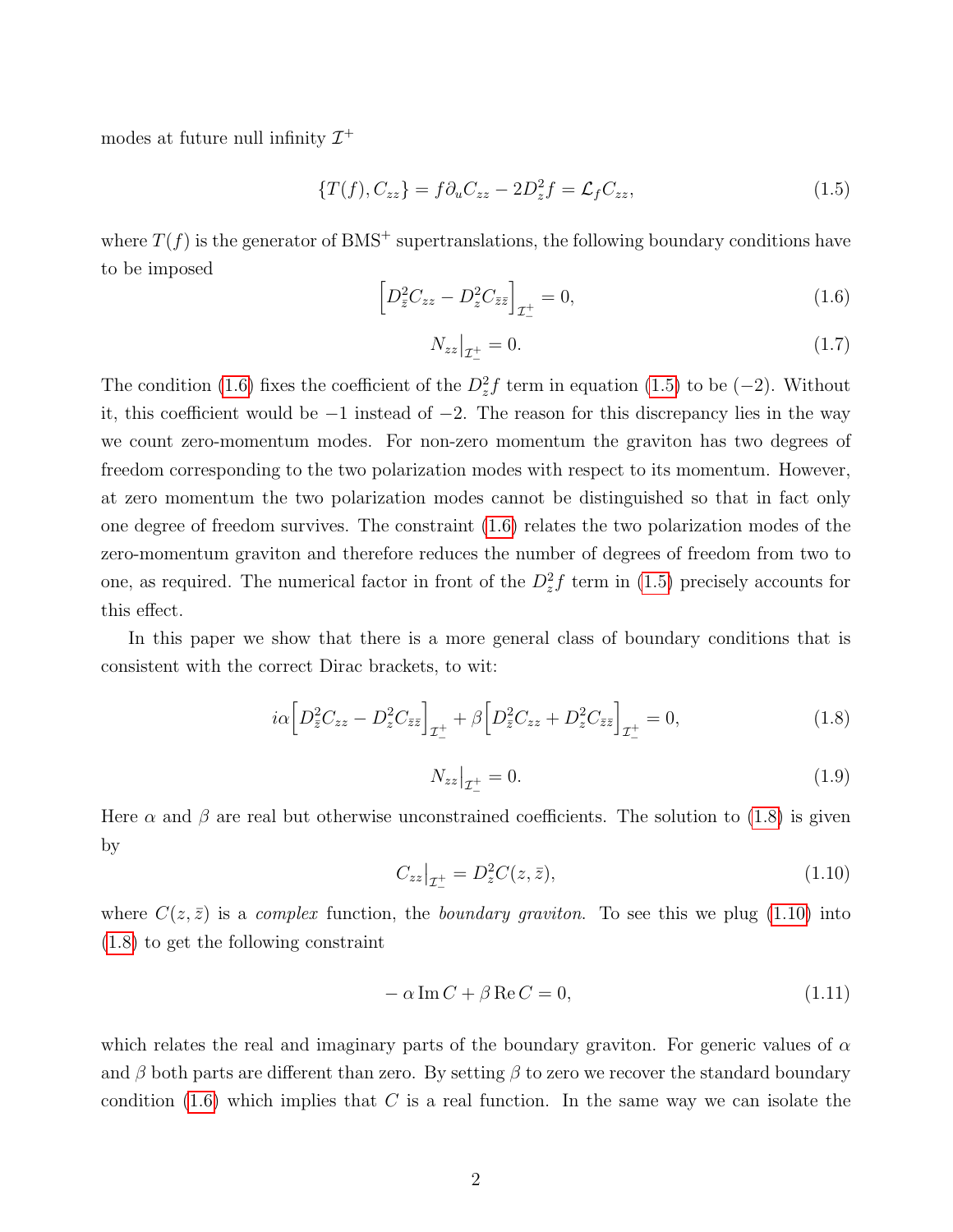imaginary part of  $C$  by setting its real part to zero using the alternative boundary condition

<span id="page-3-0"></span>
$$
\[D_{\bar{z}}^2 C_{zz} + D_z^2 C_{\bar{z}\bar{z}}\]_{\mathcal{I}_{-}^{\pm}} = 0,\tag{1.12}
$$

which corresponds to the choice  $\alpha = 0$ . The nature of the real and imaginary components of the boundary graviton can be understood using their transformation law under the antipodal map, which is equivalent, up to rotations on the two sphere, to

$$
z \longleftrightarrow \bar{z}.\tag{1.13}
$$

Under the antipodal map the two components transform as

$$
Re C \to +Re C,
$$
  
\n
$$
Im C \to -Im C.
$$
\n(1.14)

Using these parity properties we can now draw an analogy between the boundary graviton C and the scalar potential  $\phi$  in electrodynamics, whose real and imaginary components define the electric and magnetic fields, respectively, and transform in a similar way (see table [1](#page-4-0) and references [\[10,](#page-37-9) [11,](#page-37-10) [12\]](#page-38-0) for related works on the parity odd component of the metric). The standard electric boundary condition [\(1.6\)](#page-2-0) therefore sets to zero the magnetic component of the metric while the alternative magnetic boundary condition [\(1.12\)](#page-3-0) sets to zero its electric component. More generally, we can impose the dyonic boundary condition [\(1.8\)](#page-2-2) which implies that both the real and imaginary modes of C are turned on. Our main goal in this paper is to explore the physics of the imaginary part of C.

In electrodynamics, each one of the field components (electric and magnetic) define a conserved charge. Similarly in gravity, the real and imaginary parts of the boundary graviton are associated with two different conservation laws. The conserved charges are defined in terms of the complex Weyl scalar  $\Psi_2$ , whose leading component in the asymptotic expansion is given by

$$
\Psi_2^0(u, z, \bar{z}) \equiv -\lim_{r \to \infty} (rC_{uzr\bar{z}} \gamma^{z\bar{z}})
$$
  
= 
$$
-m_B + \frac{1}{4} C^{zz} N_{zz} + \frac{1}{4} (\gamma^{z\bar{z}})^2 \left( D_{\bar{z}}^2 C_{zz} - D_z^2 C_{\bar{z}\bar{z}} \right).
$$
 (1.15)

The real part of  $\Psi^0_2$  defines the BMS supertranslation charge

<span id="page-3-1"></span>
$$
T(f) = -\frac{1}{4\pi G} \int_{\mathcal{I}_{-}^{\pm}} d^2 z \gamma_{z\bar{z}} f(z, \bar{z}) \left[ \text{Re } \Psi_2^0(u, z, \bar{z}) \right]_{\mathcal{I}_{-}^{\pm}} = \frac{1}{4\pi G} \int_{\mathcal{I}_{-}^{\pm}} d^2 z \gamma_{z\bar{z}} f(z, \bar{z}) m_B.
$$
 (1.16)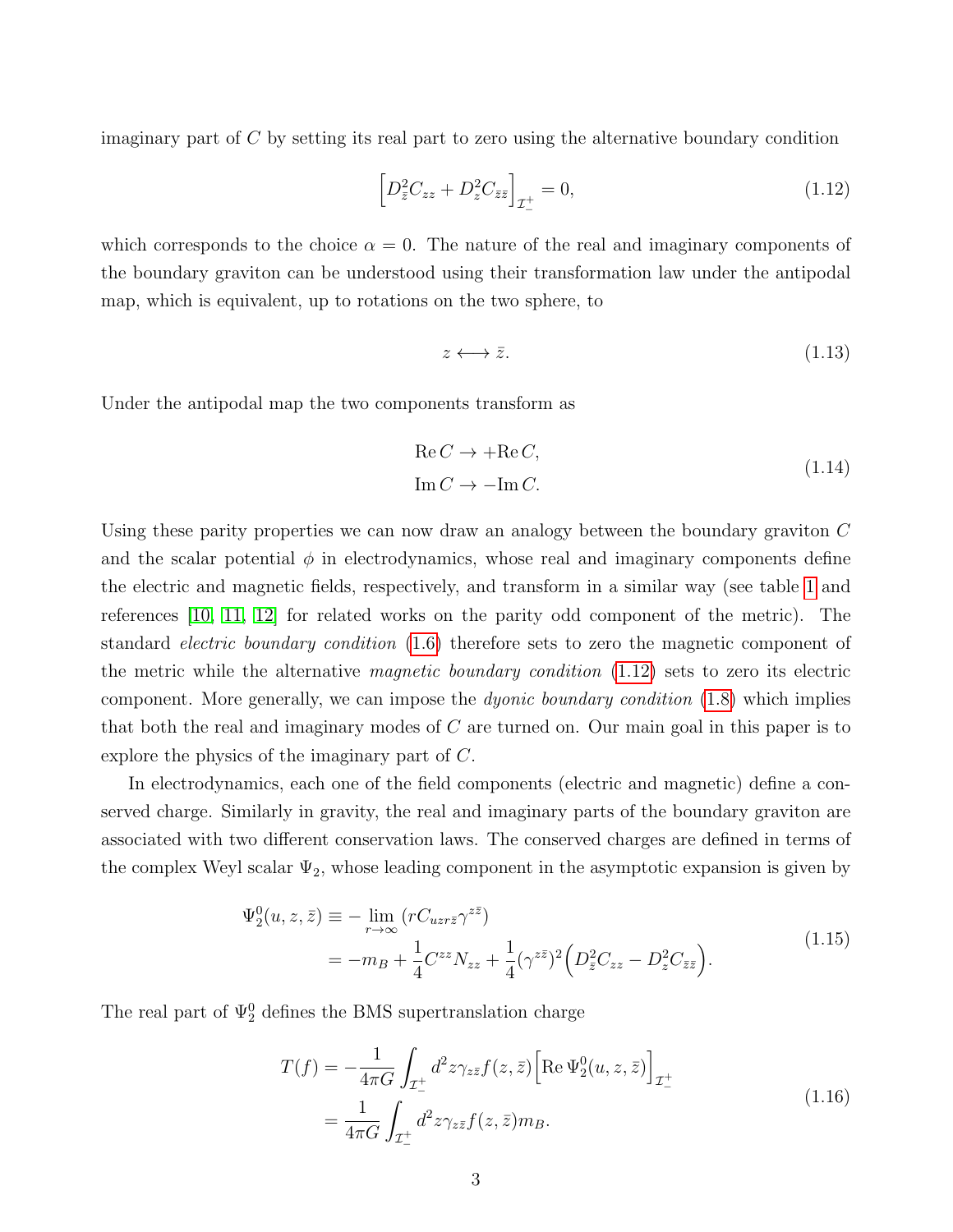| Gravity                                                                                            | JED                                                                                                                      |
|----------------------------------------------------------------------------------------------------|--------------------------------------------------------------------------------------------------------------------------|
| $\operatorname{Re} C \sim \left[ D_{\bar{z}}^2 C_{zz} + D_z^2 C_{\bar{z}\bar{z}} \right]_{\tau^+}$ | $\operatorname{Re}\phi\sim\left[\partial_{\bar{z}}A_{z}^{(0)}+\partial_{z}A_{\bar{z}}^{(0)}\right]_{\mathcal{I}^{+}}$    |
| $\operatorname{Im} C \sim \left[ D_{\bar{z}}^2 C_{zz} - D_z^2 C_{\bar{z}\bar{z}} \right]_{\tau+}$  | $\operatorname{Im} \phi \sim \left[ \partial_{\bar{z}} A_z^{(0)} - \partial_z A_{\bar{z}}^{(0)} \right]_{\mathcal{I}^+}$ |
| T(f)                                                                                               | $Q_{\text{electric}}(\epsilon) = \frac{1}{e^2} \int_{\mathcal{T}^+} d^2 z \gamma_{z\bar{z}} \,\epsilon \, F_{ru}^{(2)}$  |
| $\mathcal{M}(f)$                                                                                   | $Q_{\text{magnetic}}(\epsilon) = \frac{i}{2\pi} \int_{\tau^+} d^2 z \,\epsilon \, F_{z\bar{z}}^{(0)}$                    |

<span id="page-4-0"></span>Table 1: The analogy between gravity and electrodynamics. Here  $\phi$  is the scalar potential in electrodynamics,  $F_{ru}^{(2)}$  and  $F_{z\bar{z}}^{(0)}$  are the leading terms in the asymptotic expansions of the electric and magnetic fields and we have used the gauge condition  $A_u^{(0)} = 0$  (see [\[5,](#page-37-4) [6\]](#page-37-5) for more details). The real and imaginary parts of the boundary graviton describe the parity even and parity odd components of the metric, respectively, in analogy with the electric and magnetic fields. Correspondingly, the analogy extends to the charges that are associated with each field component.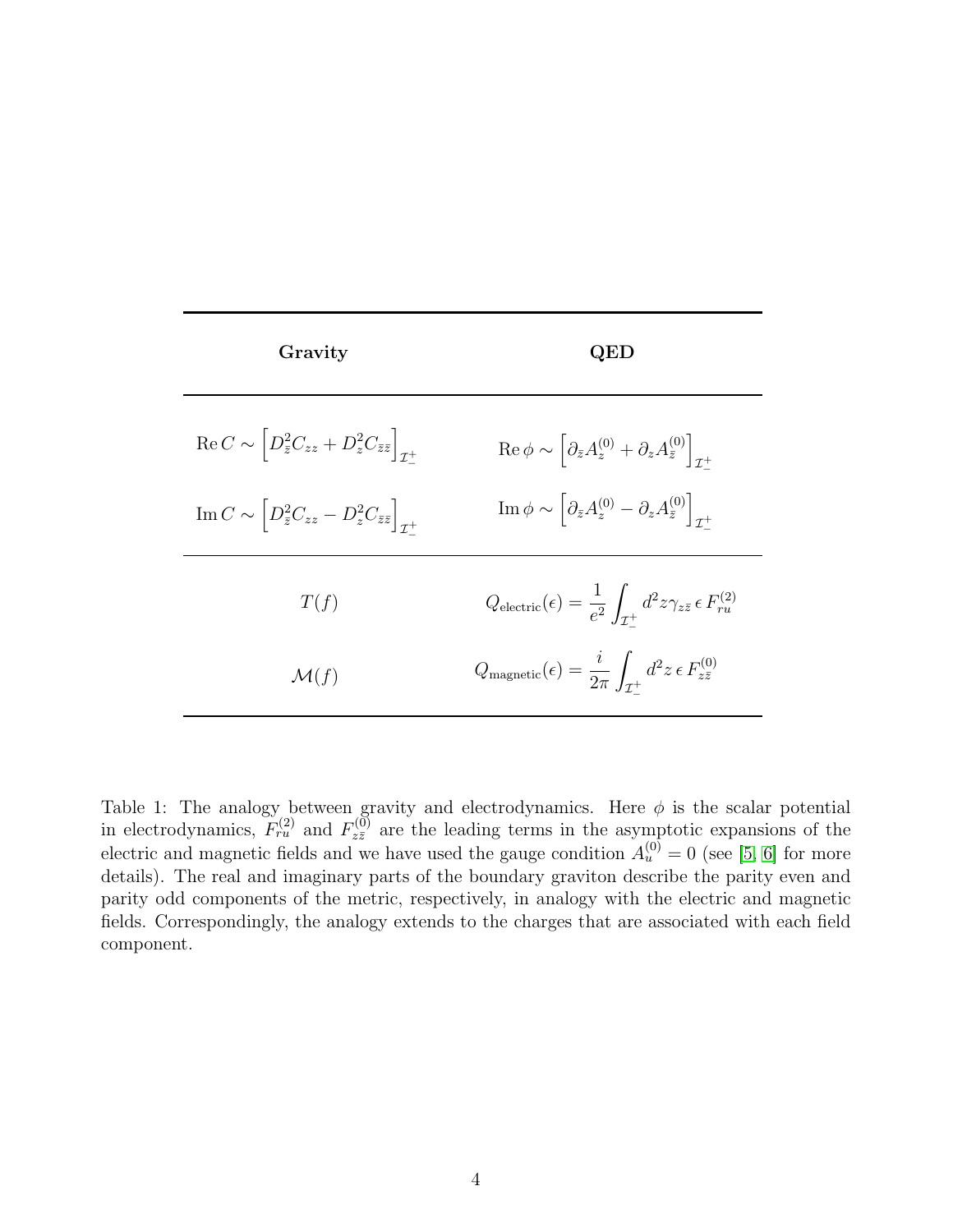In section [2](#page-9-0) we review BMS supertranslations and show how they are related to the standard electric boundary condition. The imaginary part of  $\Psi_2^0$  defines an independent charge

<span id="page-5-1"></span>
$$
\mathcal{M}(f) = -\frac{1}{4\pi G} \int d^2 z \gamma_{z\bar{z}} f(z,\bar{z}) \left[ \text{Im } \Psi_2^0(u,z,\bar{z}) \right]_{\mathcal{I}_{\perp}^{\perp}}
$$
  
= 
$$
\frac{i}{16\pi G} \int_{\mathcal{I}_{\perp}^{\perp}} d^2 z \, \gamma^{z\bar{z}} f(z,\bar{z}) \left( D_{\bar{z}}^2 C_{zz} - D_z^2 C_{\bar{z}\bar{z}} \right).
$$
 (1.17)

In the literature  $\mathcal{M}(f)$  is sometimes referred to as the *gravitational magnetic aspect* or *gravito*magnetic monopole. We will refer to  $\mathcal{M}(f)$  as the dual supertranslation charge, in reference to the electric-magnetic duality (see table [1\)](#page-4-0). Clearly, the dual supertranslation charge vanishes when the standard electric boundary condition  $(1.6)$  is imposed, but will acquire a non-zero value for the magnetic or dyonic boundary conditions. As we will see soon, the dual supertranslation charge is conserved identically and therefore it is completely fixed by the boundary conditions.

The expansion of the metric around past null infinity  $\mathcal{I}^-$  takes the form

$$
ds^{2} = -dv^{2} + 2dvdr + 2r^{2}\gamma_{z\bar{z}}dzd\bar{z}
$$
  
+ 
$$
\frac{2m_{B}^{-}}{r}dv^{2} + rD_{zz}^{-}dz^{2} + rD_{\bar{z}\bar{z}}d\bar{z}^{2} - 2V_{z}dvdz - 2V_{\bar{z}}dvd\bar{z}
$$
  
+ 
$$
\frac{1}{r}\left(\frac{4}{3}\left(N_{z}^{-} + v\partial_{z}m_{B}^{-}\right) - \frac{1}{4}\partial_{z}\left(D_{zz}D^{zz}\right)\right)dvdz + c.c.
$$
  
+ ... , \t(1.18)

with  $v$  the advanced time,

$$
V_z = -\frac{1}{2}D^z D_{zz} \tag{1.19}
$$

and

$$
N_{zz}^- = \partial_u D_{zz}.\tag{1.20}
$$

Following the previous discussion at  $\mathcal{I}^+$ , the new dyonic boundary conditions on the radiative modes at  $\mathcal{I}^-$  will take the form

<span id="page-5-0"></span>
$$
-i\alpha \left[ D_{\bar{z}}^2 D_{zz} - D_z^2 D_{\bar{z}\bar{z}} \right]_{\mathcal{I}_{+}^{-}} + \beta \left[ D_{\bar{z}}^2 D_{zz} + D_z^2 D_{\bar{z}\bar{z}} \right]_{\mathcal{I}_{+}^{-}} = 0, \tag{1.21}
$$

$$
N_{zz}|_{\mathcal{I}^-_+} = 0,\tag{1.22}
$$

which are solved by

$$
D_{zz}\big|_{\mathcal{I}_+^-} = D_z^2 D(z,\bar{z}),\tag{1.23}
$$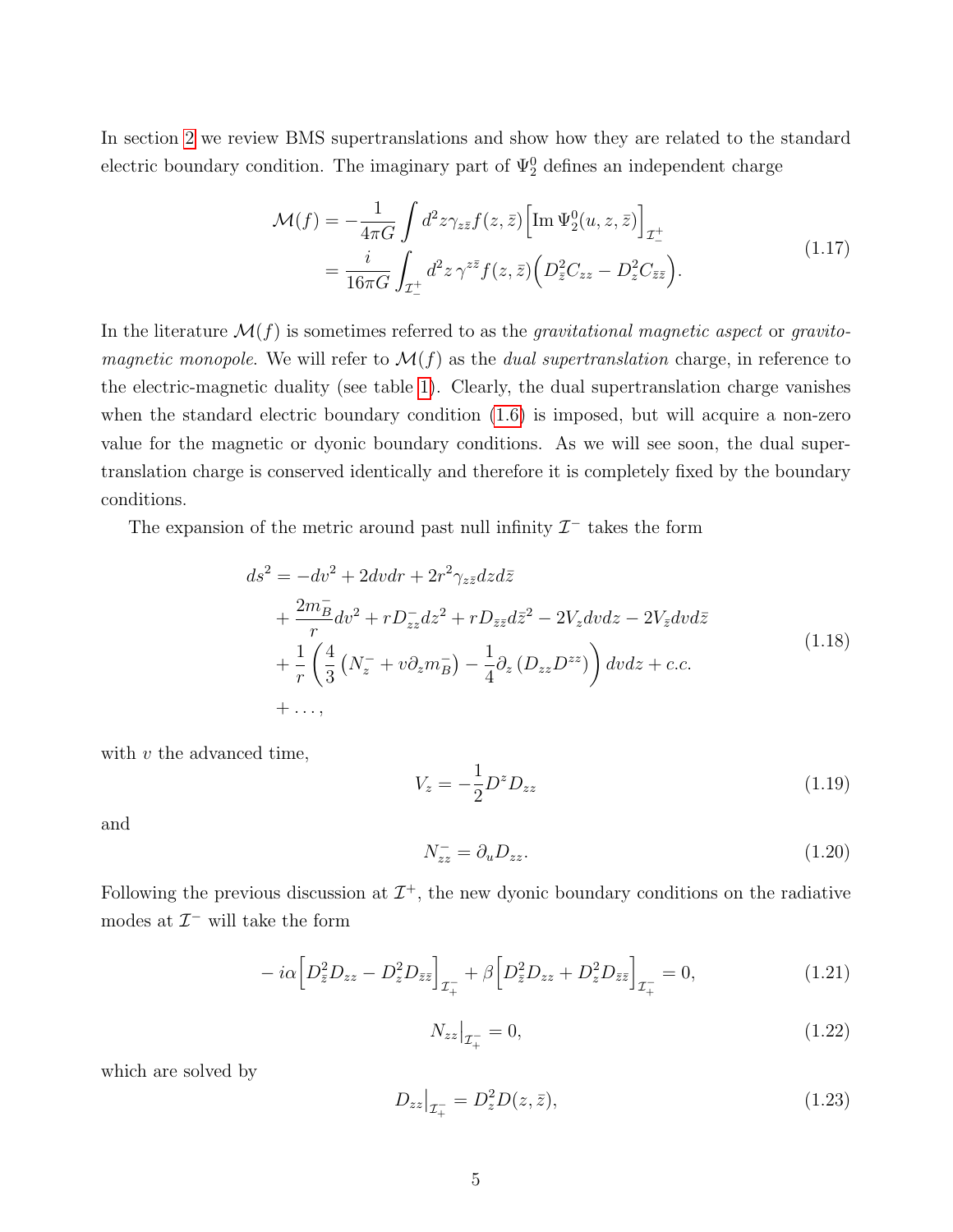where  $D(z, \bar{z})$  is a *complex* function. Similarly, the supertranslation and dual supertranslation charges can be defined at  $\mathcal{I}^-$ 

$$
T^{-}(f) = \frac{1}{4\pi G} \int_{\mathcal{I}_{+}^{-}} d^{2}z \gamma_{z\bar{z}} f(z, \bar{z}) m_{B}^{-}
$$
  

$$
\mathcal{M}^{-}(f) = -\frac{i}{16\pi G} \int_{\mathcal{I}_{+}^{-}} d^{2}z \gamma^{z\bar{z}} f(z, \bar{z}) \left( D_{\bar{z}}^{2} D_{zz} - D_{z}^{2} D_{\bar{z}\bar{z}} \right).
$$
(1.24)

Note that the dual supertranslation charge, as well as the parity odd part of [\(1.21\)](#page-5-0), contain a relative minus sign with respect to their  $\mathcal{I}^+$  counterparts. The reason is that the sphere's coordinates on  $\mathcal{I}^-$  are antipodally mapped to the ones on  $\mathcal{I}^+$ . The antipodal map reverse the orientation of the sphere and therefore flips the sign of parity odd fields.

The scattering problem in general relativity is solved by a map of the Cauchy data on  $\mathcal{I}^$ to that on  $\mathcal{I}^+$ . Generally speaking, this map is obtained by evolving the Cauchy data using the Einstein equations. However, the equations of motion should be supplemented with boundary conditions to make the scattering problem well defined. In [\[8\]](#page-37-7), the following matching conditions between the boundary data for the parity even components of the metric on  $\mathcal{I}^-_+$  and  $\mathcal{I}^+_-$  were proposed

<span id="page-6-2"></span>
$$
m_B(z, \bar{z})\big|_{\mathcal{I}_-^+} = m_B^-(z, \bar{z})\big|_{\mathcal{I}_+^-}.\tag{1.25}
$$

<span id="page-6-0"></span>
$$
\text{Re}\, C(z,\bar{z})\big|_{\mathcal{I}_{-}^{+}} = \text{Re}\, D(z,\bar{z})\big|_{\mathcal{I}_{+}^{-}},\tag{1.26}
$$

In the same spirit, here we propose the following matching condition for the parity odd metric component

<span id="page-6-1"></span>
$$
\text{Im}\,C(z,\bar{z})\big|_{\mathcal{I}_{-}^{+}} = -\text{Im}\,D(z,\bar{z})\big|_{\mathcal{I}_{+}^{-}}.\tag{1.27}
$$

These matching conditions, together with the boundary conditions [\(1.8\)](#page-2-2) and [\(1.21\)](#page-5-0), are all invariant under Lorentz and CPT transformations.

We would like to emphasize a key difference between the matching conditions of the boundary graviton [\(1.26\)](#page-6-0)-[\(1.27\)](#page-6-1) and the one of the Bondi mass [\(1.25\)](#page-6-2). Matching of the boundary graviton follows from Lorentz invariance [\[8\]](#page-37-7), but it is not enough to ensure stress-energy conservation, which we need to impose explicitly by the matching condition on the Bondi mass. We refer to the former as the *trivial* matching conditions, while the latter is imposed explicitly. To emphasize the importance of this difference, let us resort again to the analogy with electrodynamics, where the matching condition of the scalar potential follows from Lorentz invariance [\[3\]](#page-37-2). In electrodynamics this is enough to ensure magnetic charge conservation (in the absence of magnetic sources), but electric charge conservation has to be imposed explicitly. In other words, magnetic charge is conserved *identically* and follows from continuity of the potential, while electric charge conservation is imposed explicitly. Similarly in gravity, we see that the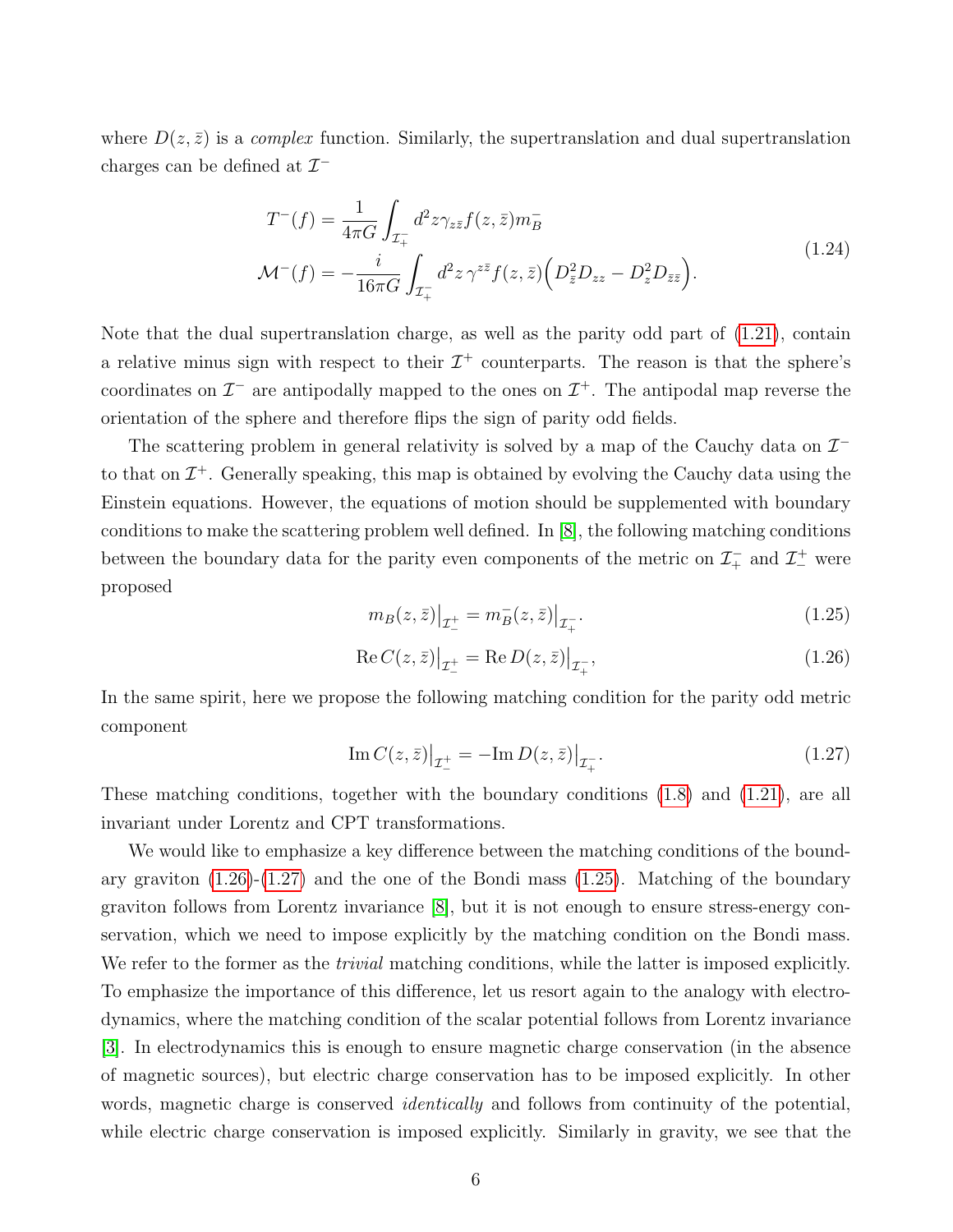

<span id="page-7-0"></span>Figure 1: The analogy between our work and the theory of magnetic monopoles. For brevity, we refer to dual supertranslation charged objects simply as *gravitational monopoles*, which are analogous to magnetic monopoles in electrodynamics. In the same way that the magnetic monopole charge partitions the space of gauge fields into distinct topological sectors, the gravitational monopole charge partitions the space of spacetime metrics into topologically distinct sectors.

dual supertranslation charge is conserved identically due to continuity of the boundary graviton, while supertranslation conservation is a direct result of stress-energy conservation (which is analogous to charge conservation in QED). In QED, despite the absence of magnetic charges, a non-trivial solution that carries magnetic charge still exists and is known as the *Dirac string* [\[16\]](#page-38-1). This magnetic configuration is possible due to its non-trivial topology in gauge space. The magnetic charge then classifies the gauge field into distinct topological sectors. In gravity, the identical conservation of the dual supertranslation charge therefore suggests that it may describe a configuration with a non-trivial *spacetime topology*. Indeed, we will show in section [4](#page-15-0) that the global dual supertranslation charge  $\mathcal{M}_{\text{global}}$  is a topological invariant of spacetime by proving that it is independent of the metric. This property distinguishes dual supertranslations from other asymptotic charges that appear in the literature, like BMS supertranslations and superrotations. The analogy between the topological structure in gravity and in electrodynamics, due to the presence of monopoles, is described in figure [1.](#page-7-0)

The simplest case of a configuration with a non-zero dual supertranslation charge is when  $\text{Im }\Psi_2^0$  is a constant

<span id="page-7-1"></span>
$$
\operatorname{Im}\Psi_2^0 = \ell. \tag{1.28}
$$

The charge defined by  $\text{Im } \Psi_2^0$  is then known as the NUT charge, and  $\ell$  is called the NUT parameter. The Taub-NUT metric is an example of a solution that obeys equation [\(1.28\)](#page-7-1). On the other hand, the Taub-NUT metric is known to exhibit an infinite string singularity similar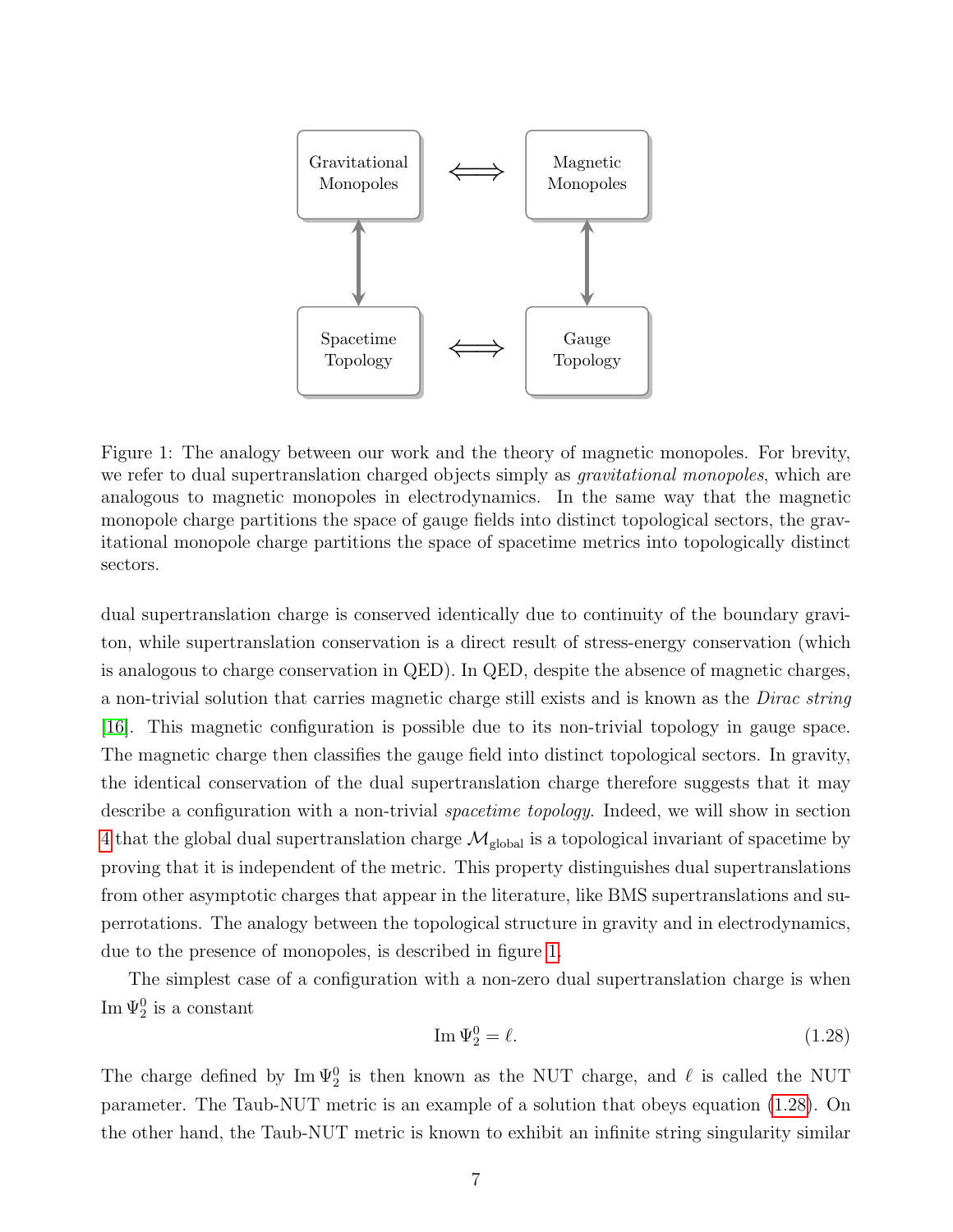to the Dirac string. The presence of a cosmic string singularity implies that the celestial space is an infinite-fold covering of the two sphere with a branch cut at the location of the sphere. This example shows the connection between dual supertranslations and the topology of the celestial space. We will study this example in detail.

The paper is organized as follows. In section [2](#page-9-0) we review BMS supertranslations and show that the new dyonic boundary condition we introduced in [\(1.8\)](#page-2-2) is consistent with their action on the phase space. In section [3](#page-11-0) we study new aspects of BMS superrotations that follow from the new boundary conditions we introduced. We discuss a puzzle that was not addressed in the literature so far - a mismatch between the action of the superrotation charge on the phase space and the corresponding action of the Lie derivative. This puzzle resembles the one that was encountered in [\[9\]](#page-37-8) for supertranslations, and we solve it in a similar manner. The new boundary conditions are essential to this discussion; though they are more general than [\(1.6](#page-2-0)[,1.7\)](#page-2-4), they are strong enough to resolve the puzzle. In section [4](#page-15-0) we study the new topological symmetry that is associated with the dual supertranslation charges  $(1.17)$  and which we name *dual supertranslations.* We show that the charge  $M$  is composed of soft gravitons only, compute its action on the phase space and show that it cannot be reproduced by diffeomorphisms. Moreover, we prove that the global dual supertranslation charge  $\mathcal{M}_{\text{global}} \equiv \mathcal{M}(f)|_{f=1}$  is independent of any metric deformation and is therefore a topological invariant of spacetime. We study the Taub-NUT metric as an example of a solution that carries a dual supertranslation charge and an imaginary boundary graviton, and use it to demonstrate the resulting topological structure. In order to understand how the new degrees of freedom, that were introduced by the new boundary conditions, arise in a physical process, in section [5](#page-21-0) we study the classical effect of a stress tensor on the phase space and the corresponding symmetry operation. The effect associated with supertranslations goes under the name of the memory effect. We derive new formulas for the effect that is associated with superrotations and dual supertranslations. We show that there is no memory in these cases and that the effect cannot be reproduced by regular diffeomorphisms like in the case of supertranslations. In section [6](#page-24-0) we study a vacuum solution of the Einstein equations that interpolates between regions of spacetime with different dual supertranslation charge. The solution describes the scattering of two impulsive gravitational plane waves. The dual supertranslation charge vanishes before the instant of collision and acquires a non-zero value after the two plane waves collide. This solution can be interpreted as the formation of a cosmic string with NUT charge and provides a physical interpretation for dual supertranslations. We end with a few comments and topics for future study of the new topological symmetry.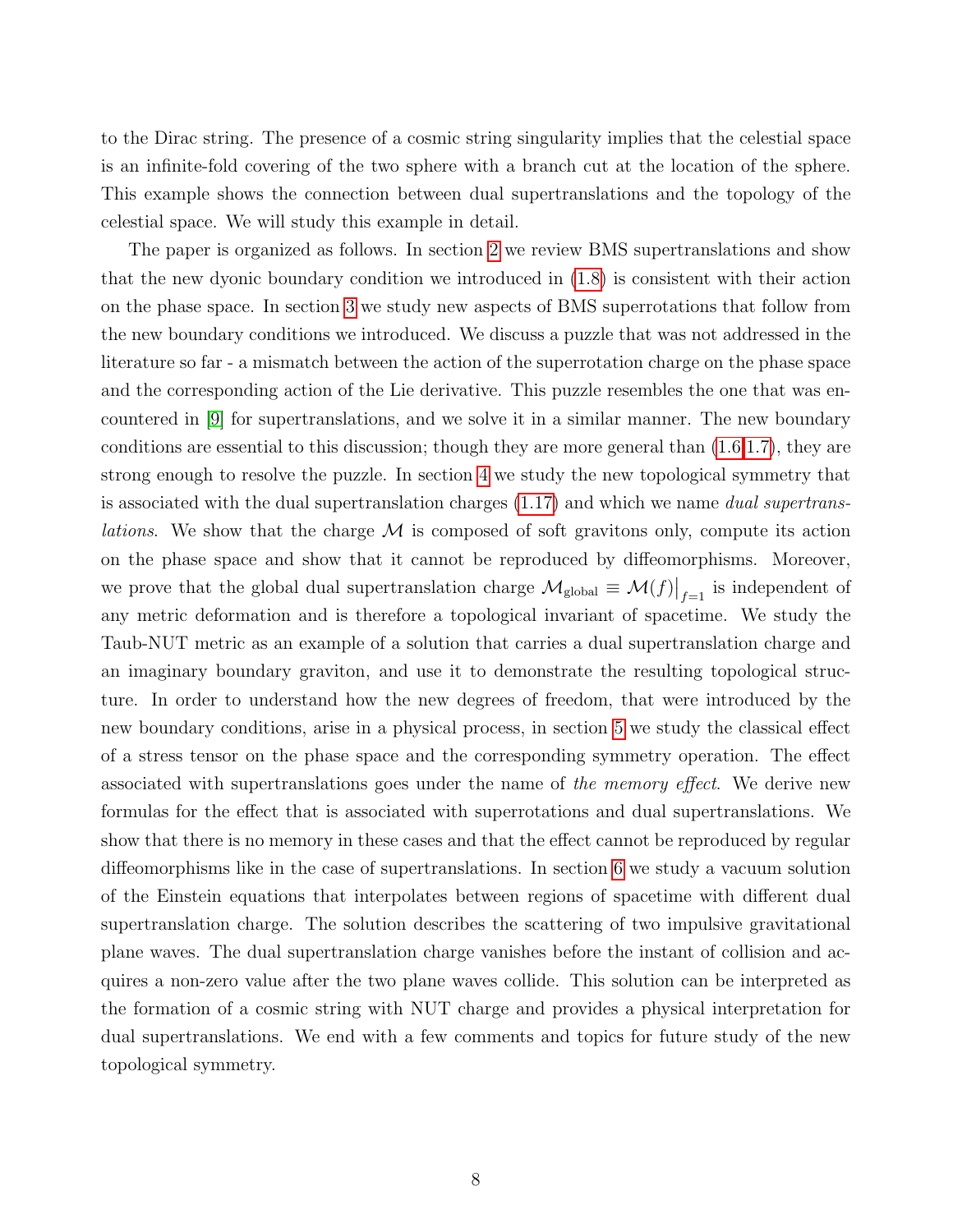# <span id="page-9-0"></span>2 Review of BMS Supertranslations

We start by reviewing the action of supertranslations on the phase space and on spacetime, the puzzle that was encountered in [\[9\]](#page-37-8) concerning the Dirac brackets and the proposed solution using the boundary condition [\(1.6\)](#page-2-0). We show that BMS supertranslations are independent of the new degree of freedom introduced by the dyonic boundary condition [\(1.8\)](#page-2-2), which therefore does not alter the analysis of [\[9\]](#page-37-8).

The generator of BMS supertranslations on  $\mathcal{I}^+$ , which is given by [\(1.16\)](#page-3-1), can be decomposed into two parts

$$
T(f) = Tsoft(f) + Thard(f)
$$
\n(2.1)

using the *uu* component of the Einstein equations  $G_{uu} = 8\pi T_{uu}^M$ 

<span id="page-9-3"></span>
$$
\partial_u m_B = \frac{1}{4} \left( D_z^2 N^{zz} + D_{\bar{z}}^2 N^{\bar{z}\bar{z}} \right) - T_{uu},
$$
  
\n
$$
T_{uu} = 4\pi G \lim_{r \to \infty} \left( r^2 T_{uu}^M \right) + \frac{1}{4} N_{zz} N^{zz}.
$$
\n(2.2)

The hard part of the generator is given by

$$
T_{\text{hard}}(f) = \frac{1}{4\pi G} \int_{\mathcal{I}^+} du d^2 z f(z, \bar{z}) \gamma_{z\bar{z}} T_{uu}
$$
\n(2.3)

while the soft part is

<span id="page-9-1"></span>
$$
T_{\text{soft}}(f) = \frac{1}{8\pi G} \int_{\mathcal{I}^+} du \, d^2 z \, \partial_u \left( \partial_{\bar{z}} U_z + \partial_z U_{\bar{z}} \right) f(z, \bar{z})
$$
  
= 
$$
-\frac{1}{16\pi G} \int_{\mathcal{I}^+} du \, d^2 z \, \gamma^{z\bar{z}} \left( D_{\bar{z}}^2 N_{zz} + D_z^2 N_{\bar{z}\bar{z}} \right) f(z, \bar{z}).
$$
 (2.4)

The action of supertranslations on the metric is described by the vector field

$$
\xi_f = f\partial_u - \frac{1}{r} \left( D^z f \partial_z + D^{\bar{z}} f \partial_{\bar{z}} \right) + D^z D_z f \partial_r + \mathcal{O}\left(r^{-2}\right), \qquad f = f(z, \bar{z}). \tag{2.5}
$$

In particular, it implies that the radiative data transforms as

$$
\mathcal{L}_f C_{zz} = f \partial_u C_{zz} - 2D_z^2 f. \tag{2.6}
$$

In [\[9\]](#page-37-8) it was noticed that using the canonical Dirac bracket

<span id="page-9-2"></span>
$$
\{N_{\bar{z}\bar{z}}(u,z,\bar{z}),C_{ww}(u',w,\bar{w})\}=16\pi G\delta(u-u')\delta^2(z-w)\gamma_{z\bar{z}},\tag{2.7}
$$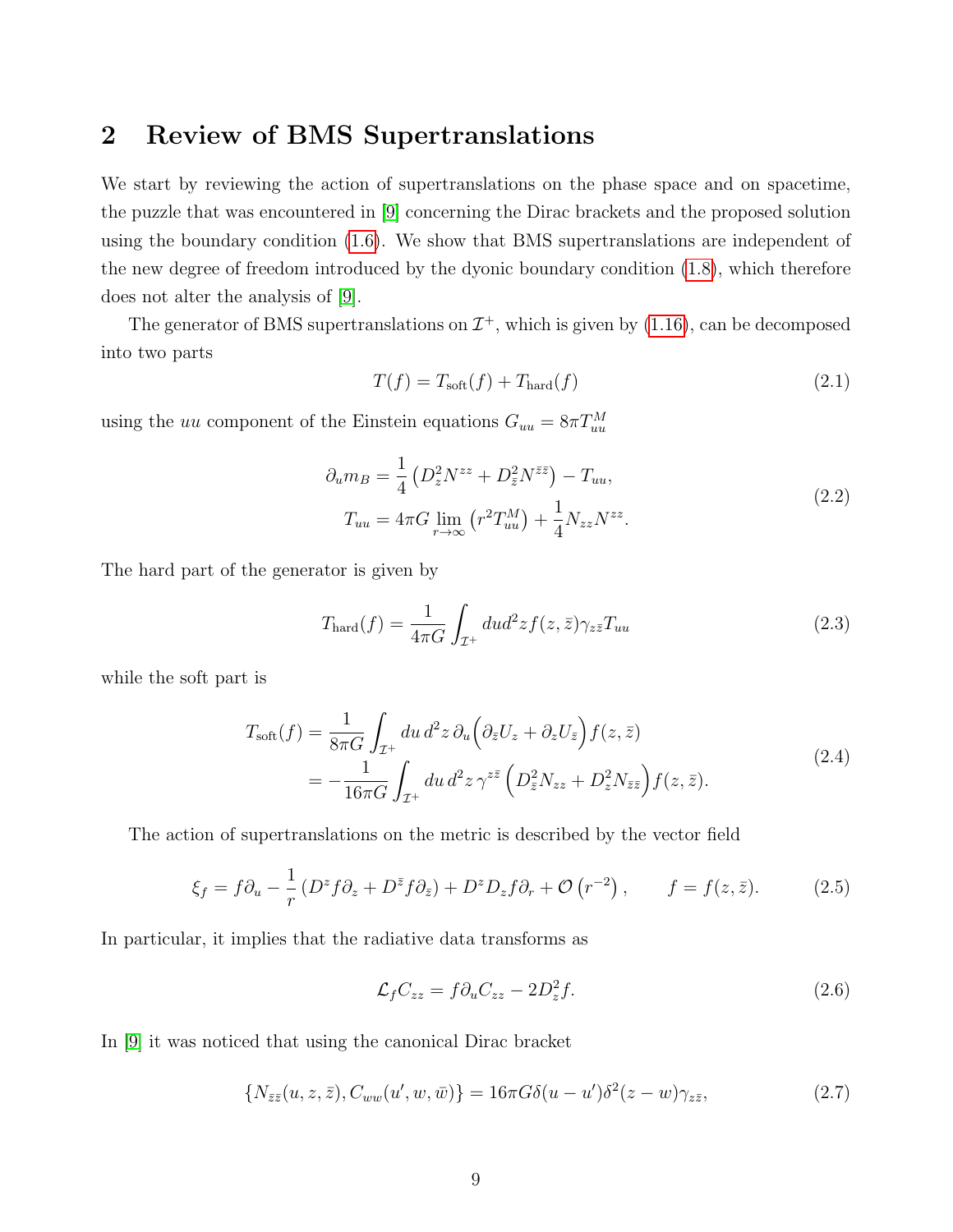the action of the supertranslation charge

<span id="page-10-0"></span>
$$
\{T(f), C_{zz}\} = f\partial_u C_{zz} - D_z^2 f \neq \mathcal{L}_f C_{zz}
$$
\n
$$
(2.8)
$$

is inconsistent with the variation of the metric under supertranslations. The inhomogeneous term in [\(2.8\)](#page-10-0) is off by a factor of 2. Reference [\[9\]](#page-37-8) proposed to resolve this inconsistency by imposing the boundary condition [\(1.6\)](#page-2-0). The boundary condition [\(1.6\)](#page-2-0) relates the two polarization modes of the zero-momentum gravitons and as a result both terms in [\(2.4\)](#page-9-1) contribute to the bracket  $\{T(f), C_{zz}\}\$ , in such a manner that the contribution to the inhomogeneous part is doubled. In the rest of this section we will review this construction and show that the more general boundary condition we introduced in [\(1.8\)](#page-2-2) is also consistent with the action of BMS supertranslations on the phase space.

In addition to the boundary field  $C(z, \bar{z})$ , ref. [\[9\]](#page-37-8) introduced the boundary field  $N(z, \bar{z})$ , defined by

$$
\int_{-\infty}^{\infty} du N_{zz}(u, z, \bar{z}) = D_z^2 N(z, \bar{z}).
$$
\n(2.9)

The standard boundary condition  $(1.6)$  implies that both C and N are real functions while the new dyonic boundary condition [\(1.8\)](#page-2-2) implies that they are complex. However, the soft part of the supertranslations generator is a function of the real part of  $N$  only

$$
T_{\text{soft}}(f) = -\frac{1}{8\pi G} \int d^2 z \,\gamma^{z\bar{z}} f(z,\bar{z}) D_z^2 D_{\bar{z}}^2 \Big( \text{Re}\, N(z,\bar{z}) \Big). \tag{2.10}
$$

BMS supertranslations are therefore completely independent of the magnetic part of the metric and the analysis of [\[9\]](#page-37-8) follows through also when the more general dyonic boundary condition [\(1.8\)](#page-2-2) is imposed.

By continuity, and using [\(2.7\)](#page-9-2), ref. [\[9\]](#page-37-8) found the algebra of the boundary fields

$$
\{C_{\bar{z}\bar{z}}(u,z,\bar{z}), C_{ww}(u',w,\bar{w})\} = 8\pi G\Theta(u-u')\delta^2(z-w)\gamma_{z\bar{z}},
$$
  
\n
$$
\{\text{Re } C(z,\bar{z}), C_{ww}(u',w,\bar{w})\} = -8GD_w^2(S\ln|z-w|^2),
$$
  
\n
$$
\{\text{Re } N(z,\bar{z}), C_{ww}(u',w,\bar{w})\} = 16GD_w^2(S\ln|z-w|^2),
$$
  
\n
$$
\{\text{Re } N(z,\bar{z}), \text{Re } C(w,\bar{w})\} = 16GS\ln|z-w|^2,
$$
\n(2.11)

where  $\Theta(x) = \text{sign}(x)$  while the function

<span id="page-10-1"></span>
$$
S = \frac{(z - w)(\bar{z} - \bar{w})}{(1 + z\bar{z})(1 + w\bar{w})}
$$
\n(2.12)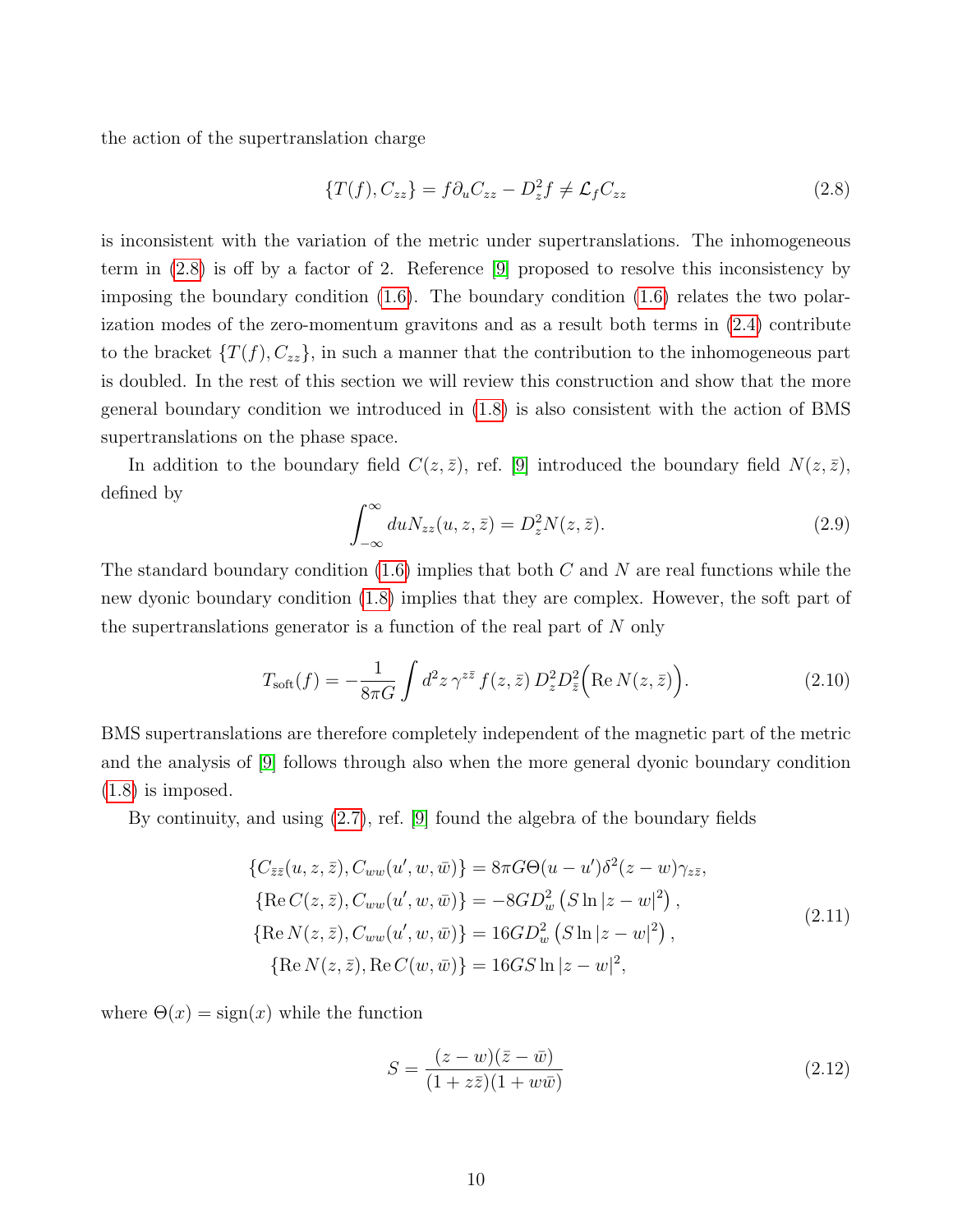obeys

$$
D_w^2 (S \ln |z - w|^2) = \frac{S}{(z - w)^2},
$$
  
\n
$$
D_{\bar{z}}^2 D_w^2 (S \ln |z - w|^2) = \pi \gamma_{z\bar{z}} \delta^2 (z - w).
$$
\n(2.13)

The resulting action of the BMS generator on the set of fields that span the phase space is then given by

$$
\begin{aligned}\n\{T(f), N_{zz}\} &= f\partial_u N_{zz}, \\
\{T(f), C_{zz}\} &= f\partial_u C_{zz} - 2D_z^2 f, \\
\{T(f), \text{Re } N\} &= 0, \\
\{T(f), \text{Re } C\} &= -2f.\n\end{aligned}
$$
\n(2.14)

In particular,  $\{T(f), C_{zz}\} = \mathcal{L}_f C_{zz}$  and the puzzle is resolved. This review summarizes the discussion about the electric sector of the phase space which is described by the BMS supertranslations generator and the real part of the boundary fields. In the following sections we will study the magnetic counterpart and the interplay between the two sectors.

# <span id="page-11-0"></span>3 New Properties of BMS Superrotations

We now turn to study BMS superrotations in light of the new dyonic boundary conditions that we introduced in [\(1.8\)](#page-2-2). We will see that these boundary conditions are essential in solving a puzzle similar to the one encountered for supertranslations in [\(2.8\)](#page-10-0).

The generator of BMS superrotations on  $\mathcal{I}^+$  [\[13,](#page-38-2) [14\]](#page-38-3)

$$
Q(Y) = \frac{1}{8\pi G} \int_{\mathcal{I}_{-}^{\pm}} d^2 z \left( Y_{\bar{z}} N_z + Y_z N_{\bar{z}} \right) \tag{3.1}
$$

can be decomposed into soft and hard parts

$$
Q(Y) = Q_S(Y) + Q_H(Y)
$$
\n
$$
(3.2)
$$

using the uz component of the Einstein equations  $G_{uz} = 8\pi T_{uz}^M$ 

<span id="page-11-1"></span>
$$
\partial_u N_z = \frac{1}{4} \partial_z \left( D_z^2 C^{zz} - D_{\bar{z}}^2 C^{\bar{z}\bar{z}} \right) - u \partial_u \partial_z m_B - T_{uz},
$$
  
\n
$$
T_{uz} = 8\pi G \lim_{r \to \infty} \left( r^2 T_{uz}^M \right) - \frac{1}{4} \partial_z \left( C_{zz} N^{zz} \right) - \frac{1}{2} C_{zz} D_z N^{zz}.
$$
\n(3.3)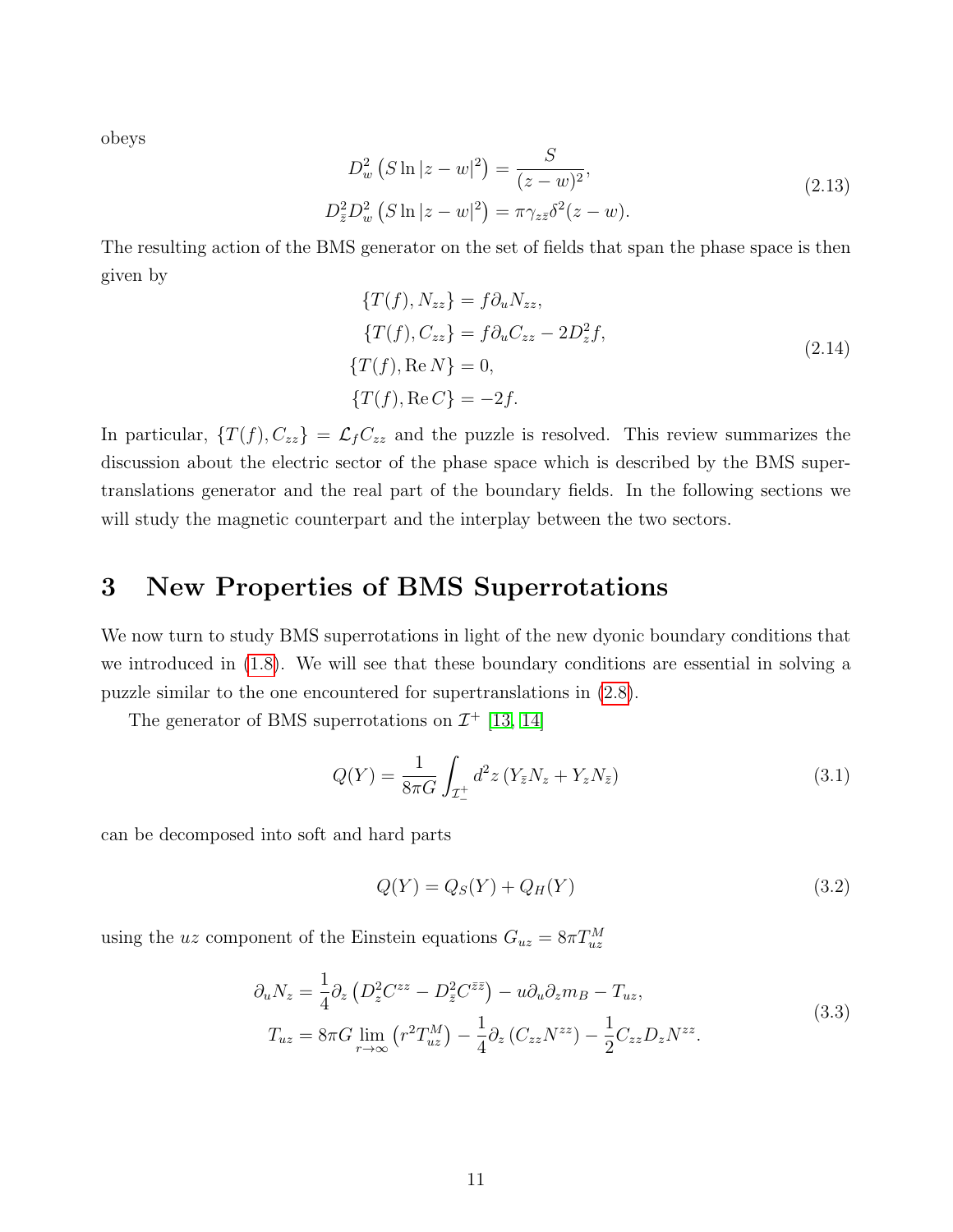The hard part is given by

$$
Q_H(Y) = \frac{1}{8\pi G} \int_{\mathcal{I}^+} du d^2 z \left( Y_{\bar{z}} T_{uz} + Y_z T_{u\bar{z}} + u \partial_z Y_{\bar{z}} T_{uu} + u \partial_{\bar{z}} Y_z T_{uu} \right), \tag{3.4}
$$

while the soft part is

<span id="page-12-1"></span>
$$
Q_S(Y) = -\frac{1}{16\pi G} \int_{\mathcal{I}^+} du d^2 z \gamma^{z\bar{z}} u \left( D_z^3 Y^z N_{\bar{z}\bar{z}} + D_{\bar{z}}^3 Y^{\bar{z}} N_{zz} \right). \tag{3.5}
$$

The action of superrotations on the metric is described by the vector field

<span id="page-12-0"></span>
$$
\xi_Y = (1 + \frac{u}{2r})Y^z \partial_z - \frac{u}{2r} D^z D_z Y^z \partial_{\bar{z}} - \frac{1}{2}(u+r)D_z Y^z \partial_r + \frac{u}{2} D_z Y^z \partial_u + c.c.. \tag{3.6}
$$

At leading order, the metric component  $g_{\bar{z}\bar{z}}$  transforms under [\(3.6\)](#page-12-0) as

$$
\mathcal{L}_Y g_{\bar{z}\bar{z}} = 2r^2 \gamma_{z\bar{z}} \partial_{\bar{z}} Y^z + \mathcal{O}(r). \tag{3.7}
$$

In order to preserve the falloff conditions, the vector field  $Y^z$  on the two sphere is therefore required to obey

$$
\partial_{\bar{z}} Y^z = 0. \tag{3.8}
$$

Locally, this is solved by

$$
Y^z = \{z^n, i\,z^n\},\tag{3.9}
$$

for any integer n. However, only the choices  $n = 0, 1, 2$  lead to a globally defined vector fields, which are holomorphic functions on the sphere. These are the six global conformal Killing vector fields on  $S^2$ . For a general integer n the vector fields are meromorphic functions on the sphere and the symmetry algebra is promoted to the infinite-dimensional algebra of local conformal transformations. In this case the falloff conditions on the metric are violated at isolated points. For example, if  $Y^z = \frac{1}{z-1}$  $\frac{1}{z-w}$ , then  $\partial_{\bar{z}} Y^z = 2\pi \delta^2(z-w) \neq 0$  so that the falloff condition is violated at  $z = w$ . The rest of the metric components transform in a way that preserves the falloff conditions.

At the next order, the same metric component transforms as

$$
\delta_Y C_{zz} = \frac{u}{2} D \cdot Y N_{zz} + Y \cdot D C_{zz} - \frac{1}{2} D \cdot Y C_{zz} + 2D_z Y^z C_{zz} - u D_z^2 (D \cdot Y) ,\qquad (3.10)
$$

where

$$
D \cdot Y \equiv D_z Y^z + D_{\bar{z}} Y^{\bar{z}}.
$$
\n(3.11)

On the other hand, using the Dirac bracket [\(2.7\)](#page-9-2) we can compute the action of the superrotation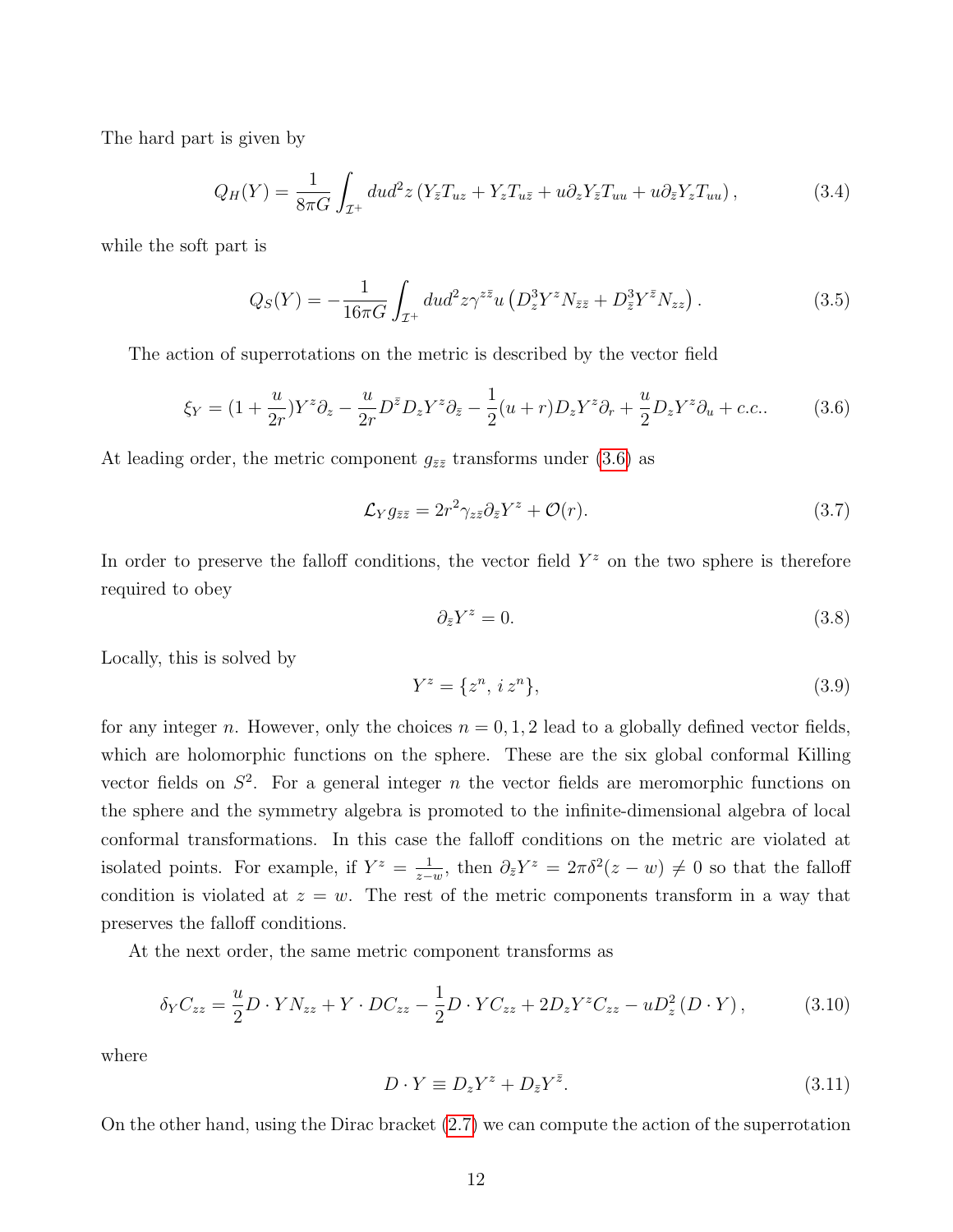charge on  $C_{zz}$ 

$$
\{Q_S(Y), C_{zz}\} = -uD_z^3 Y^z,
$$
  
\n
$$
\{Q_H(Y), C_{zz}\} = \frac{u}{2}D \cdot YN_{zz} + Y \cdot DC_{zz} - \frac{1}{2}D \cdot YC_{zz} + 2D_z Y^z C_{zz}.
$$
\n(3.12)

We now encounter a mismatch similar to the puzzle with supertranslations

<span id="page-13-1"></span>
$$
\{Q(Y), C_{zz}\} \neq \delta_Y C_{zz}.\tag{3.13}
$$

The mismatch, again, is in the inhomogeneous term. This problem does not seem to have been addressed in the literature.

Here we suggest a solution in the spirit of [\[9\]](#page-37-8). Let us define the boundary field  $\tilde{N}(z,\bar{z})$ 

$$
\int_{-\infty}^{\infty} du \, u \, N_{zz}(u, z, \bar{z}) = D_z^2 \tilde{N}(z, \bar{z}). \tag{3.14}
$$

Here,  $\tilde{N}$  is a complex function. In fact, the imaginary part of  $\tilde{N}$  contributes to the soft superrotation charge, as can be seen by rewriting [\(3.5\)](#page-12-1) as

$$
Q_S(Y) = Q_S^{\text{Re}}(Y) + Q_S^{\text{Im}}(Y),
$$
  
\n
$$
Q_S^{\text{Re}}(Y) = +\frac{1}{16\pi G} \int_{\mathcal{I}_{-}^+} d^2 z \,\gamma^{z\bar{z}} \Big[ D_z^2 D_{\bar{z}}^2 (D \cdot Y) \Big] \text{Re } \tilde{N}(z, \bar{z}),
$$
  
\n
$$
Q_S^{\text{Im}}(Y) = -\frac{i}{16\pi G} \int_{\mathcal{I}_{-}^+} d^2 z \,\gamma^{z\bar{z}} \Big[ D_z^2 D_{\bar{z}}^2 (D_z Y^z - D_{\bar{z}} Y^{\bar{z}}) \Big] \text{Im } \tilde{N}(z, \bar{z}).
$$
\n(3.15)

We have identified the contributions to  $Q_S(Y)$  due to the real and imaginary parts of  $\tilde{N}$  as  $Q_S^{\text{Re}}(Y)$  and  $Q_S^{\text{Im}}(Y)$ , respectively.

The action of  $\tilde{N}$  on  $C_{zz}$  can be deduced from

$$
D_z^2\{\tilde{N}(z,\bar{z}), C_{\bar{w}\bar{w}}(u,w,\bar{w})\} = \int_{-\infty}^{\infty} du' u' \{N_{zz}(u',z,\bar{z}), C_{\bar{w}\bar{w}}(u,w,\bar{w})\}
$$
  
=  $-16\pi G u \gamma_{z\bar{z}} \delta^2(z-w).$  (3.16)

The above equation is solved by

<span id="page-13-0"></span>
$$
\{\tilde{N}(z,\bar{z}), C_{\bar{w}\bar{w}}(u,w,\bar{w})\} = -16GuD_{\bar{w}}^2 (S \log |z-w|^2), \qquad (3.17)
$$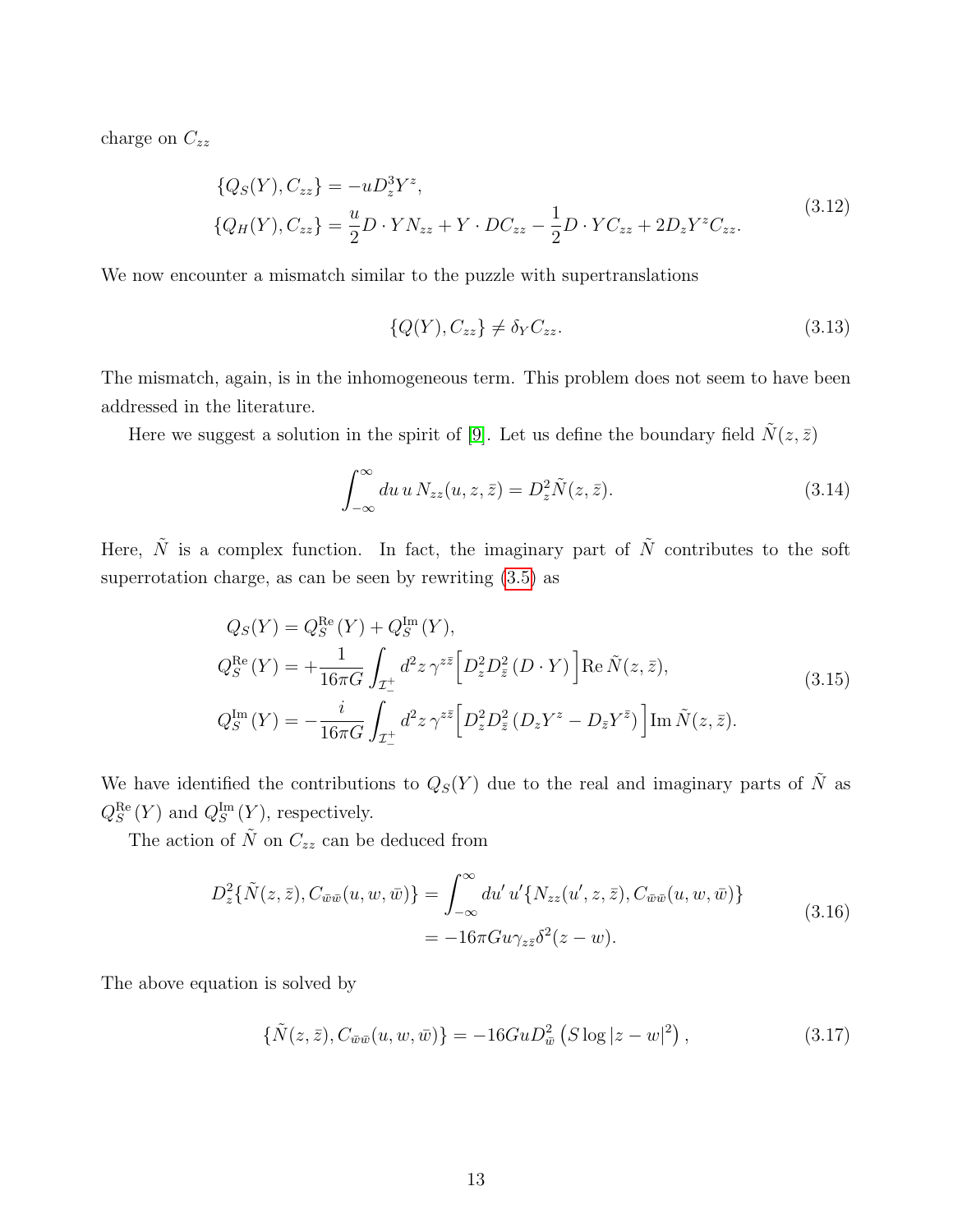from which we can also deduce

$$
\{\tilde{N}(z,\bar{z}), C(w,\bar{w})\} = -16GuS \log|z-w|^2. \tag{3.18}
$$

Let us emphasize again that both  $\tilde{N}$  and C are in general complex functions. Each one of them, therefore, contain two real scalar degrees of freedom and we have to determine the action of each one of them on the phase space separately.

A priori we don't know how the Dirac bracket [\(3.17\)](#page-13-0) is decomposed in terms of the real and imaginary parts of  $\tilde{N}$ . The idea is to determine this decomposition by the requirement that

<span id="page-14-1"></span>
$$
\{Q(Y), C_{zz}\} = \delta_Y C_{zz}.\tag{3.19}
$$

To demonstrate this logic we use the following ansatz

<span id="page-14-0"></span>
$$
\{ \text{Re } \tilde{N}, C_{\bar{w}\bar{w}}(u, w, \bar{w}) \} = -a_1 16 GuD_{\bar{w}}^2 (S \log |z - w|^2), \n\{ i \text{Im } \tilde{N}, C_{\bar{w}\bar{w}}(u, w, \bar{w}) \} = -a_2 16 GuD_{\bar{w}}^2 (S \log |z - w|^2),
$$
\n(3.20)

where

$$
a_1 + a_2 = 1 \tag{3.21}
$$

such that the sum of the two equations in  $(3.20)$  reproduces the Dirac bracket  $(3.17)$ . We can now compute the action of  $Q_S(Y)$  on  $C_{zz}$ 

$$
\{Q_S(Y), C_{zz}\} = -uD_z^2 \Big[a_1D \cdot Y - a_2 \left(D_z Y^z - D_{\bar{z}} Y^{\bar{z}}\right)\Big].
$$
\n(3.22)

The requirement that equation [\(3.19\)](#page-14-1) is obeyed now determines the coefficients  $a_1$  and  $a_2$  to be

$$
a_1 = 1, \qquad a_2 = 0. \tag{3.23}
$$

In other words, we have to impose that Im  $\tilde{N}$  commutes with  $C_{zz}$ 

<span id="page-14-2"></span>
$$
\{\operatorname{Im}\tilde{N}(z,\bar{z}), C_{\bar{w}\bar{w}}(u,w,\bar{w})\} = 0,\tag{3.24}
$$

and that the action of Re  $\tilde{N}$  on the radiative data is given by

<span id="page-14-3"></span>
$$
\{\text{Re}\,\tilde{N}(z,\bar{z}), C_{\bar{w}\bar{w}}(u,w,\bar{w})\} = -16GuD_{\bar{w}}^2\left(S\log|z-w|^2\right). \tag{3.25}
$$

We conclude that if and only if we impose the Dirac brackets  $(3.24)-(3.25)$  $(3.24)-(3.25)$  $(3.24)-(3.25)$ , the puzzle  $(3.13)$ is resolved. We would like to emphasize that this conclusion does not depend on the ansatz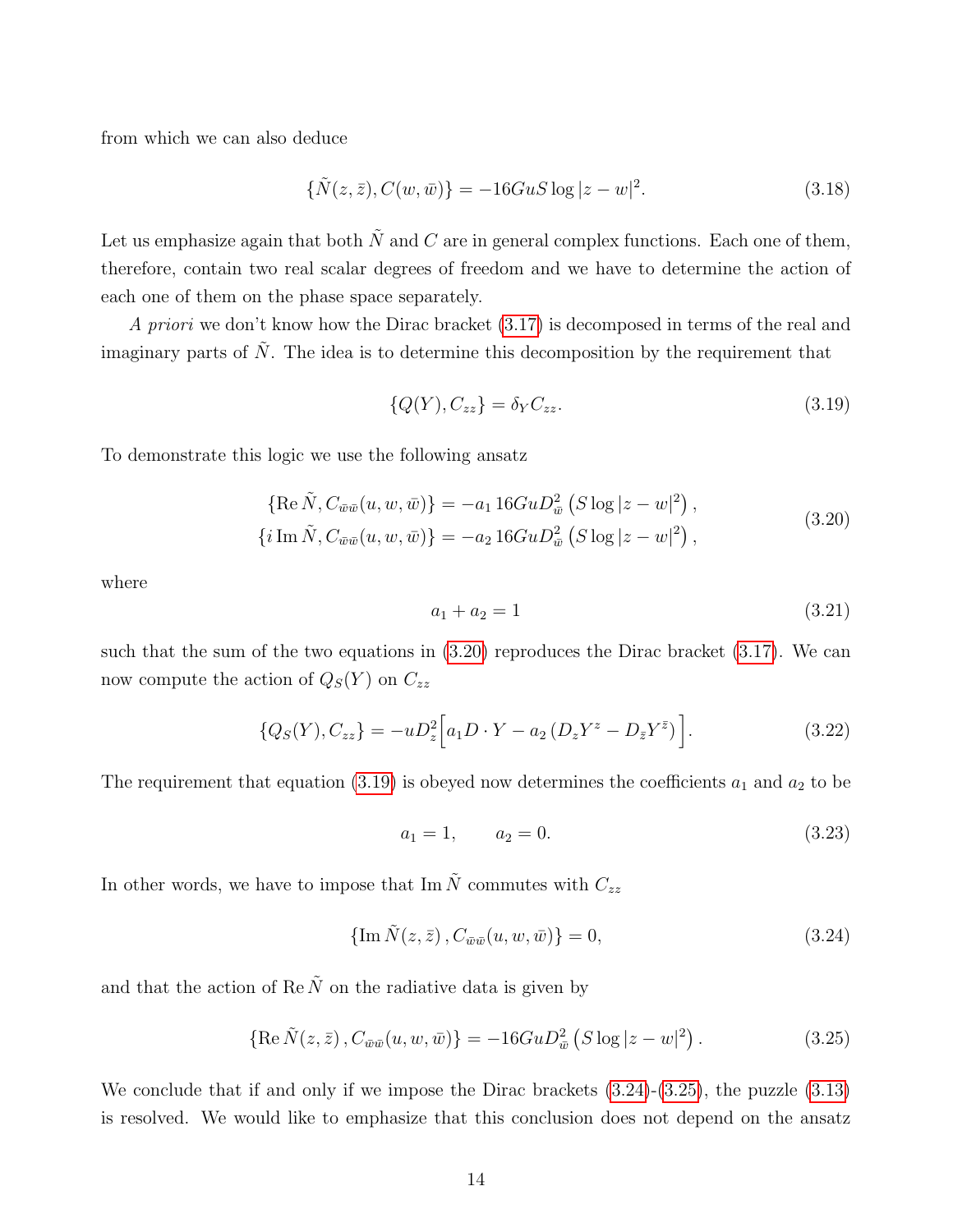[\(3.20\)](#page-14-0), which we used for demonstration purpose only.

Imposing [\(3.24\)](#page-14-2) and [\(3.25\)](#page-14-3) we can now compute the action of  $Q_S^{\text{Im}}(Y)$  on the phase space

$$
\{Q_S^{\text{Im}}(Y), C_{zz}\} = \{Q_S^{\text{Im}}(Y), C\} = \{Q_S^{\text{Im}}(Y), N_{zz}\} = \{Q_S^{\text{Im}}(Y), N\} = 0. \tag{3.26}
$$

Namely,  $Q_S^{\text{Im}}(Y)$  leaves the entire phase space spanned by  $\{C_{zz}, N_{zz}, C, N\}$  invariant! This is a result of the requirement that equation [\(3.19\)](#page-14-1) be satisfied. In particular, it implies that  $Q_S^{\text{Im}}(Y)$ commutes with both soft and hard supertranslations

$$
\{Q_S^{\text{Im}}(Y), T_{\text{soft}}(f)\} = \{Q_S^{\text{Im}}(Y), T_H(f)\} = 0.
$$
\n(3.27)

Let us also note that

$$
\{\operatorname{Re}\tilde{N}(z,\bar{z}),\operatorname{Im}\tilde{N}(w,\bar{w})\}=0,
$$
\n(3.28)

which implies

$$
\{Q_S^{\text{Re}}(Y), Q_S^{\text{Im}}(Y')\} = 0. \tag{3.29}
$$

Finally, let us mention that  $Q_S^{\text{Im}}$  does not commute with the hard superrotations charge  $Q_H$ .

### <span id="page-15-0"></span>4 Properties of Dual BMS Supertranslations

We would like to explore now the consequences of the magnetic boundary condition [\(1.12\)](#page-3-0), which implies that  $C(z, \bar{z})$  and  $N(z, \bar{z})$  are imaginary functions on the complex plane. The soft supertranslation charge vanishes in this case, but the dual supertranslation charge doesn't.

We start by showing that  $\mathcal{M}(f)$  is a soft charge. Using the expression for  $C_{zz}$  in terms of the gravitons' Fourier modes [\[15\]](#page-38-4)

$$
C_{zz}(u, z, \bar{z}) = -\frac{i\kappa}{8\pi^2} \gamma_{z\bar{z}} \int_0^\infty d\omega_k \left[ a_+(\omega_k \hat{\mathbf{x}}_z) e^{-i\omega_k u} - a_-(\omega_k \hat{\mathbf{x}}_z) e^{i\omega_k u} \right],\tag{4.1}
$$

the dual supertranslation charge [\(1.17\)](#page-5-1) can be brought to the form

$$
\mathcal{M}(f) = \lim_{\omega_k \to 0} \frac{i\omega_k}{4\pi\kappa} \int d^2 z \left[ \left( a_+(\omega_k \hat{\mathbf{x}}_z) + a_-(\omega_k \hat{\mathbf{x}}_z) \right) D_{\bar{z}}^2 f - \text{h.c.} \right],\tag{4.2}
$$

which shows that  $\mathcal{M}(f)$  receives contributions only from soft graviton modes. As opposed to the soft supertranslation charge,  $\mathcal{M}(f)$  is conserved by itself and does not have a hard counterpart.

We now follow the same route that was taken in section [2](#page-9-0) for supertranslations and apply it to the new charge in order to compute its action on the phase space. First, we rewrite [\(1.17\)](#page-5-1)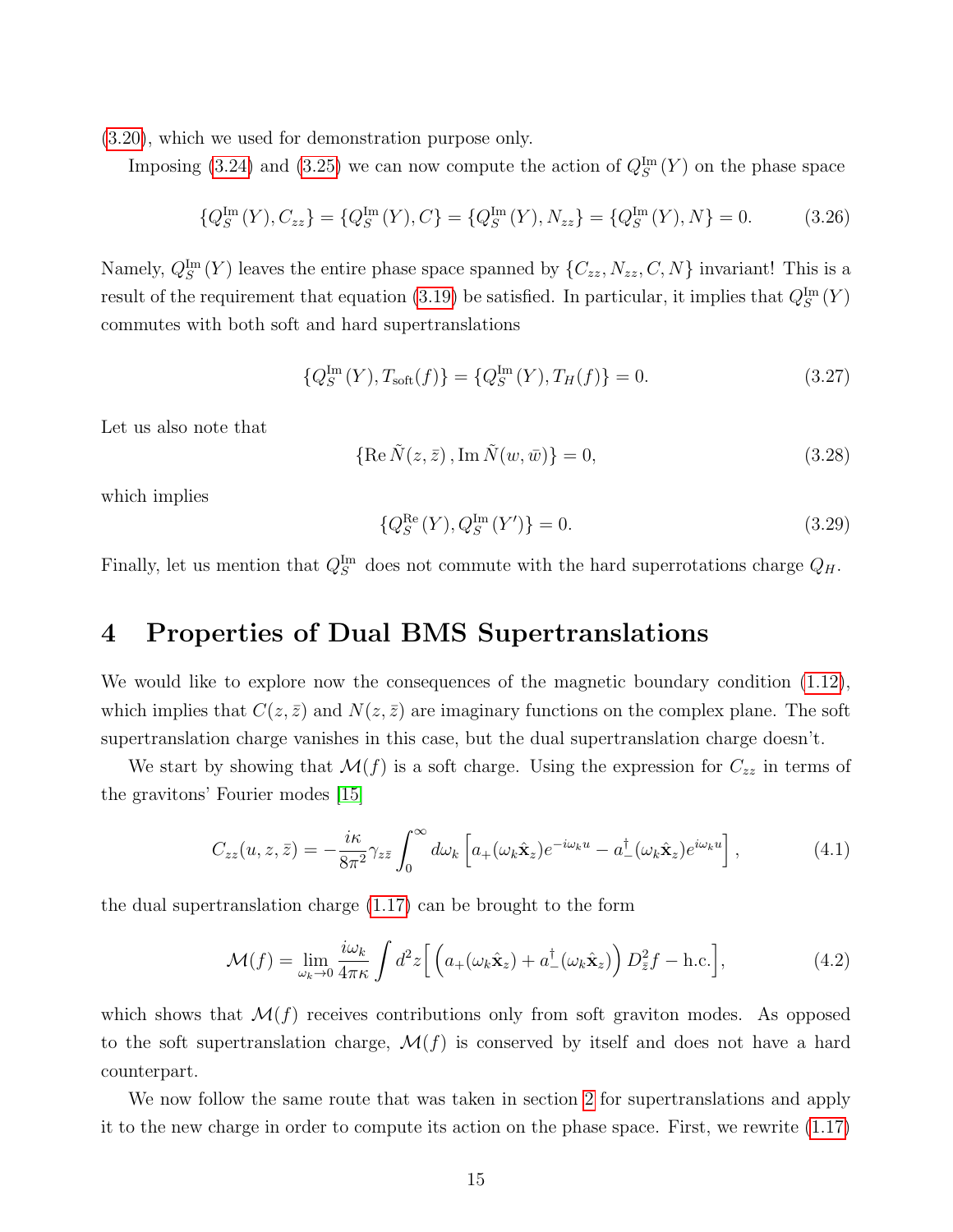in terms of the boundary field  $N^2$  $N^2$ 

<span id="page-16-1"></span>
$$
\mathcal{M}(f) = \frac{-i}{16\pi G} \int_{\mathcal{I}^+} du d^2 z \,\gamma^{z\bar{z}} f(z,\bar{z}) \Big( D_{\bar{z}}^2 N_{zz} - D_z^2 N_{\bar{z}\bar{z}} \Big)
$$
  
\n
$$
= \frac{-i}{16\pi G} \int_{\mathcal{I}^+} du d^2 z \,\gamma^{z\bar{z}} \Big[ N_{zz} D_{\bar{z}}^2 f(z,\bar{z}) - N_{\bar{z}\bar{z}} D_z^2 f(z,\bar{z}) \Big]
$$
  
\n
$$
= \frac{1}{8\pi G} \int d^2 z \,\gamma^{z\bar{z}} f(z,\bar{z}) D_z^2 D_{\bar{z}}^2 \Big[ \text{Im } N(z,\bar{z}) \Big]
$$
  
\n
$$
= \frac{1}{8\pi G} \int d^2 z \,\gamma^{z\bar{z}} D_z^2 D_{\bar{z}}^2 [f(z,\bar{z})] \text{Im } N(z,\bar{z}).
$$
\n(4.3)

The algebra that follows from [\(2.7\)](#page-9-2) is given by

$$
\{C_{\bar{z}\bar{z}}(u,z,\bar{z}), C_{ww}(u',w,\bar{w})\} = 8\pi G\Theta(u-u')\delta^2(z-w)\gamma_{z\bar{z}},
$$
  
\n
$$
\{\text{Im } C(z,\bar{z}), C_{ww}(u',w,\bar{w})\} = +8Gi D_w^2 (S \ln |z-w|^2),
$$
  
\n
$$
\{\text{Im } N(z,\bar{z}), C_{ww}(u',w,\bar{w})\} = -16Gi D_w^2 (S \ln |z-w|^2),
$$
  
\n
$$
\{\text{Im } N(z,\bar{z}), \text{Im } C(w,\bar{w})\} = -16 GS \ln |z-w|^2.
$$
\n(4.4)

Together with [\(4.3\)](#page-16-1), it implies that the action of  $\mathcal{M}(f)$  on the phase space is

<span id="page-16-2"></span>
$$
\{\mathcal{M}(f), N_{zz}\} = 0,
$$
  
\n
$$
\{\mathcal{M}(f), C_{zz}\} = -2iD_z^2 f,
$$
  
\n
$$
\{\mathcal{M}(f), \text{Im } N\} = 0,
$$
  
\n
$$
\{\mathcal{M}(f), \text{Im } C\} = -2f.
$$
\n(4.5)

This algebra looks very much like the "imaginary" counterpart of soft supertranslations. The question that follows immediately is whether there exists a spacetime diffeomorphism that corresponds to the action of  $\mathcal{M}(f)$  on the phase space [\(4.5\)](#page-16-2). As we will now show, the answer to this question is no.

A spacetime diffeomorphism is described by a vector field  $\xi^{\mu}(u, r, z, \bar{z})$ . We can expand  $\xi^{\mu}$ around  $\mathcal{I}^+$  as follows

<span id="page-16-3"></span>
$$
\xi^{\mu} = \sum_{n=0}^{\infty} \frac{1}{r^n} \xi^{\mu(n)}(u, z, \bar{z}).
$$
\n(4.6)

We will focus our attention on the transformation of the following metric components under

<span id="page-16-0"></span><sup>&</sup>lt;sup>2</sup>Here we are dropping a term proportional to  $\left[D^2_{\bar{z}}C_{zz} - D^2_{z}C_{\bar{z}\bar{z}}\right]$  $\mathcal{I}^+_+$ for simplicity. This term could be important for certain applications, but is not needed for our purposes.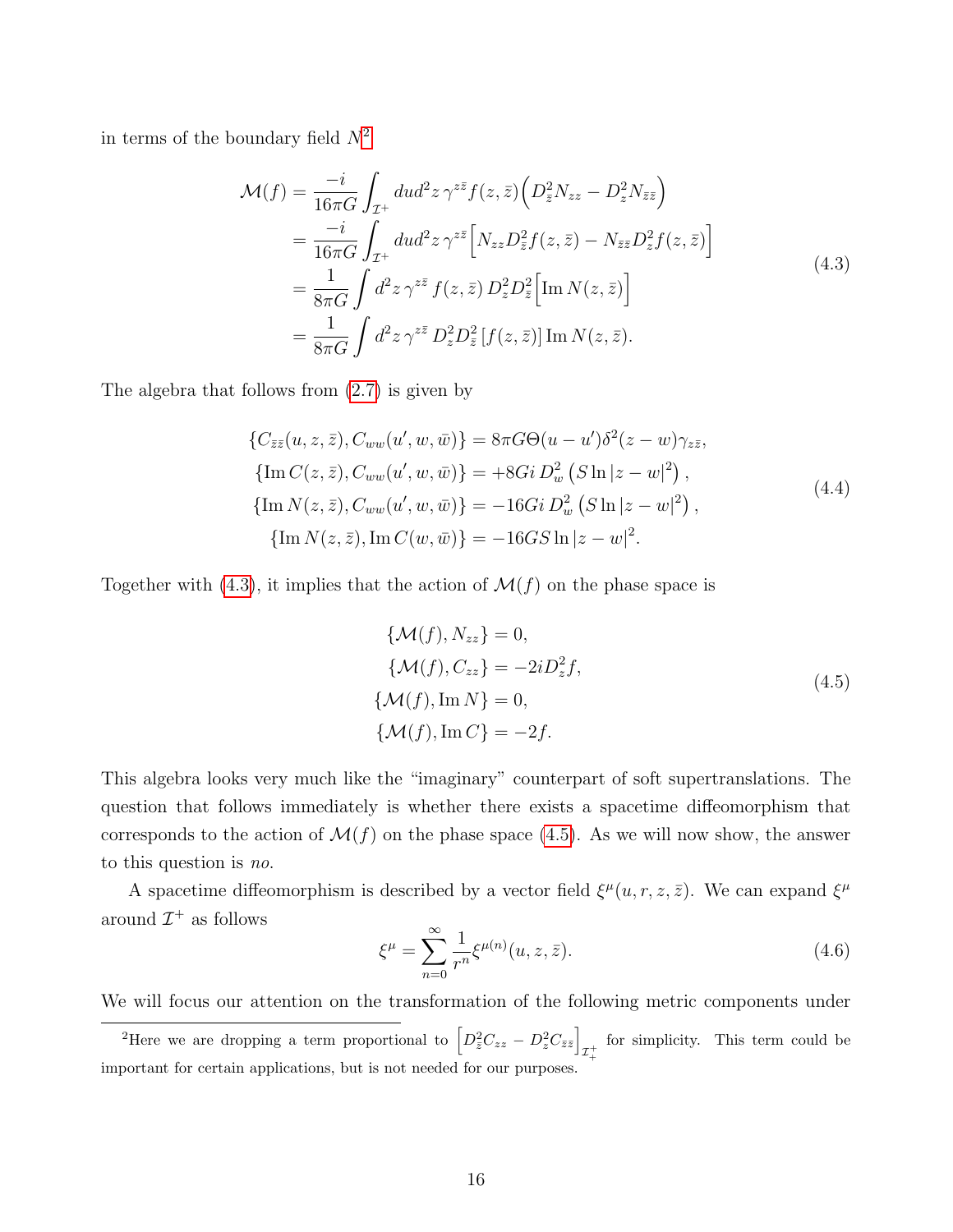the above diffeomorphism

$$
\mathcal{L}_{\xi}g_{uu} = \dots + \frac{2\xi^{u(0)}\partial_u m_B + \dots}{r} + \dots,
$$
\n
$$
\mathcal{L}_{\xi}g_{rz} = -\gamma_{z\bar{z}}\left(\xi^{\bar{z}(1)} + D^{\bar{z}}\xi^{u(0)}\right) + \dots,
$$
\n
$$
\mathcal{L}_{\xi}C_{zz} = \xi^{u(0)}\partial_u C_{zz} + 2D_z\xi_z^{(1)}.
$$
\n(4.7)

To reproduce the action of  $\mathcal{M}(f)$  on the phase space we would like to set the component  $\xi^{u(0)}$ , which generates hard transformations, to zero. On the other hand, the falloff conditions on the metric, which ensure asymptotic flatness, require that  $g_{rz} = 0$ . The falloff conditions, together with the requirement that  $\xi^{u(0)}$  vanishes, then sets  $\xi^{z(1)}$  and  $\xi^{\bar{z}(1)}$  to zero, therefore rendering the action of the transformation on the phase space trivial. In other words, there is no way to generate a non-trivial homogeneous transformation on the phase space while setting the non-homogeneous terms to zero and obeying the falloff conditions at the same time, using diffeomorphisms. Spacetime diffeomorphisms therefore *cannot* reproduce the action of  $\mathcal{M}(f)$ on the phase space.

Let us make a couple of remarks on possible generalizations of our analysis. First, one could relax the falloff conditions on the metric to allow for isolated singularities on the sphere, in a similar way to superrotation transformations. However, it is easy to see that even if we allow for isolated singularities to appear in the  $g_{rz}$  component of the metric, it is impossible to generate a non-trivial homogeneous term in  $C_{zz}$ . The second remark is that one could possibly include linear terms in the expansion [\(4.6\)](#page-16-3), like the ones that appear in superrotation transformations. However, that will not change our analysis, which depend only on the components  $\xi^{u(0)}$ ,  $\xi^{z(1)}$ and  $\xi^{\bar{z}(1)}$ .

A simpler way to understand our result is to notice that we would need a diffeomorphism that acts nontrivially on the asymptotic metric while leaving invariant all matter fields (since there is no hard component in  $\mathcal{M}(f)$ . This is clearly impossible.

We have shown that the dual supertranslation charge  $\mathcal{M}(f)$ , for any function  $f(z, \bar{z})$  on the sphere cannot be a spacetime diffeomorphisms. This is consistent with the fact that our boundary conditions set to zero supertranslations, which are the only diffeomorphism acting nontrivially on the asymptotic fields. In the next subsection we will show that even when a nonzero  $T(f)$  is allowed by the dyonic boundary conditions, it still commutes with  $\mathcal{M}(f)$  so that  $\mathcal{M}(f)$  is still invariant under all diffeomorphisms. The global dual supertranslation charge, given by

<span id="page-17-0"></span>
$$
\mathcal{M}_{\text{global}} = \mathcal{M}(f)|_{f=1} = \frac{i}{16\pi G} \int_{\mathcal{I}_{-}^{+}} d^{2}z \left( \partial_{\bar{z}} \partial^{z} C_{zz} - \partial_{z} \partial^{\bar{z}} C_{\bar{z}\bar{z}} \right), \tag{4.8}
$$

obeys a stronger condition - it is invariant under any deformation of the metric that is globally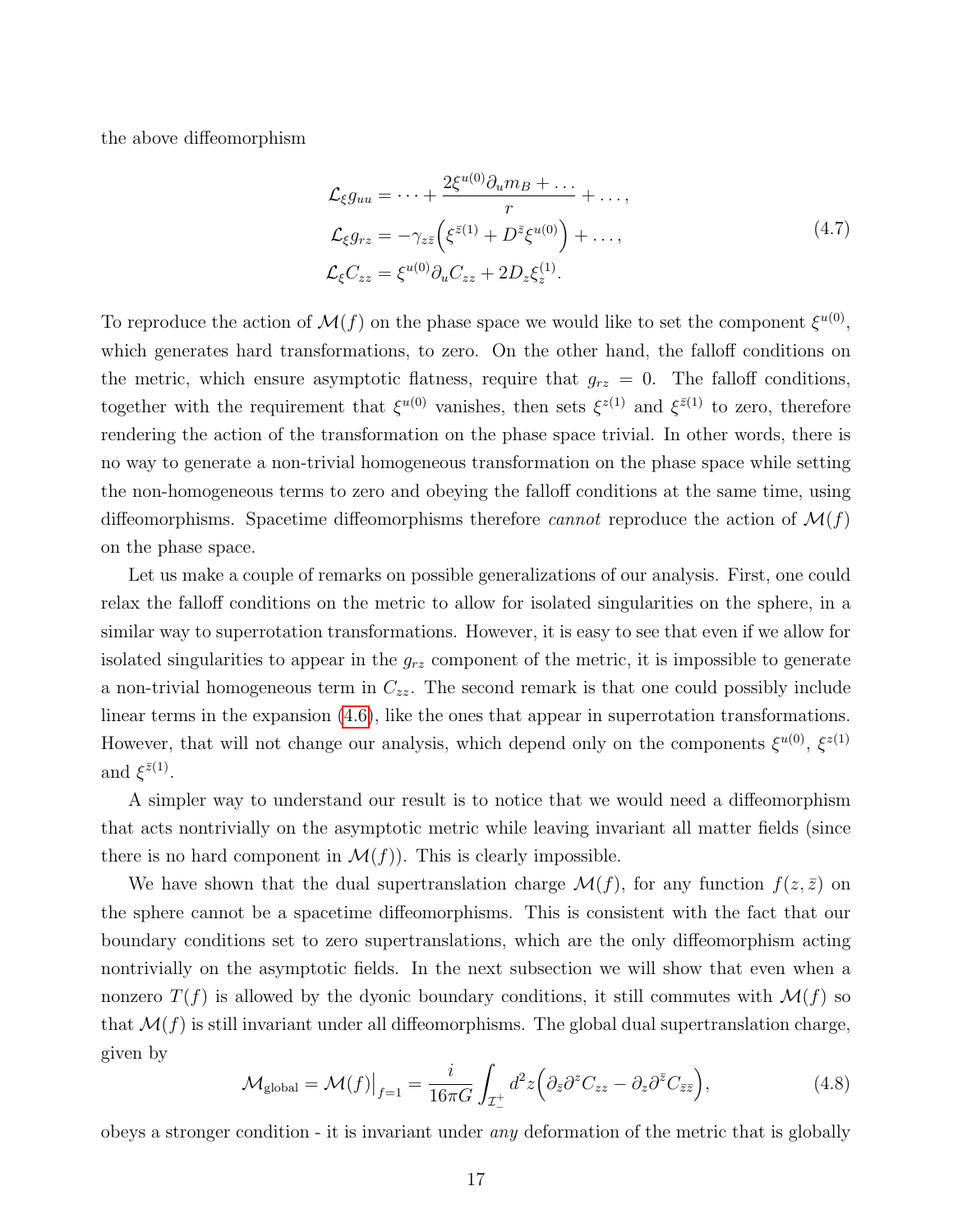well defined on the two sphere. Under a general deformation of the metric

$$
C_{zz} \to C_{zz} + a_{zz}, \tag{4.9}
$$

where  $a_{zz}$  is a 2-form, the charge  $\mathcal{M}_{\text{global}}$  does not change because the integrand in [\(4.8\)](#page-17-0) is a total derivative. In other words,  $\mathcal{M}_{\text{global}}$  itself vanishes unless there are some defects on the sphere that prevents the metric from being a globally-defined 2-form, in which case it is given by

$$
\mathcal{M}_{\text{global}} = \frac{i}{16\pi G} \oint_{\mathcal{C}} \left( dz \, \partial^z C_{zz} - d\bar{z} \, \partial^{\bar{z}} C_{\bar{z}\bar{z}} \right),\tag{4.10}
$$

where  $\mathcal C$  is a contour around the defect. We conclude that  $\mathcal M_{\rm global}$  is invariant under any smooth deformation of the metric and therefore classifies the geometry of the asymptotic space into distinct topological sectors.

#### Dyonic Boundary Conditions

We now consider the general boundary condition  $(1.8)$ , which implies that both C and N are complex function, and compute the commutation relations between the real and imaginary sectors. The fundamental bracket

$$
\{C_{\bar{z}\bar{z}}(u,z,\bar{z}), C_{ww}(u',w,\bar{w})\} = 8\pi G\Theta(u-u')\delta^2(z-w)\gamma_{z\bar{z}}
$$
(4.11)

implies that

<span id="page-18-0"></span>
$$
\{N^*(z,\bar{z}), C_{ww}(u',w,\bar{w})\} = -16G D_w^2 (S \ln |z-w|^2). \qquad (4.12)
$$

Further acting with the operator  $\int du' \partial_{u'}$  on [\(4.12\)](#page-18-0) we find

$$
\{N^*(z,\bar{z}), N(w,\bar{w})\} = 0.
$$
\n(4.13)

Namely, the real and imaginary parts of  $N$  commute

$$
\{\operatorname{Re} N(z,\bar{z}), \operatorname{Im} N(w,\bar{w})\} = 0,\tag{4.14}
$$

which in turn implies that dual supertranslations commute with supertranslations

$$
\{T(f_1), \mathcal{M}(f_2)\} = 0. \tag{4.15}
$$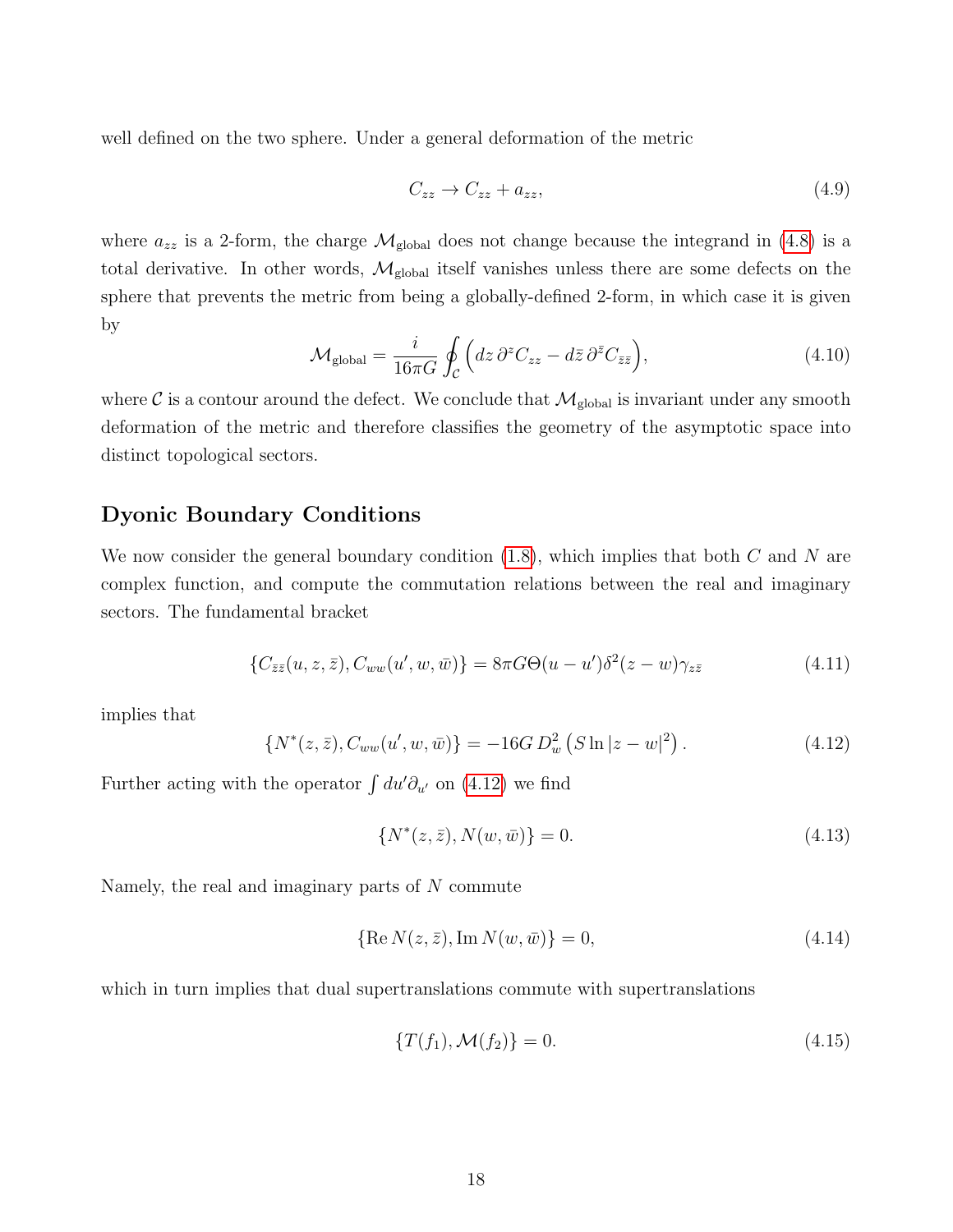This result agrees with the fact that the Bondi mass does not change under dual supertransla-tions. Finally, let us note that dual supertranslations do not commute with superrotations<sup>[3](#page-19-0)</sup>.

#### Example

An example of a solution that admits a non-zero dual supertranslation charge is the Taub-NUT metric, which is given by

<span id="page-19-1"></span>
$$
ds^{2} = -f(r) (dt + 2\ell \cos \theta d\varphi)^{2} + \frac{1}{f(r)} dr^{2} + (r^{2} + \ell^{2}) (d\theta^{2} + \sin^{2} \theta d\varphi^{2})
$$
 (4.16)

with

$$
f(r) = \frac{r^2 - 2mr - \ell^2}{r^2 + \ell^2}.
$$
\n(4.17)

Here m is the mass of the black hole and  $\ell$  is called the NUT parameter. The Taub-NUT metric [\(4.16\)](#page-19-1) has two horizons located at

$$
r_{\pm} = m \pm \sigma,\tag{4.18}
$$

where

$$
\sigma = \sqrt{m^2 + \ell^2}.\tag{4.19}
$$

The domain  $r_$  <  $r$  <  $r_+$  describes the Taub region while the domains  $r > r_+$  and  $r < r_-$ describe the NUT region.

The complex Weyl scalar  $\Psi_2$  of the Taub-NUT solution is given by

<span id="page-19-2"></span>
$$
\Psi_2 = -\frac{m - i\ell}{(r + i\ell)^3} \tag{4.20}
$$

and its leading component in the asymptotic expansion is

$$
\Psi_2^0 = -m + i\ell. \tag{4.21}
$$

As we mentioned in the introduction, the imaginary part of  $\Psi_2^0$  is given by the NUT parameter and therefore the dual supertranslation charge is non-zero

<span id="page-19-3"></span>
$$
\mathcal{M}(f) = \frac{\ell}{4\pi G} \int d^2 z \gamma_{z\bar{z}} f(z, \bar{z}). \tag{4.22}
$$

<span id="page-19-0"></span><sup>&</sup>lt;sup>3</sup>In fact, dual supertranslations commute with the soft part of the superrotation charge, but not with its hard part.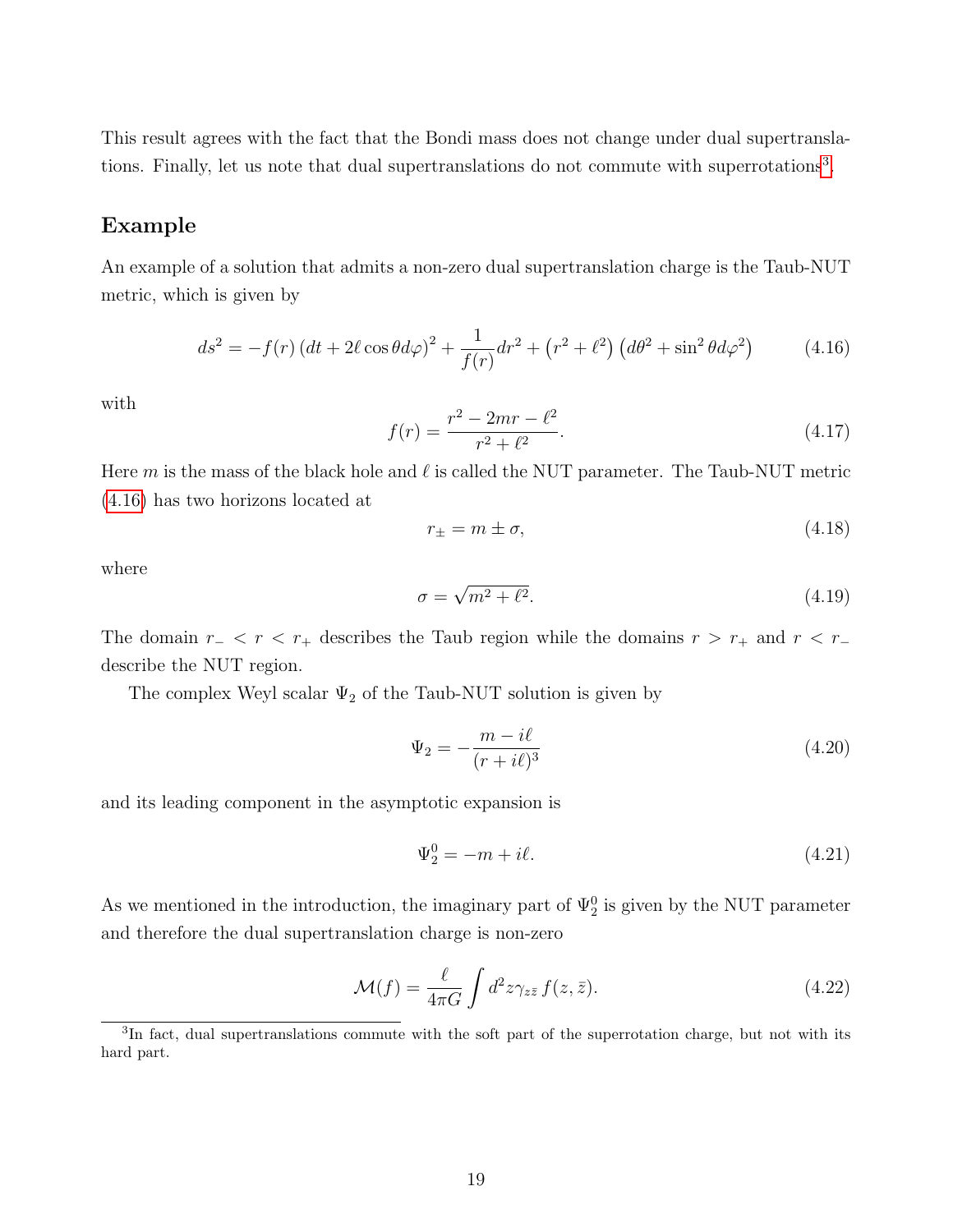The global dual supertranslation charge is therefore

$$
\mathcal{M}_{\text{global}} = \frac{\ell}{G}.\tag{4.23}
$$

The Taub-NUT metric [\(4.16\)](#page-19-1) is locally isomorphic to flat space everywhere except at  $\theta = 0$ and  $\theta = \pi$  where there is a conical singularity. This line singularity is the gravitational analogue of the Dirac string for magnetic monopoles. In order to study the asymptotic structure of the Taub-NUT spacetime we will bring it to the Bondi form [\(1.1\)](#page-1-0). To do this we first write it in the retarded system of coordinates and we use complex variables on the two sphere

$$
ds^{2} = -f(r)\left(du + dr + i\ell \frac{1 - |z|^{2}}{|z|^{2}} \frac{z d\bar{z} - \bar{z} dz}{1 + |z|^{2}}\right)^{2} + \frac{1}{f(r)}dr^{2} + 2(r^{2} + \ell^{2})\gamma_{z\bar{z}}dzd\bar{z}
$$
(4.24)

where

$$
z = \tan\left(\frac{\theta}{2}\right)e^{i\varphi}.\tag{4.25}
$$

In order to bring the metric into the Bondi form, we have to remove the  $g_{rr}$  component using

<span id="page-20-1"></span>
$$
u \to u + V(r), \qquad V'(r) = -\frac{f(r) \pm 1}{f(r)}, \qquad (4.26)
$$

and then employ the following change of variables on the two sphere

<span id="page-20-0"></span>
$$
z \to z - i \frac{1 - |z|^4 \ell}{2\overline{z} r},
$$
  
\n
$$
\overline{z} \to \overline{z} + i \frac{1 - |z|^4 \ell}{2z r}.
$$
\n(4.27)

Note that [\(4.27\)](#page-20-0) is not defined at either  $z = 0$  or  $z = \infty$  (corresponding to  $\theta = 0$  and  $\theta = \pi$ respectively). The result is that the Taub-NUT metric can be brought to the Bondi form [\(1.1\)](#page-1-0) with

$$
C_{zz} = -i\ell \gamma_{z\bar{z}} \frac{1 + |z|^4}{z^2} \tag{4.28}
$$

everywhere except at the location of the string. This implies that the boundary graviton is given by

$$
C(z,\bar{z}) = -2i\ell \log \frac{(1+|z|^2)^2}{|z|^2}.
$$
\n(4.29)

We conclude that the Taub-NUT solution serves as an example in which the boundary graviton is purely imaginary, namely - it follows from the new magnetic boundary condition that we introduced in [\(1.12\)](#page-3-0). As it was discussed above, the imaginary part of the boundary graviton can develop a non-zero value only when the topology of the asymptotic spacetime is non-trivial.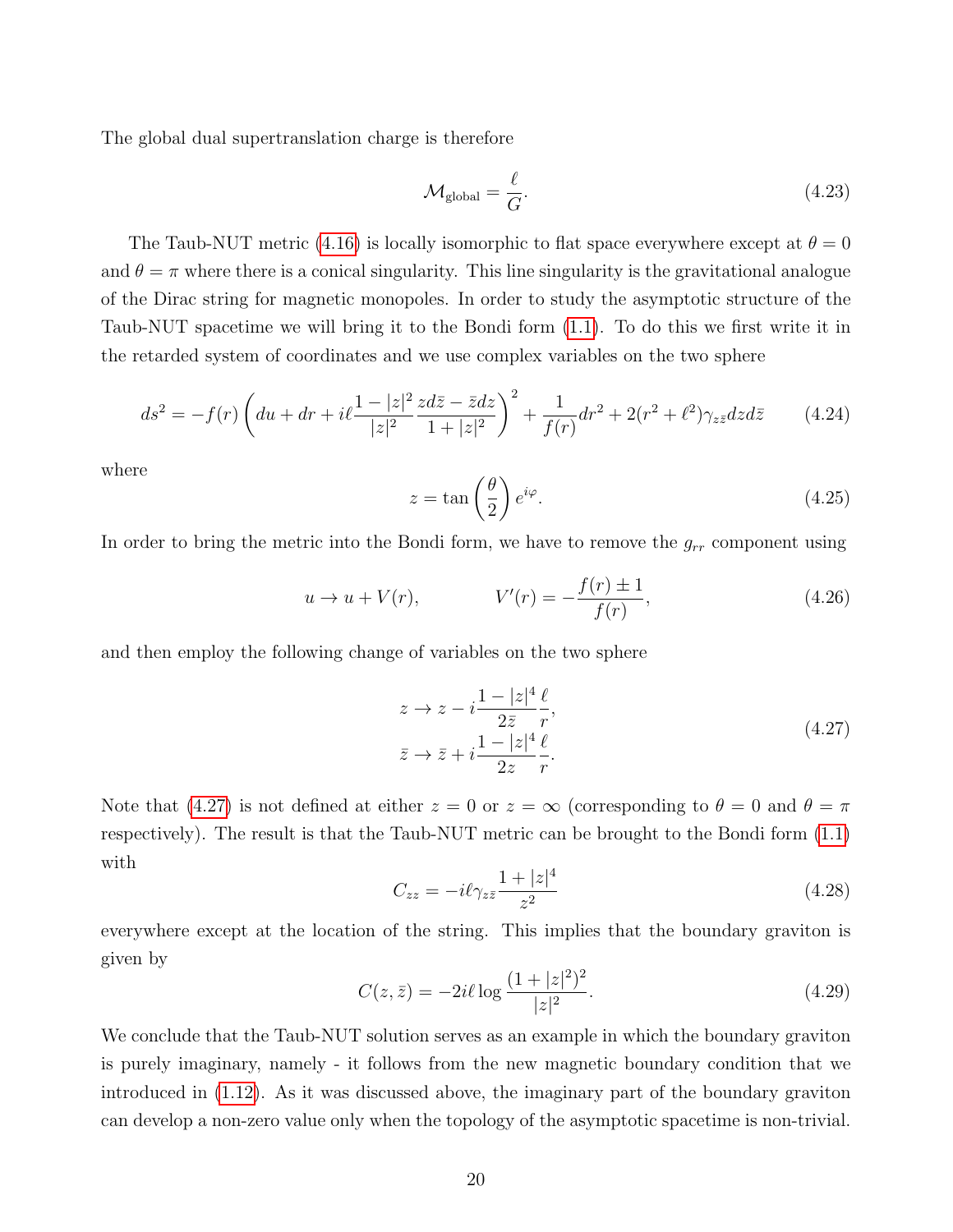Indeed, the presence of an isolated string singularity in the Taub-NUT solution implies that the celestial space is a covering of the sphere branched at the location of the string.

The infinite string singularity can be partly eliminated by a change of variables. This procedure results in the appearance of closed timelike curves and is regarded as pathological in the literature. In this paper we do not attempt to address the question of how to eliminate the string in order to achieve a singularity-free monopole solution. Instead, we will treat the infinite string as a physical object. However, for the sake of completeness we will briefly review the partial de-singularization procedure and the resulting asymptotic structure. It is possible to remove the singularity of [\(4.16\)](#page-19-1) at  $\theta = 0$  by the change of coordinates  $t = t' - 2\ell\varphi$ , which brings the metric to the form

$$
ds^{2} = -f(r)\left(dt' - 4\ell\sin^{2}\frac{\theta}{2}d\varphi\right)^{2} + \frac{1}{f(r)}dr^{2} + (r^{2} + \ell^{2})\left(d\theta^{2} + \sin^{2}\theta d\varphi^{2}\right)
$$
  
=  $-f(r)\left(du' + dr - 2i\ell\frac{zd\bar{z} - \bar{z}dz}{1 + |z|^{2}}\right)^{2} + \frac{1}{f(r)}dr^{2} + 2(r^{2} + \ell^{2})\gamma_{z\bar{z}}dzd\bar{z}.$  (4.30)

Using [\(4.26\)](#page-20-1) and the following change of variables on the sphere

$$
z \to z + i\ell \frac{z(1+|z|^2)}{r},
$$
  
\n
$$
\bar{z} \to \bar{z} - i\ell \frac{\bar{z}(1+|z|^2)}{r},
$$
\n(4.31)

the metric is brought to the Bondi form everywhere except at the location of the semi-infinite string  $(z = \infty$  or equivalently  $\theta = \pi$ ) with

$$
C_{zz} = -2i\ell\gamma_{z\bar{z}}\bar{z}^2. \tag{4.32}
$$

This implies that the boundary graviton is given by

<span id="page-21-1"></span>
$$
C(z, \bar{z}) = -4i\ell \log(1 + |z|^2). \tag{4.33}
$$

### <span id="page-21-0"></span>5 The Memory Effect

The new boundary conditions [\(1.8\)](#page-2-2) have introduced two new boundary fields - the imaginary parts of  $C(z, \bar{z})$  and  $N(z, \bar{z})$  - to the phase space. As it was shown in the previous section, the imaginary part of  $N$  is related to the dual supertranslation charge, which, in turn, acts non-trivially on the imaginary part of  $C$ . But how exactly Im  $C$  arises in a physical process? To answer this question, in this section we will consider the classical effect of a stress tensor on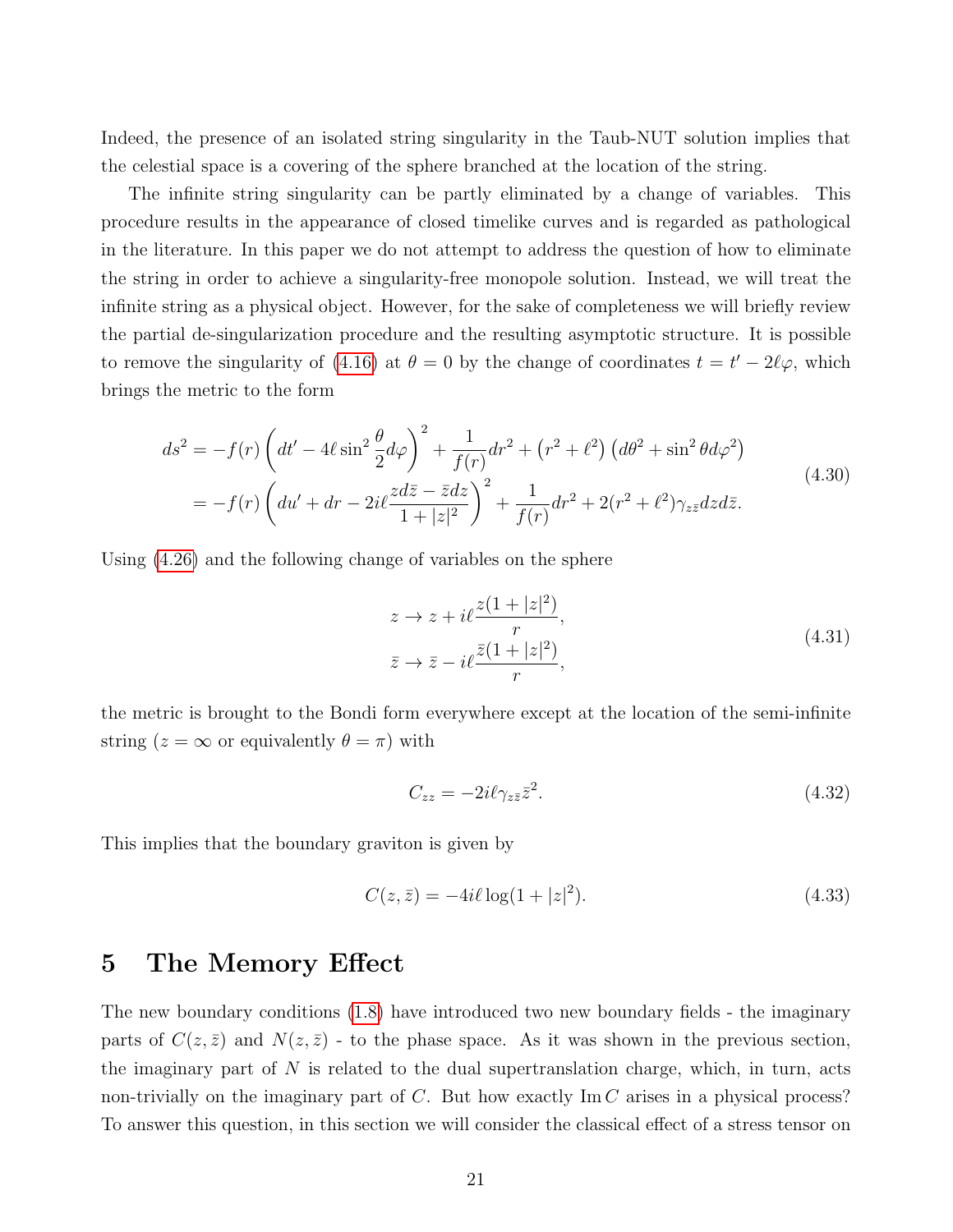the asymptotic phase space of the theory.

Before discussing the new degrees of freedom, we will first briefly review the classical effect of a stress tensor on the real part of the boundary graviton. Consider, for example, a burst of radiation described by a stress tensor  $T_{uu}$  that is non-zero only in some finite interval  $u_i < u <$  $u_f$ . The radiation flux will induce a non-zero change in Re C which can be computed using the uu component of the Einstein equations [\(2.2\)](#page-9-3)

<span id="page-22-0"></span>
$$
\Delta \text{Re}\, C(z,\bar{z}) \equiv \text{Re}\, C(z,\bar{z})\big|_{\mathcal{I}_{+}^{+}} - \text{Re}\, C(z,\bar{z})\big|_{\mathcal{I}_{-}^{+}} \n= \frac{2}{\pi} \int d^{2}w \gamma_{w\bar{w}} G(z,w) \left( \int_{-\infty}^{+\infty} du \, T_{uu}(u,w,\bar{w}) + \Delta m_{B} \right),
$$
\n(5.1)

where  $G(z, w)$  is the Green's function

$$
G(z, w) = S \log S,
$$
  
\n
$$
D_z^2 D_{\overline{z}}^2 G = \pi \gamma_{z\overline{z}} \delta^2 (z - w),
$$
\n(5.2)

defined in terms of the function  $S(z, w)$  defined in [\(2.12\)](#page-10-1). This process goes under the name of the memory effect and it shows how a radiation burst can interpolate between two distinct vacua that are related by a BMS supertranslation [\[17\]](#page-38-5). We would like to emphasize that only the real part of C appears in the equation of motion  $(2.2)$  and therefore the memory effect described by the formula  $(5.1)$  applies only to it and not to the imaginary part of C. Another example for the classical effect of a stress tensor on the asymptotic phase space was studied in [\[18\]](#page-38-6), where it was shown how to implant supertranslation hair on a Schwarzchild black hole using a shock wave. The formula [\(5.1\)](#page-22-0) applies in this case too, as well as in any classical process, since it is simply an inversion of the equation of motion.

In a similar way, BMS superrotations transform  $\text{Re } C$  by a term linear in u. In other words, they map two distinct states that are characterized by different values of  $\partial_u \text{Re } C$ . A natural question to ask is whether there exists a memory effect in the boundary graviton to leading order in the asymptotic expansion associated with superrotations. Subleading memory effects for superrotations were studied in [\[19\]](#page-38-7) and a discussion about the subject can be found in [\[20\]](#page-38-8), but the subject does not seem to have been fully addressed in the literature. The answer to this question can be inferred, again, from equation [\(2.2\)](#page-9-3), which dictates the relation between  $\partial_u \text{Re } C$  and the stress tensor

<span id="page-22-1"></span>
$$
\partial_u \operatorname{Re} C \big|_{\mathcal{I}^+_\pm} = \frac{2}{\pi} \int d^2 w \gamma_{w\bar{w}} G(z, w) \left[ T_{uu}(u, w, \bar{w}) \right]_{\mathcal{I}^+_\pm} . \tag{5.3}
$$

Note that the only way  $\partial_u \text{Re } C$  can acquire a non-zero value is by having a non-vanishing stress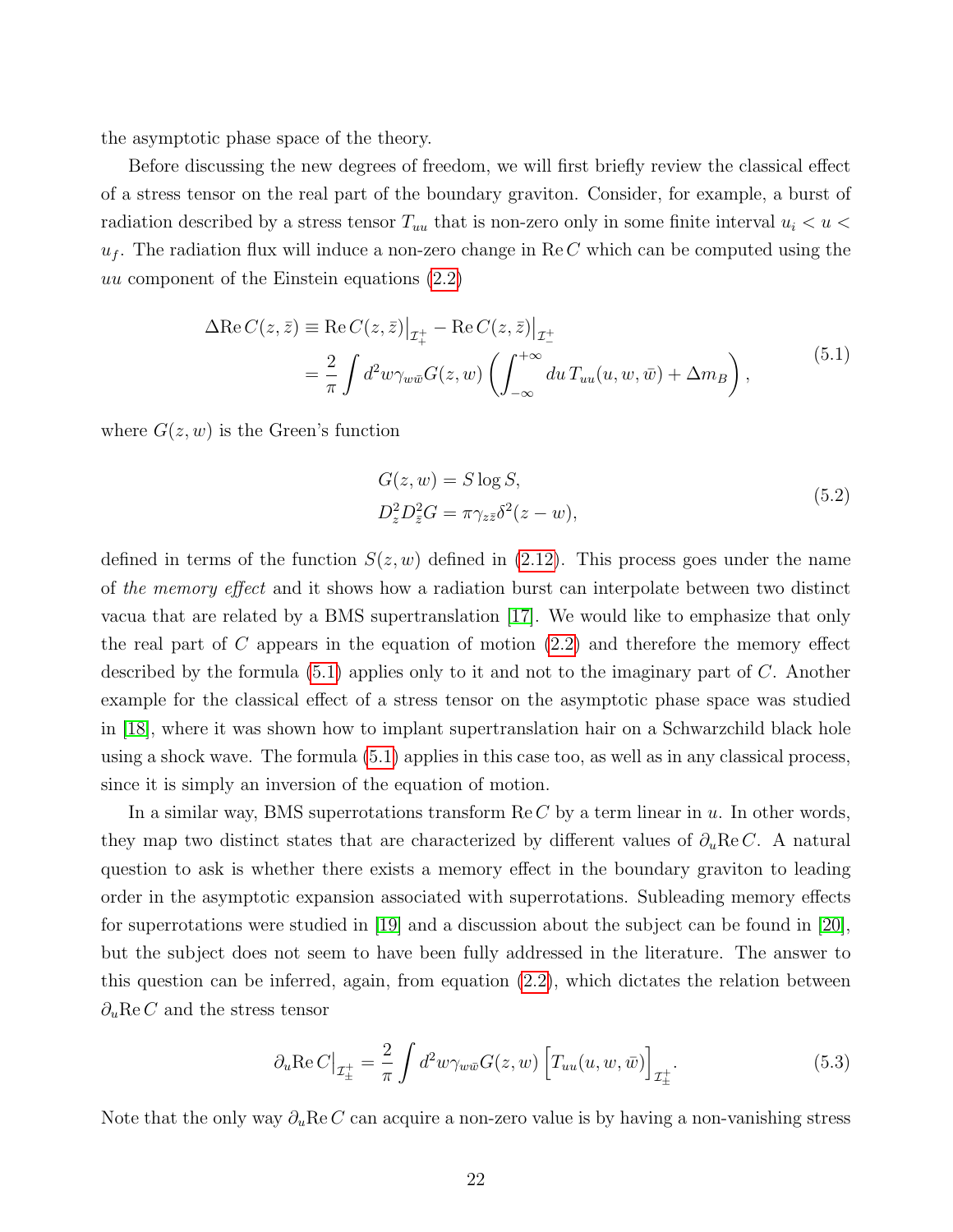tensor at  $u = \pm \infty$ . This situation is very different from the memory effect for  $\Delta \text{Re } C$ , where due to the *u*-integral the effect is *integrated* and a burst of radiation at some finite interval will induce a finite memory. For superrotations we see that the equivalent process will yield an instantaneous effect rather than an *integrated* memory effect. Note also that this effect is due to the real part of superrotation only (as defined in section [3\)](#page-11-0). The imaginary part of superrotations leaves the phase space invariant and does not induce any change in the physical parameters.

Following the same logic we will now consider the effect of a stress tensor on Im C. To do this we use the  $uz$  component of the Einstein equation  $(3.3)$ . Inverting this equation we derive the following formula

<span id="page-23-0"></span>
$$
\operatorname{Im} C(z,\bar{z})\big|_{\mathcal{I}^{\pm}_{\pm}} = -\frac{i}{\pi^2} \int d^2q \,\gamma^{q\bar{q}} G(z,q) \int d^2w \,\partial_{\bar{w}} \log|q-w|^2 \times \left[ \partial_u N_w(u,w,\bar{w}) - u \partial_u \partial_w m_B(u,w,\bar{w}) - T_{uw}(u,w,\bar{w}) \right]_{\mathcal{I}^{\pm}_{\pm}},\tag{5.4}
$$

where we have used [\(1.10\)](#page-2-3) and  $\partial_z\partial_{\bar{w}}\log|z-w|^2 = -2\pi\delta^{(2)}(z-w)$ . The expression [\(5.4\)](#page-23-0) is more convoluted than the previous formulas, but here again we see that it does not involve an integral over the null direction u, similarly to the formula [\(5.3\)](#page-22-1) for  $\partial_u \text{Re } C$ . We therefore conclude that there is no integrated memory effect for  $\text{Im } C$ . Nonetheless, there is an instantaneous effect similar to the effect of superrotations. Let us emphasize, however, that while superrotations induce a non-zero Bondi news, dual supertranslations do not. The violation of asymptotic flatness in this case is therefore milder in the sense that it does not require an infinite source of energy.

Following the same route, one could think of a similar effect for  $\partial_u \text{Im } C \sim \partial_u T_{uz}$ . This kind of effect will require a linearly diverging stress tensor and does not correspond to any of the symmetry transformations we discussed in this paper.

Finally, let us emphasize that these results are consistent with the spacetime transformations that are associated with the different symmetries. The effect of supertranslations can be reproduced by a regular spacetime diffeomorphism, or equivalently by a stress tensor. On the other hand, there is no regular diffeomorphism that can reproduce the action of superrotations nor dual supertranslations, therefore rendering a corresponding memory effect impossible. After all, the stress tensor measures the response of the metric to small changes. We summarize the classical effect of the stress tensor on the phase space, its relation to diffeomorphisms and to the three symmetry transformations in table [2.](#page-24-1)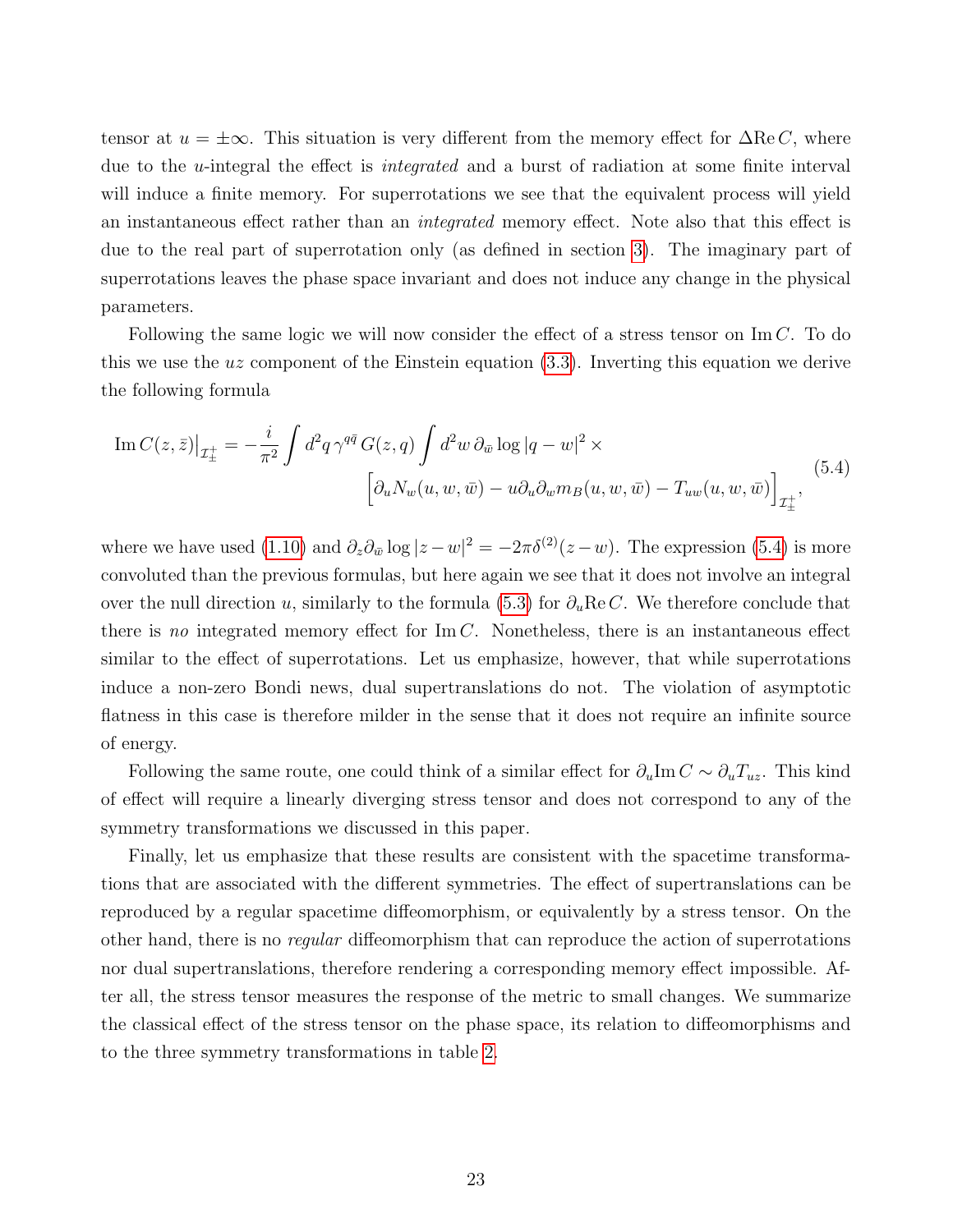| Symmetry               | <b>Phase Space</b>                                                                   | Memory                 | Diffeomorphism          |
|------------------------|--------------------------------------------------------------------------------------|------------------------|-------------------------|
| Supertranslations      | $\Delta$ Re $C \sim \int_{-\infty}^{\infty} du T_{uu}$                               | (Integrated)<br>memory | Regular diffeomorphism  |
| Superrotations         | $\partial_u \text{Re}\, C\big _{\mathcal{I}^+_+} \sim T_{uu}\big _{\mathcal{I}^+_+}$ | No memory              | Singular diffeomorphism |
| Dual Supertranslations | $\left.\operatorname{Im}C\right _{\mathcal{I}^+}\sim T_{uz}\right _{\mathcal{I}^+}$  | No memory              | No diffeomorphism       |

<span id="page-24-1"></span>Table 2: The classical effect of a stress tensor on the phase space and its relation to the three symmetry operations.

# <span id="page-24-0"></span>6 Scattering of Two Impulsive Gravitational Plane Waves

In the previous section we described how the stress tensor can implant a non-zero imaginary component of the boundary graviton. However, this component can also arise and play an important role also in vacuum solutions. In this section we will describe such a solution of the Einstein's vacuum equations, that involves a scattering of two impulsive gravitational plane waves. This scattering process interpolates between regions of spacetime with different dual supertranslation charge and different values of the field Im C. It therefore provides an explicit realization of dual supertranslations.

The solution was found by Ferrari and Ibañez  $[21]$  (see also  $[22, 23]$  $[22, 23]$ ), and is based on a method due to Penrose and Khan [\[24\]](#page-39-0) for constructing solutions that describe scattering of two impulsive gravitational plane waves. The solution is given by the following metric

<span id="page-24-3"></span>
$$
ds^{2} = -16A\frac{X}{F}dudv + s^{2}\frac{Y}{X}(dx - 2q\mu dy)^{2} + \frac{X}{Y}dy^{2}.
$$
 (6.1)

Here u and v are two null coordinates<sup>[4](#page-24-2)</sup>, A is a constant representing the amplitude of the waves

<span id="page-24-2"></span><sup>&</sup>lt;sup>4</sup>Our notation of the null coordinates is related to that of [\[21\]](#page-38-9) by  $u \leftrightarrow v$ .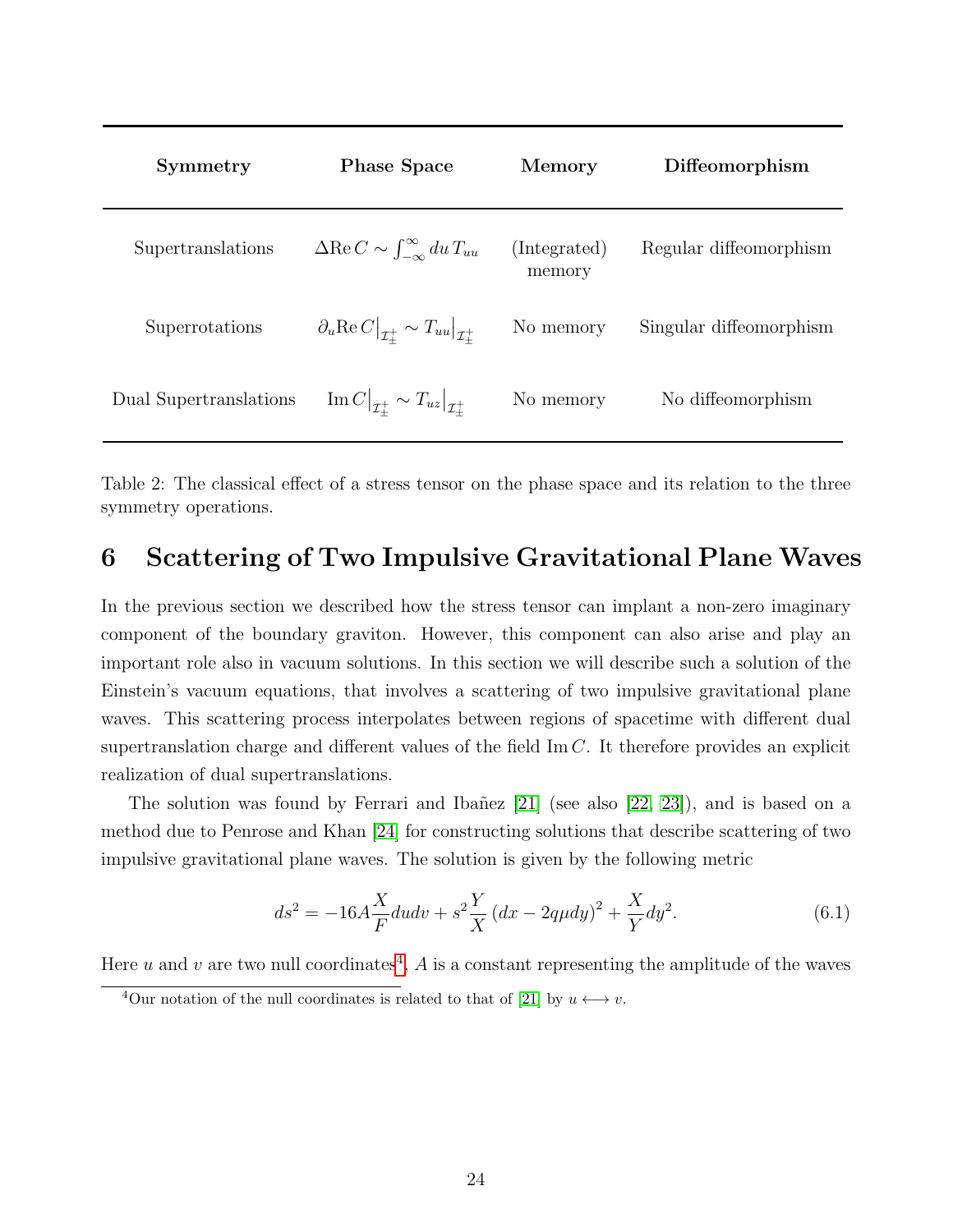and we defined

$$
F = 2 \frac{\eta^2 - \mu^2}{\sqrt{1 - s - j}\sqrt{1 - s + j}},
$$
  
\n
$$
X = 1 + \eta^2 + 2p\eta, \qquad Y = \frac{1}{1 - \mu^2},
$$
  
\n
$$
\eta = \frac{1}{2}\sqrt{(1 + j)^2 - s^2} + \frac{1}{2}\sqrt{(1 - j)^2 - s^2},
$$
  
\n
$$
\mu = \frac{1}{2}\sqrt{(1 + j)^2 - s^2} - \frac{1}{2}\sqrt{(1 - j)^2 - s^2},
$$
  
\n
$$
s = 1 - \tilde{u}^2 - \tilde{v}^2, \qquad j = \tilde{v}^2 - \tilde{u}^2,
$$
\n(6.2)

where

$$
\tilde{u} = uH(u), \qquad \tilde{v} = vH(v). \tag{6.3}
$$

 $H(u)$  is the Heaviside step function that describes the impulsive burst of the plane waves. The parameter p represent the angle between the direction of the polarization of the two colliding waves. It takes the values  $-1 < p < 1$ . When  $p = \pm 1$  the two waves have parallel polarizations. The parameter q is related to p by  $p^2 + q^2 = 1$ . The Penrose diagram of the metric [\(6.1\)](#page-24-3) is depicted in figure [2.](#page-26-0)

The metric [\(6.1\)](#page-24-3) interpolates between three different regions of spacetime. The first and simplest is the region  $u, v < 0$ , where the metric  $(6.1)$  reduces to that of flat spacetime

$$
ds^2 = -4A du dv + dx^2 + dy^2.
$$
 (6.4)

This is the region of spacetime before the collision of the two plane waves at  $u = 0, v = 0$ . The second region is  $u \geq 0, v < 0$ , where the metric takes the following form

<span id="page-25-0"></span>
$$
ds^{2} = -\frac{4A(1+u^{2}+2pu)}{\sqrt{1-u^{2}}}dudv
$$
  
+ 
$$
\frac{1-u^{2}}{1+u^{2}+2pu}(dx+2qudy)^{2} + (1-u^{2})(1+u^{2}+2pu)dy^{2}.
$$
 (6.5)

This metric describes a plane wave propagating freely in the u-direction. At  $u = 1$  there is a coordinate singularity, whose nature we will discuss soon. In the region  $v \geq 0, u < 0$  the metric is given by the same expression [\(6.5\)](#page-25-0) with u replaced by v and q by  $-q$ ; it describes a plane wave propagating freely in the *v*-direction.

Finally, the most interesting region is the interaction region  $u, v \geq 0$ . It describes spacetime after the collision of the two plane waves. In this region the solution is locally isomorphic to the Taub region of the Taub-NUT metric. This can be seen using a change of variables between the coordinates  $(u, v, x, y)$  presented in this section and the system of coordinates  $(t, r, \theta, \varphi)$  that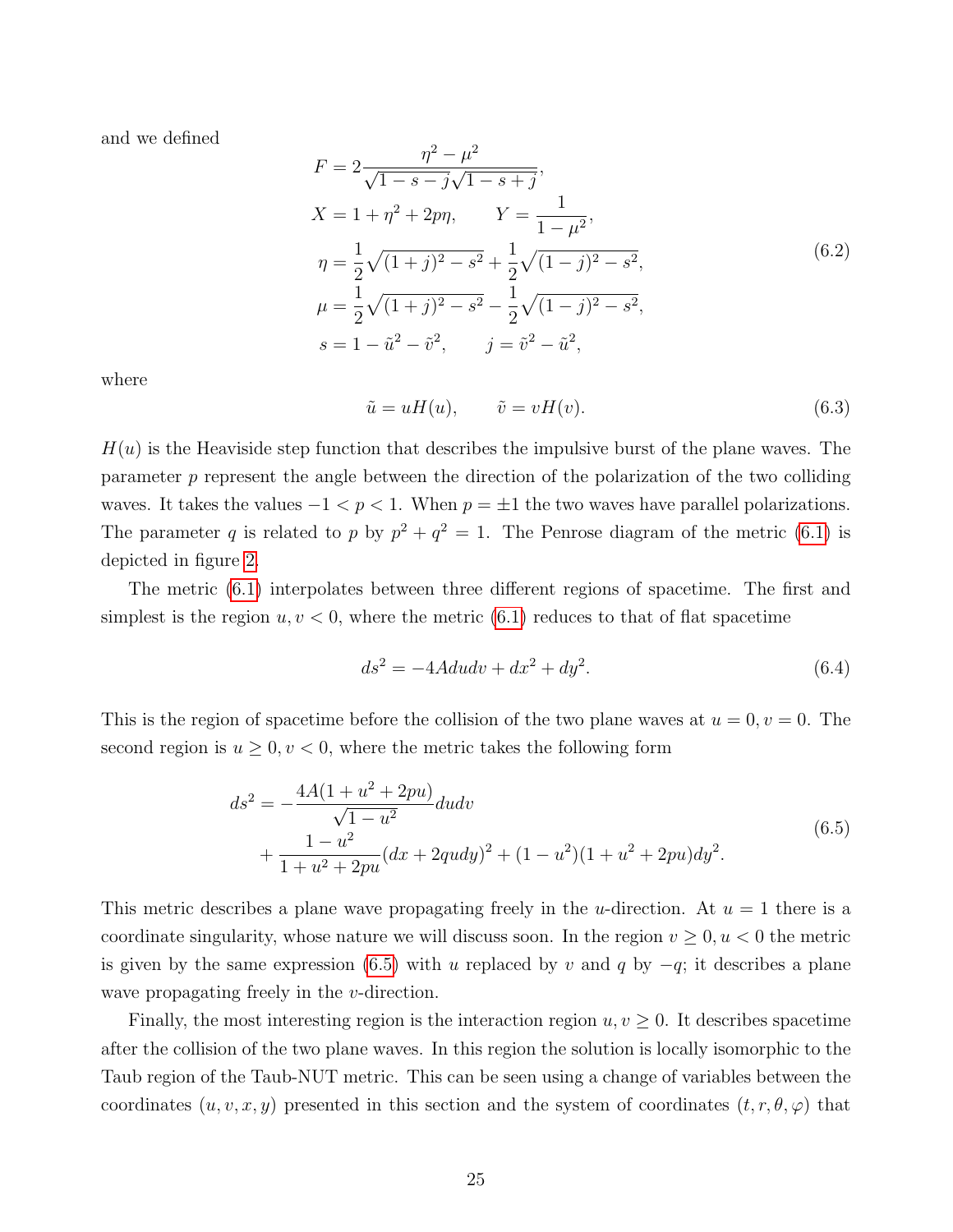

<span id="page-26-0"></span>Figure 2: The Penrose diagram of the scattering process of two impulsive gravitational plane waves. The two waves propagate along  $u = 0$  and  $v = 0$ , respectively and travel freely until the instant of collision. The interaction region is locally isomorphic to the Taub region of the Taub-NUT metric and can be extended beyond the even horizon which is described by the dashed line.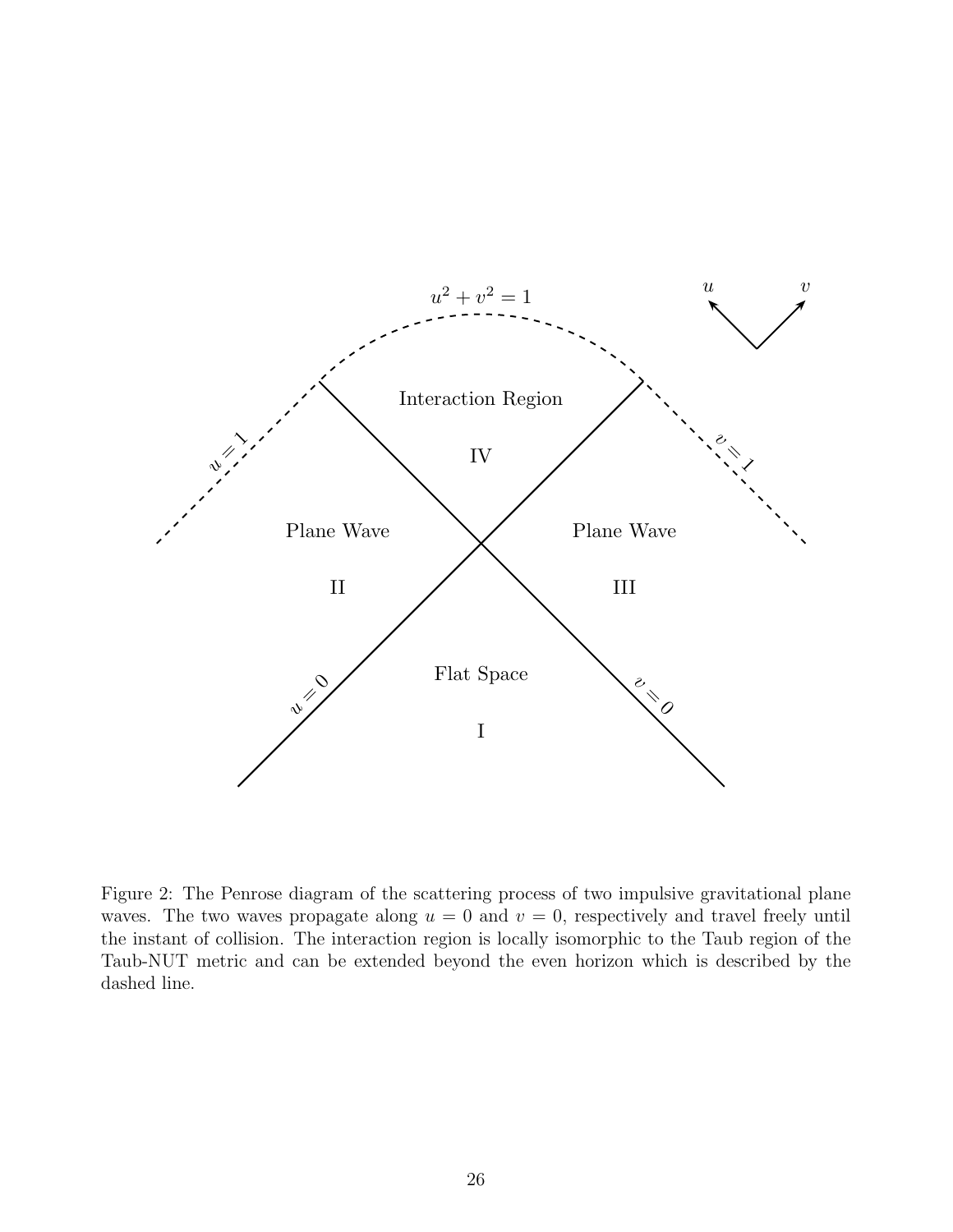appear in equation [\(4.16\)](#page-19-1). The null coordinates u and v are related to r and  $\theta$  by

<span id="page-27-0"></span>
$$
\eta = v\sqrt{1 - u^2} + u\sqrt{1 - v^2} = \frac{r - m}{\sigma},
$$
  
\n
$$
\mu = v\sqrt{1 - u^2} - u\sqrt{1 - v^2} = \cos\theta
$$
\n(6.6)

and the x, y coordinates are related to t and  $\varphi$  by

$$
x = t,
$$
  
\n
$$
y = \sigma \varphi,
$$
\n(6.7)

and the parameters of the solution [\(6.1\)](#page-24-3) are related to the Taub-NUT parameters by

$$
p = \frac{m}{\sigma}, \qquad q = \frac{\ell}{\sigma}, \qquad A = \sigma^2 = m^2 + \ell^2. \tag{6.8}
$$

Under this change of coordinates and mapping of the parameters the solution [\(6.1\)](#page-24-3) in the interaction region takes the standard Taub-NUT form [\(4.16\)](#page-19-1). In the solution of Ferrari and Ibañez, the interaction region is described by the domain  $0 < \eta < 1$  and  $-\eta < \mu < \eta$ , which corresponds to the region  $u > 0, v > 0$  and  $u^2 + v^2 \leq 1$ .  $\eta$  measures the time from the collision, where  $\eta = 0$  (corresponding to  $u = v = 0$ ) is the instant of collision and at  $\eta = 1$  (corresponding to  $u^2 + v^2 = 1$ ) there is an event horizon. It is therefore easy to see that in the interaction region  $f(r) < 0$  and the solution describes the Taub region of the Taub-NUT metric, where t is a spacelike coordinate and  $r$  is a timelike coordinate.

The complex Weyl curvature scalars of the solution [\(6.1\)](#page-24-3) are given by

$$
\Psi_0 = G(u, v)H(v) + G_0(u, v)\delta(v),
$$
  
\n
$$
\Psi_4 = G(u, v)H(u) + G_4(u, v)\delta(u),
$$
  
\n
$$
\Psi_2 = \frac{(p - iq)^2}{2A(1 + p\eta - iq\eta)^3}H(u)H(v),
$$
  
\n
$$
G(u, v) = -\frac{3(p - iq)^2}{2A(1 + p\eta - iq\eta)^3}\frac{\chi + 1 - 2iq\mu}{\chi + 1 + 2iq\mu},
$$
  
\n
$$
\chi = (1 + p\eta + \eta^2)\sqrt{\frac{1 - \mu^2}{1 - \eta^2}},
$$
\n(6.9)

where  $\eta$  and  $\mu$  are given in terms of u and v in [\(6.6\)](#page-27-0).  $\Psi_0$  and  $\Psi_4$  represent the ingoing and outgoing transverse gravitational wave parts of the field.  $\Psi_2$  represents the Coulomb part of the field and it is different from zero only in the interaction region. In terms of the standard Taub-NUT coordinates it takes the form [\(4.20\)](#page-19-2). For more details about the Weyl curvature scalars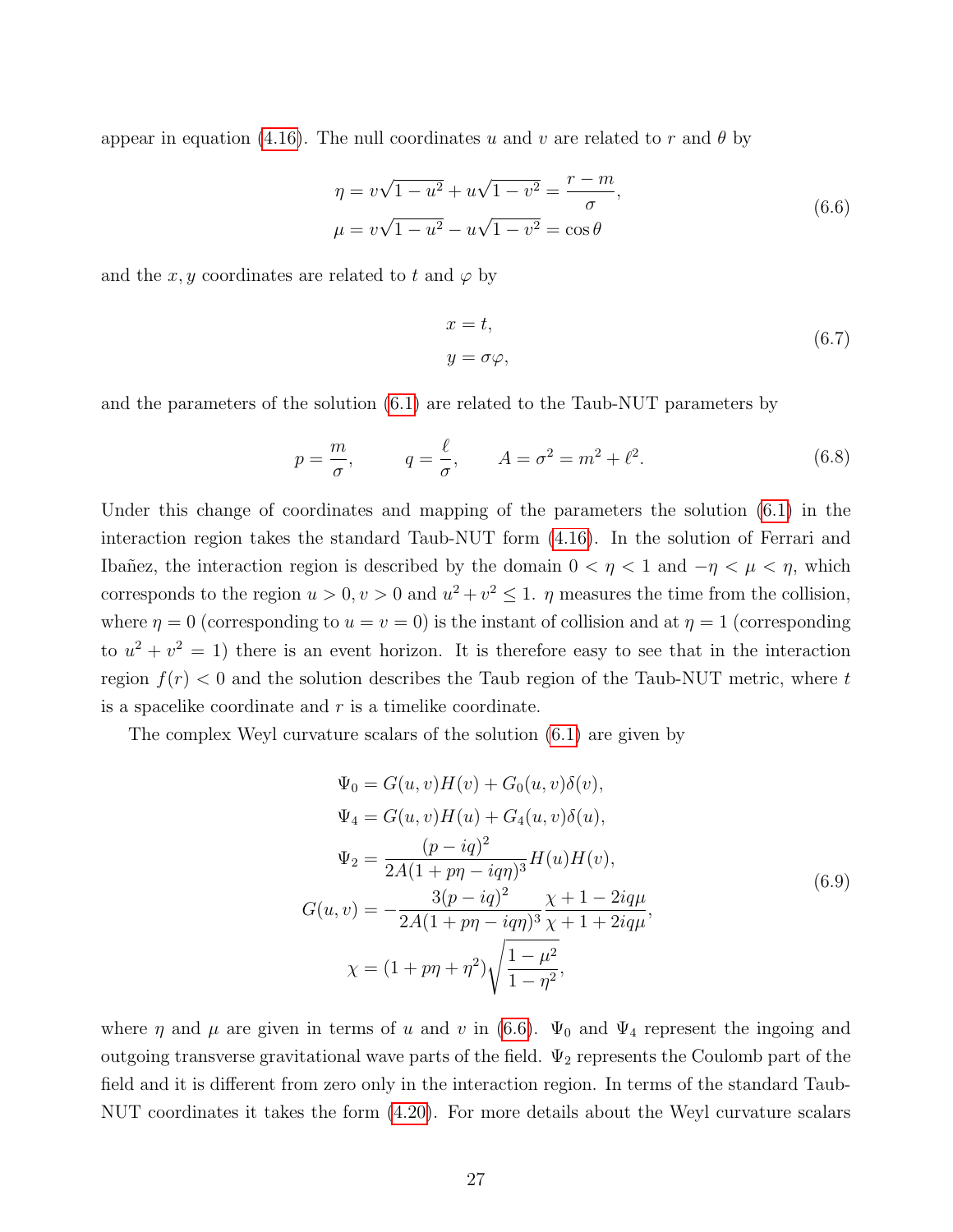and the Newman-Penrose formalism see references [\[25\]](#page-39-1)-[\[33\]](#page-39-2). For brevity, we avoid writing down explicitly the coefficients of the delta function terms (they can be inferred from [\[21,](#page-38-9) [22,](#page-38-10) [23\]](#page-38-11)).

#### The Interaction Region

The interaction region of the solution was fully extended in [\[21\]](#page-38-9) where it was shown to be isomorphic to the Taub-NUT metric. In particular, it was shown that the solution is smooth and that there are no curvature singularities besides the delta functions arising from the shockwaves and the string singularity.

To understand the motion of the plane waves in the interaction region we first look at the Taub-NUT metric near the horizon and for a fixed value of  $\phi$ 

<span id="page-28-0"></span>
$$
ds^{2} = \frac{1}{\sqrt{2mr_{+}}} \left( -\tau dt^{2} + \frac{d\tau^{2}}{\tau} \right) + d\theta^{2}, \qquad \tau = \frac{r - r_{+}}{\sqrt{2mr_{+}}}.
$$
 (6.10)

In the Taub region  $\tau < 0$  and using the following change of variables

$$
U = a\sqrt{-\tau}e^{\frac{t}{2}}, \qquad a^2 = \frac{4}{\sqrt{2mr_+}},
$$
(6.11)

the metric [\(6.10\)](#page-28-0) describes the Milne region of flat spacetime

$$
ds^2 = -dUdV + d\theta^2. \tag{6.12}
$$

The plane waves are described by the wave equation

<span id="page-28-1"></span>
$$
\eta = \pm \mu. \tag{6.13}
$$

We will describe the propagation of the wave that is coming from region II and which corresponds to the upper sign in [\(6.13\)](#page-28-1). In the Milne coordinates the wave equation reads

$$
UV = -\frac{\sigma}{mr_+} \theta^2. \tag{6.14}
$$

We further define

$$
X = 2\sqrt{\frac{mr_{+}}{\sigma}} (U + V),
$$
  
\n
$$
T = 2\sqrt{\frac{mr_{+}}{\sigma}} (U - V),
$$
\n(6.15)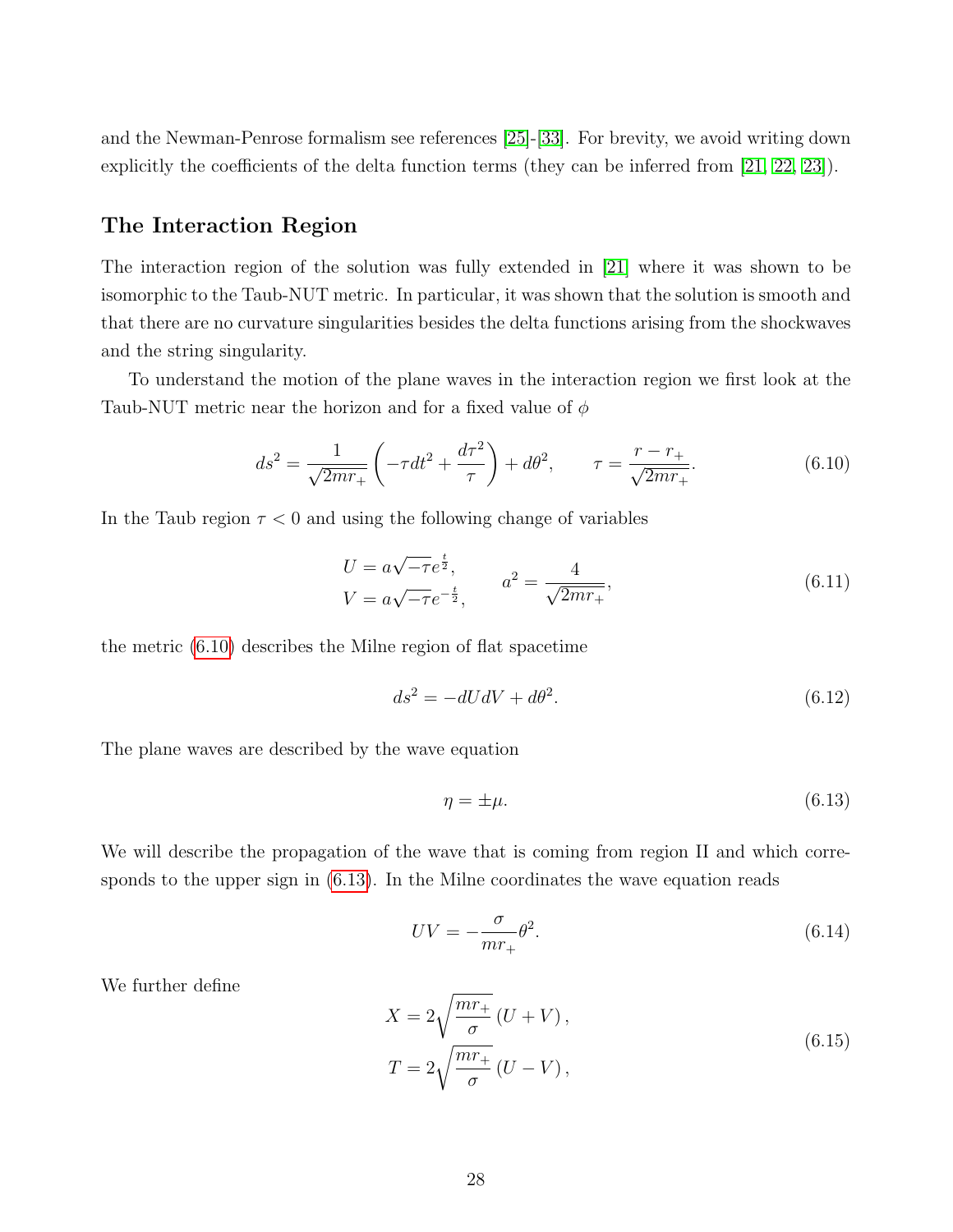

<span id="page-29-0"></span>Figure 3: Left: the interaction region projected onto the  $T, X, \theta$  subspace. The two waves propagate inside the light cones of the two spacetime points  $U = V = 0, \theta = 0, \pi$ . Right: the interaction region projected onto the  $T, X$  subspace.

in terms of which the wave equation becomes

$$
T^2 - X^2 - \theta^2 = 0.
$$
\n(6.16)

We therefore conclude that the plane wave coming from region II propagates in the light cone of the spacetime point  $U = V = \theta = 0$ . In a similar way one can show that the plane wave coming from region III propagate in the light cone of the spacetime point  $U = V = 0, \theta = \pi$ .

The two waves propagate inside the light cones from the past Taub region into the future Taub region, as described in figure [3,](#page-29-0) without ever passing through the NUT region. The NUT region is static and can be written in terms of a cylindrical system of coordinates, also known as Weyl coordinates. The advantage of this system is that it makes the physical picture of the string clear. In these coordinates the NUT region takes the form

<span id="page-29-1"></span>
$$
ds^{2} = -e^{2U} \left(dt + Bd\phi\right)^{2} + e^{-2U} \left[e^{2\gamma} \left(d\rho^{2} + dx_{3}^{2}\right) + \rho^{2} d\phi^{2}\right],
$$
\n(6.17)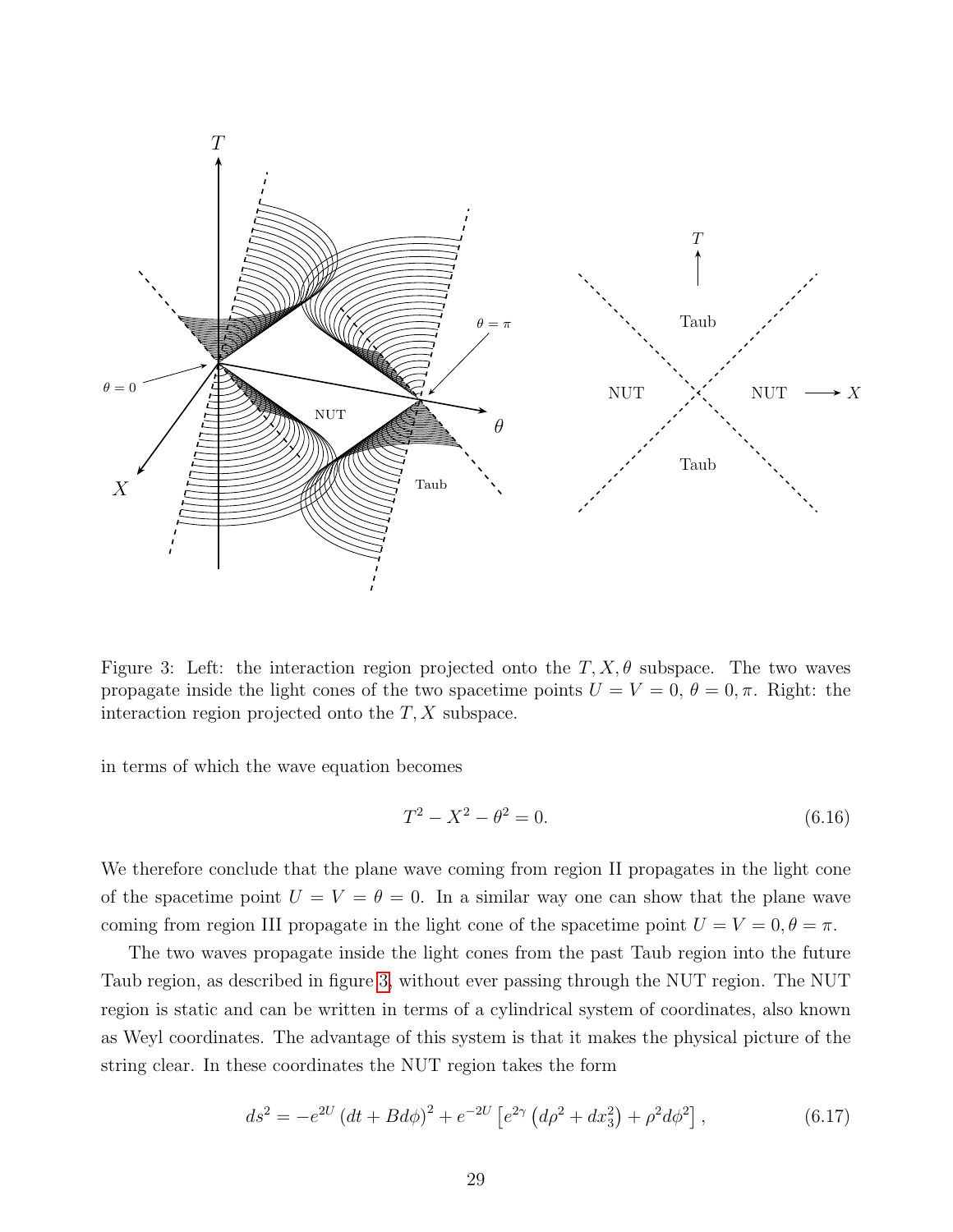where

$$
e^{2U} = \frac{(R_{+} + R_{-})^{2} - 4\sigma^{2}}{(R_{+} + R_{-} + 2m)^{2} + 4\ell^{2}}, \qquad B = \frac{\ell}{\sigma} (R_{+} - R_{-}),
$$
  
\n
$$
e^{2\gamma} = \frac{(R_{+} + R_{-})^{2} - 4\sigma^{2}}{4R_{+}R_{-}},
$$
\n(6.18)

and

$$
R_{\pm}^{2} = \rho^{2} + (x_{3} \pm \sigma)^{2}.
$$
 (6.19)

The relation to the spherical system of coordinates is given by

<span id="page-30-0"></span>
$$
\rho = \sqrt{r^2 - 2mr - \ell^2} \sin \theta, \qquad x_3 = (r - m)\cos \theta,\tag{6.20}
$$

which also implies

<span id="page-30-1"></span>
$$
e^{2U} = f(r),
$$
  
\n
$$
R_{\pm} = r - m \pm \sigma \cos \theta,
$$
  
\n
$$
B = 2\ell \cos \theta.
$$
\n(6.21)

Clearly this system of coordinates describes only the NUT region since the argument in the square root in [\(6.20\)](#page-30-0) has to be positive, and accordingly  $\rho$  is a cylindrical radial coordinate that is defined in the domain  $\rho > 0$ . In this region both  $e^{2U}$  and  $e^{2\gamma}$  are positive and therefore t is a timelike coordinate and  $\rho$ ,  $x_3$ ,  $\phi$  are spacelike. The conical singularity at  $\theta = 0$  can be avoided by the change of coordinate  $t \to t - 2\ell\phi$ . The conical singularity at  $\theta = \pi$  can be avoided by the change of coordinate  $t \to t + 2\ell\phi$ . We cannot avoid both conical singularities unless we allow for closed timelike curves. In this system of coordinates the two string segments lie on the x<sub>3</sub>-axis in the regions  $|x_3| \ge \sigma$  and they are connected by the horizon which is located on the same axis at  $|x_3| < \sigma$ 

half axis 
$$
\theta = \pi
$$
  $\longleftrightarrow$   $\rho = 0$ ,  $x_3 \le -\sigma$ ,  
horizon  $r = r_+$   $\longleftrightarrow$   $\rho = 0$ ,  $-\sigma < x_3 < +\sigma$ ,  $(6.22)$   
half axis  $\theta = 0$   $\longleftrightarrow$   $\rho = 0$ ,  $+\sigma \le x_3$ .

We can extend the metric [\(6.17\)](#page-29-1) across the horizon into the Taub region using the following coordinates

$$
\rho = -\sqrt{-(r^2 - 2mr - \ell^2)}\sin\theta, \qquad x_3 = (r - m)\cos\theta,\tag{6.23}
$$

under which the Taub-NUT metric [\(4.16\)](#page-19-1) takes the form

<span id="page-30-2"></span>
$$
ds^{2} = -e^{2U} \left(dt + Bd\phi\right)^{2} + e^{-2U} \left[e^{2\gamma} \left(-d\rho^{2} + dx_{3}^{2}\right) - \rho^{2} d\phi^{2}\right],
$$
\n(6.24)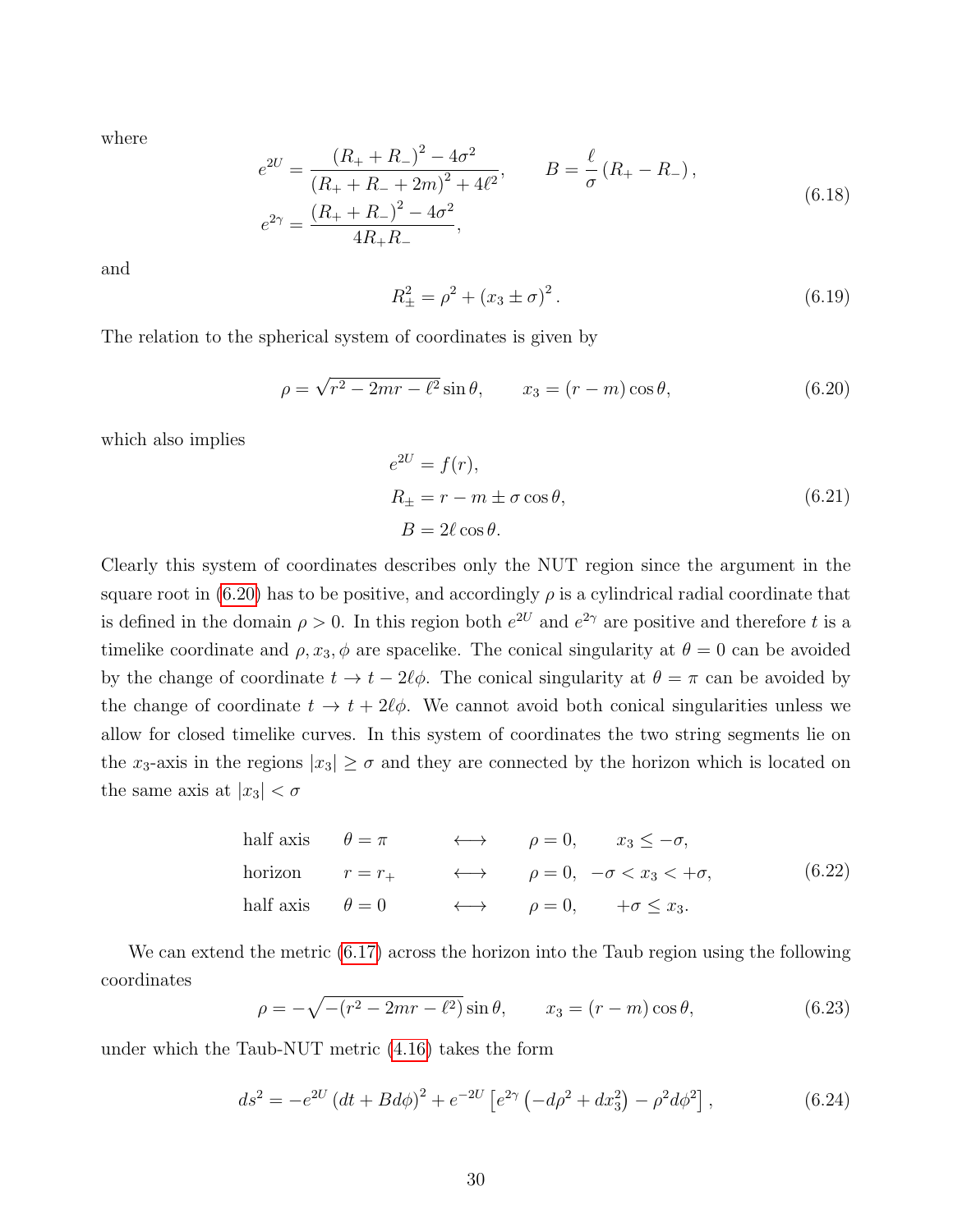

Figure 4: The NUT region of the Taub-NUT metric in the  $x_3$ - $\rho$  plane. The two string segments are stretched along the  $x_3$ -axis in the regions  $|x_3| \geq \sigma$ . The horizon at  $r = r_+$ , or equivalently  $\rho = 0$ , lies in the domain  $|x_3| \leq \sigma$  and is depicted by the dashed line.

with the same functions  $U, \gamma, B$  as in [\(6.29\)](#page-32-0) and

$$
R_{\pm}^{2} = -\rho^{2} + (x_{3} \pm \sigma)^{2}.
$$
 (6.25)

The identities in equation [\(6.21\)](#page-30-1) remain the same in the Taub region. Here both functions  $e^{2U}$ and  $e^{2\gamma}$  are negative and therefore  $\rho$  is a timelike coordinate and  $x_3, t, \phi$  are spacelike. In this system of coordinates both the horizon and the string are at  $\rho = 0$  and  $-\sigma < x_3 < +\sigma$ . Note, however, that the horizon is a two dimensional surface in the full space and the string is one dimensional. This system of coordinates is not particularly useful to describe the Taub region and for future purposes we use it only to demonstrate the continuation across the horizon that separates the NUT and the Taub regions in Weyl coordinates. Formally the continuation is given by

$$
\rho \to -i\rho. \tag{6.26}
$$

#### The Plane Wave Regions

The plane wave regions II and III contain event horizons at  $u = 1$  and  $v = 1$ , respectively. The curvature remains finite on these horizons but geodesics never cross them and therefore they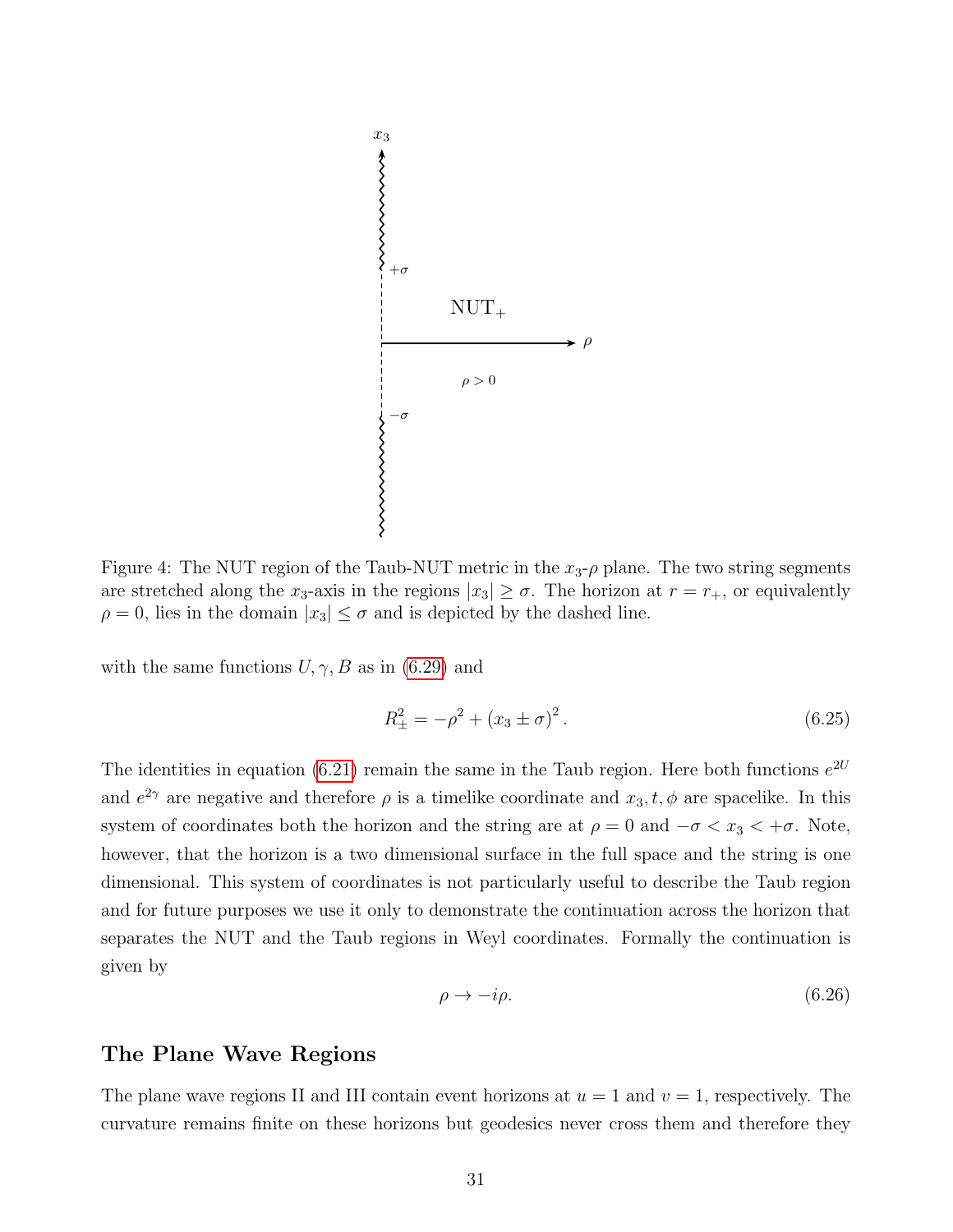are not merely coordinates singularities. They are known in the literature as "fold" singularities [\[34\]](#page-39-3) (see also section 8.3 of [\[35\]](#page-39-4)).

To understand the fold singularities we will use Weyl coordinates to describe the metric in the plane wave regions. Using the following system of coordinates

$$
x_3 = -\sigma (u^2 + v^2), \qquad \phi = \frac{1}{\sigma}y
$$
  
\n
$$
\rho = -\sigma (1 - u^2 + v^2), \qquad t = x,
$$
\n(6.27)

the metric in region II  $(6.5)$  is brought to a form similar to  $(6.24)$ 

<span id="page-32-1"></span>
$$
ds^{2} = -e^{2U} (dt + Bd\phi)^{2} + e^{-2U} \left[ e^{2\gamma} \left( -d\rho^{2} + dx_{3}^{2} \right) - \left( \frac{x_{3} - \rho + \sigma}{2} \right)^{2} d\phi^{2} \right],
$$
 (6.28)

with

<span id="page-32-0"></span>
$$
e^{2U} = -\frac{x_3 - \rho + \sigma}{3\sigma - x_3 + \rho + 2p\sqrt{2\sigma}\sqrt{\sigma - x_3 + \rho}}, \qquad B = 2\ell\sqrt{-\frac{x_3 - \rho - \sigma}{2\sigma}},
$$
  

$$
e^{2\gamma} = -\sqrt{\frac{\sigma(x_3 - \rho + \sigma)}{8(\sigma - x_3 + \rho)(-\sigma - x_3 - \rho)}}.
$$
 (6.29)

In the entire region II both warp functions  $e^{2U}$  and  $e^{2\gamma}$  are negative. Therefore  $\rho$  is a timelike coordinate and  $x_3, t, \phi$  are spacelike coordinates. The metric [\(6.28\)](#page-32-1) takes a form similar to the Taub metric in Weyl coordinates [\(6.24\)](#page-30-2). In the whole region  $x_3 < 0, \rho < 0$  and therefore the solution describes the lower half plane (or the southern hemisphere) and time is defined to be negative. There is a coordinate singularity at  $x_3 - \rho + \sigma = 0$  (corresponding to  $u = 1$ ) but the curvature remains finite there. However, the area of this horizon is zero and therefore it is a point in space. At this point  $B = 2\ell$  and there is a conical singularity similar to the one that appears in the Taub-NUT metric. This singularity can be interpreted as the endpoint of a semi-infinite string moving at the speed of light along its axis in the positive  $x_3$  direction. At the point  $x_3 = -\sigma, \rho = 0$  (corresponding to  $u = 1, v = 0$ ) the string's endpoint reaches the Taub-NUT horizon of the interaction region. Due to the presence of a fold singularity the metric cannot be extended beyond the horizon in the plane wave region.

In Region III the metric takes a similar form with the replacements  $u \leftrightarrow v$ ,  $q \rightarrow -q$  and  $x_3 \rightarrow -x_3$ , and it therefore describes the upper half plane (or the northern hemisphere) with a semi-infinite string whose endpoint moves at the speed of light in the negative  $x_3$  direction until it reaches the Taub-NUT horizon. The two semi-infinite strings reach the Taub-NUT horizon at the same time, after which spacetime is described by the static NUT metric (see figure [5\)](#page-33-0).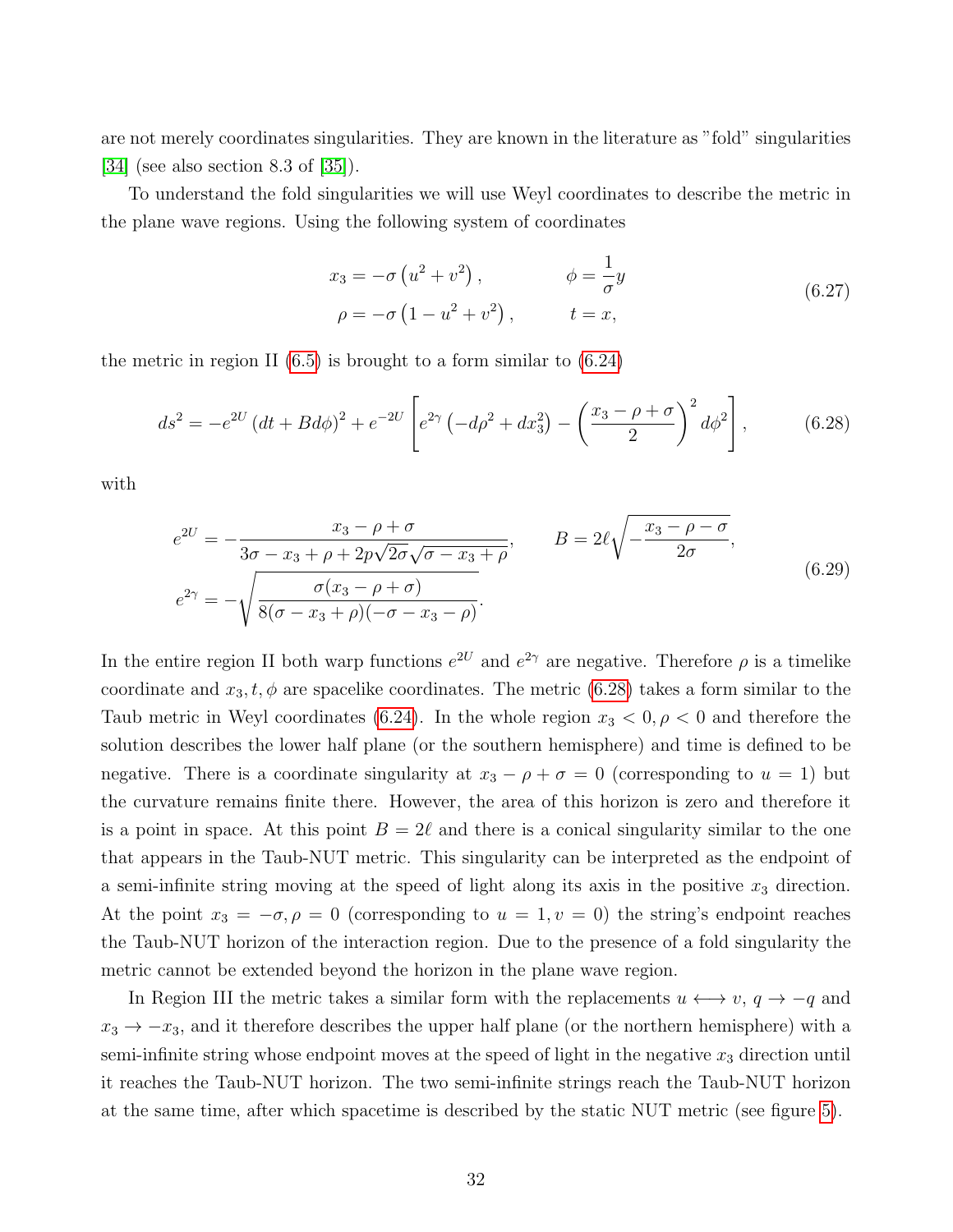

<span id="page-33-0"></span>Figure 5: The plane waves solution in the  $x_3$ - $\rho$  plane. The shockwaves at  $u = 0$  and  $v = 0$ correspond to  $x_3 - \rho - \sigma = 0$  and  $-x_3 - \rho - \sigma = 0$ , respectively. The null lines at  $u = 1$  and  $v = 1$  correspond to  $x_3 - \rho + \sigma = 0$  and  $-x_3 - \rho + \sigma = 0$ , respectively. On these lines there is a conical singularity and therefore the metric cannot be extended beyond them. The gray area is the interaction region IV (before the extension across the horizon), which is isomorphic to the part  $m < r < r_{+}$  of the Taub space, and it can be extended beyond the horizon (depicted by the dashed line). Across the horizon the metric describes the NUT space, which includes two string segments (depicted by the zigzag lines) stretching from the horizon along the  $x_3$ -axis. In the NUT region ( $\rho > 0$ ) the coordinate  $\rho$  is spacelike, while in the region  $\rho < 0$  it is timelike. The two null lines  $x_3 - \rho + \sigma = 0$  and  $-x_3 - \rho + \sigma = 0$  are naturally interpreted as the endpoints of the two string segments moving along their axis towards each other at the speed of light until they reach the horizon, after which spacetime is described by the static NUT metric.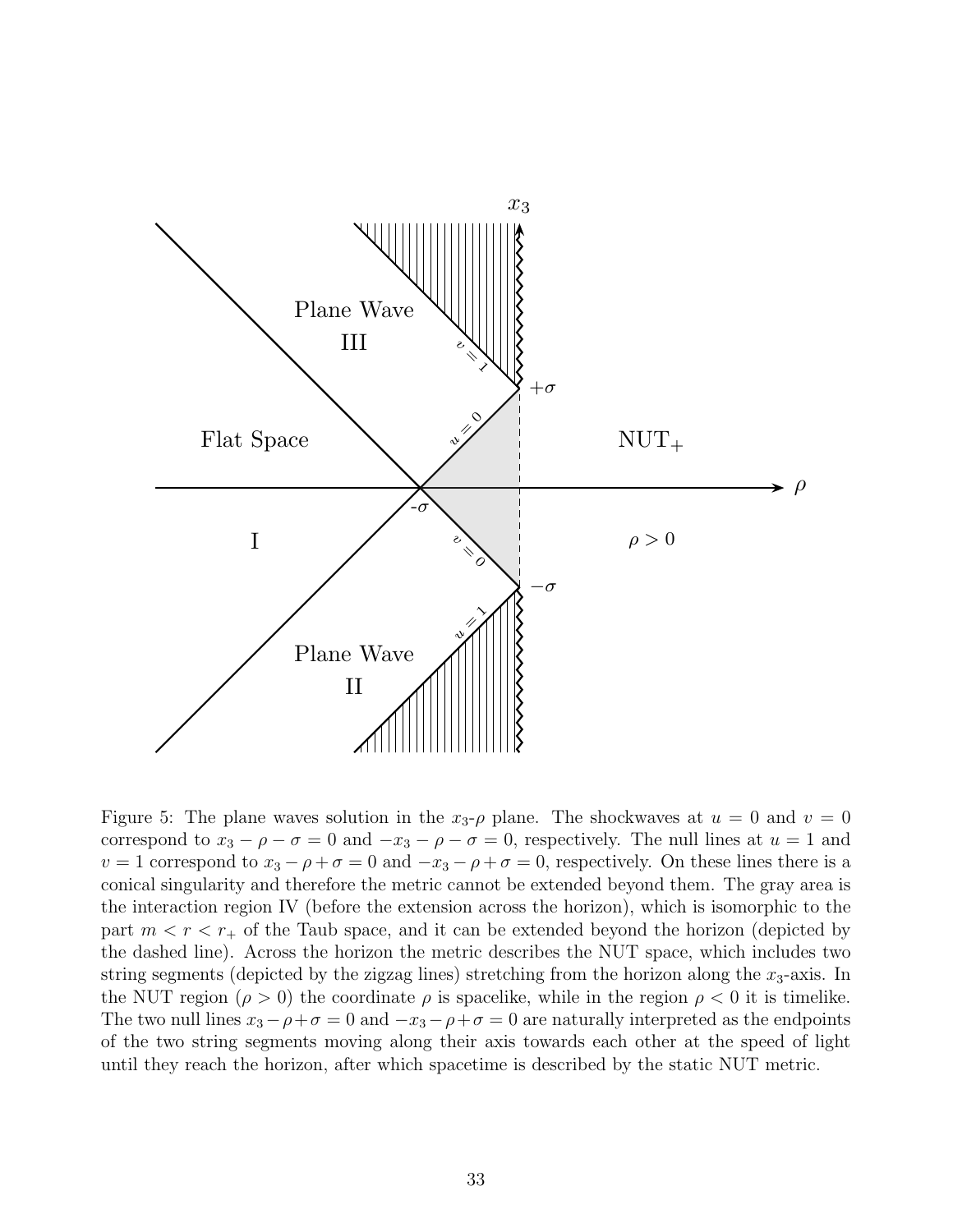

<span id="page-34-0"></span>Figure 6: The plane waves solution in the  $r-t$  plane. The lines drawn describe constant  $r$ surfaces. The gray area describes the interaction region IV. The observer will propagate through the plane wave region II or III depending on its location on the  $x_3$ -axis  $(x_3 < 0 \text{ or } x_3 > 0$ respectively). Geodesics with  $|x_3| > \sigma$  do not pass through the gray region, which shrinks to zero in this case; correspondingly, the plane wave region extends all the way to the horizon at  $r = r_{+}$ . In the special case  $x_3 = 0$  the observer is equally separated from the two strings and therefore never propagates through the plane wave region, which shrinks to zero. The hypersurface that separates the interaction region from the flat space region in this case is  $r = m$  (or equivalently  $\rho = -\sigma$ ). Notice that some geodesic in the plane wave region may end on the fold singularity, which does not appear in this 2D diagram.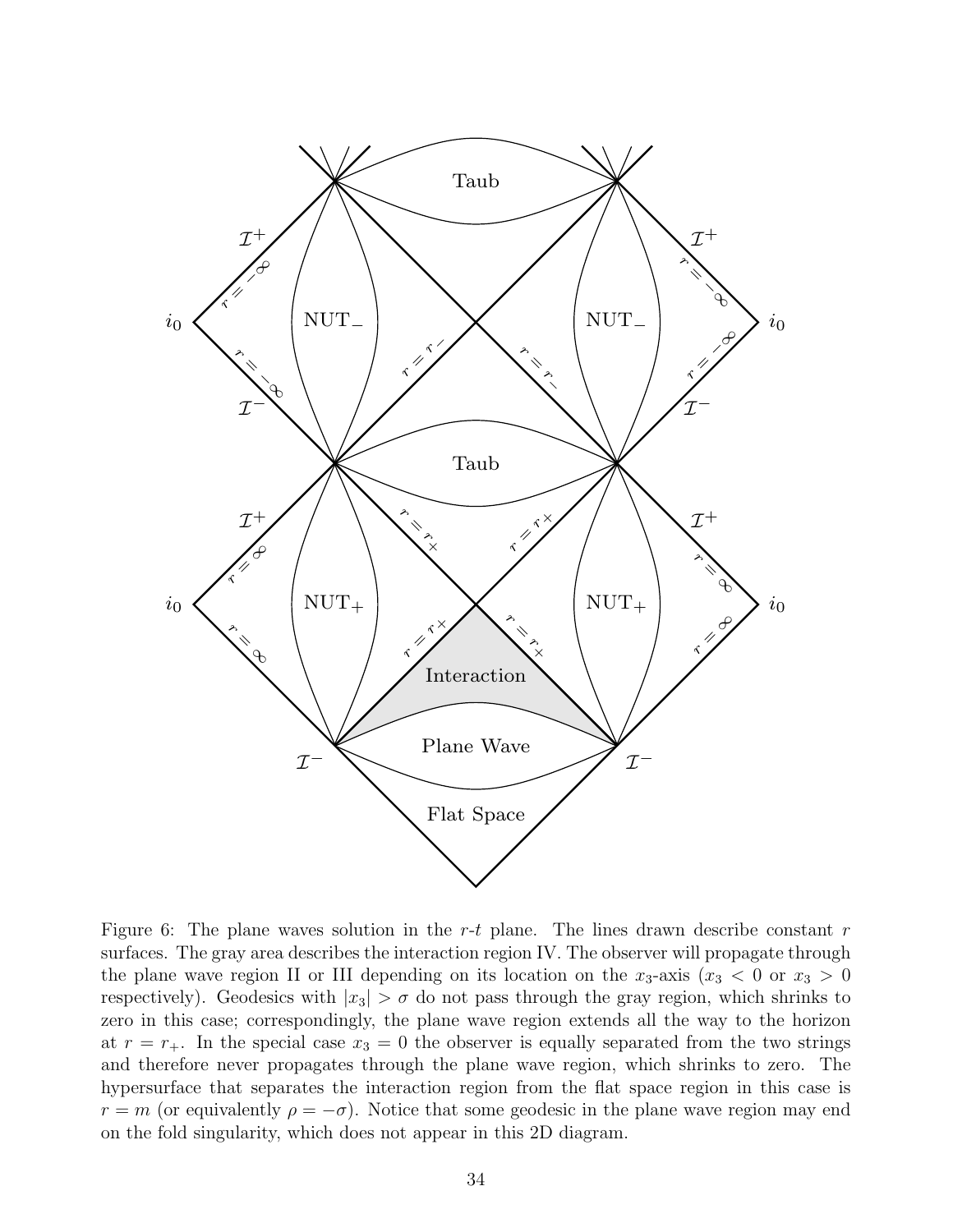Finally, in figure [6](#page-34-0) we draw a Penrose diagram of the solution in the r-t plane. The solution interpolates between regions of spacetime with different dual supertranslation charge. In the interaction region spacetime is locally isomorphic to the Taub-NUT metric and therefore it carries a dual supertranslation charge [\(4.22\)](#page-19-3). Before the instant of collision, on the other hand, spacetime is described by freely propagating plane waves that are neutral under dual supertranslations. The imaginary part of the boundary graviton  $\text{Im } C$  also changes as a result of the collision. In the interaction region it acquires a non-zero value, given by [\(4.33\)](#page-21-1), while it vanishes elsewhere.

The Taub-NUT solution is interpreted as a *gravitomagnetic cosmic string*<sup>[5](#page-35-0)</sup> (see [\[36\]](#page-39-5), for example), which is the gravitational analogue of the Dirac string for magnetic monopoles. The solution described in this section is therefore naturally interpreted as the process of formation of a gravitomagnetic cosmic string (the reverse process of a snapping string that breaks into two parts). A similar process that involves a snapping cosmic string was studied in [\[37\]](#page-39-6) as a solution that interpolates between vacua with different superrotation charges. Let us stress that these two cosmic string solutions carry different charges (NUT/dual supertranslation versus Kerr angular momentum/superrotations). In a similar way, the process of creation (or annihilation) of a gravitomagnetic cosmic string interpolates between vacua with different dual supertranslation charge. This provides a physical interpretation of dual supertranslations.

## 7 Conclusions and Future Directions

We have discussed several properties of the symmetry generated by the dual supertranslations charges of [\[1,](#page-37-0) [2\]](#page-37-1); we have shown in particular that the global dual supertranslation charge is invariant under arbitrary globally defined, smooth deformation of the metric. The global dual supertranslation charge is therefore a topological invariant and it classifies the topology of the two dimensional celestial space, which is a generalization of the celestial sphere. The trivial case is when spacetime has the topology of a sphere, in which case it is *qlobally* asymptotically flat and correspondingly the global dual supertranslation charge vanishes. When spacetime has a non-trivial topology, it is only *locally* asymptotically flat. An example of a spacetime with a non-trivial topology is the Taub-NUT metric where, due to a cosmic string defect the topology of the celestial space is that of a branched covering of the sphere and correspondingly the dual supertranslation charge is non-zero. In the same way, multi-NUT-string solutions will have the topology of a branched covering of the sphere with multiple branch points located at the

<span id="page-35-0"></span> ${}^{5}$ By "gravitomagnetic cosmic string" we mean a cosmic string with NUT charge. In the literature this is sometimes referred to as a "spinning" cosmic string, but this term is also used to describe regular (Kerr) angular momentum. In order not to confuse between the NUT and Kerr charges we avoid using the term "spinning."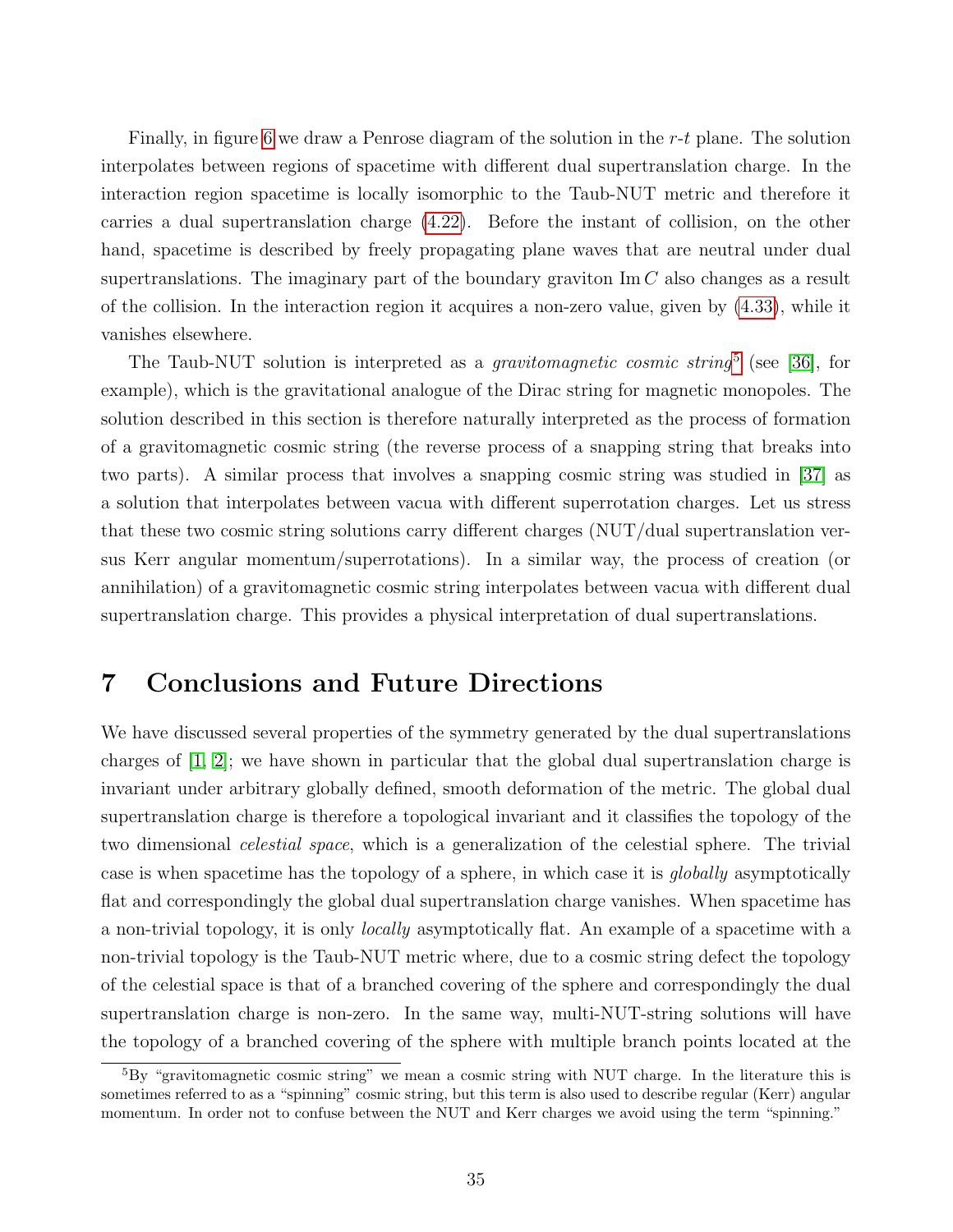position of the strings.

One may be tempted to draw a comparison with superrotations. Indeed, in both cases the violation of global asymptotic flatness is due to singularities at isolated points on the celestial sphere. However, we would like to emphasize some key differences between the two symmetry operations. The group of superrotation transformations is non-Abelian, which in turn implies that its generators do not commute with the Hamiltonian. Moreover, superrotations produce a non-vanishing Bondi news at spatial infinity, indicating the emission of an infinite amount of gravitational radiation and therefore an infinite amount of energy. Dual supertranslations, on the other hand, form an Abelian group, they commute with the Hamiltonian and therefore do not change the energy of the state and do not act on the Bondi news. These key differences therefore suggest that the violation of global asymptotic flatness may be milder in the case of dual supertranslations.

The structure that we found in this work is analogous to the theory of magnetic monopoles in electrodynamics. In the same way that magnetic charges classify the space of asymptotic gauge fields into distinct topological sectors, dual supertranslation charges classify the space of asymptotic metrics according to their topology. It is therefore natural to ask whether there exists a quantization condition for gravity similar to the Dirac quantization condition in electrodynamics [6](#page-36-0) . We hope to report on this issue soon.

Let us also remark that in this work we assumed that the Bondi mass is real. An imaginary Bondi mass will prevent the dual supertranslation charge from being conserved identically and is the gravitational analog of a magnetic source. It is an imaginary metric component that generates imaginary spacetime transformations. In contrast to QED, where a magnetic source generates imaginary gauge transformations that are perfectly understood, it seems harder to make sense of the gravitational analog. Nonetheless, it could still have interesting physical application, as in the description of thermal states. We leave these questions for future research.

# Acknowledgements

MP thanks the Erwin Schrödinger Institute and the Galileo Galilei Institute for Theoretical Physics for its hospitality and INFN for partial support during the completion of this work. The research of UK and MP is supported in part by NSF through grant PHY-1620039.

<span id="page-36-0"></span><sup>6</sup> See [\[38\]](#page-40-0) for a discussion on related topics.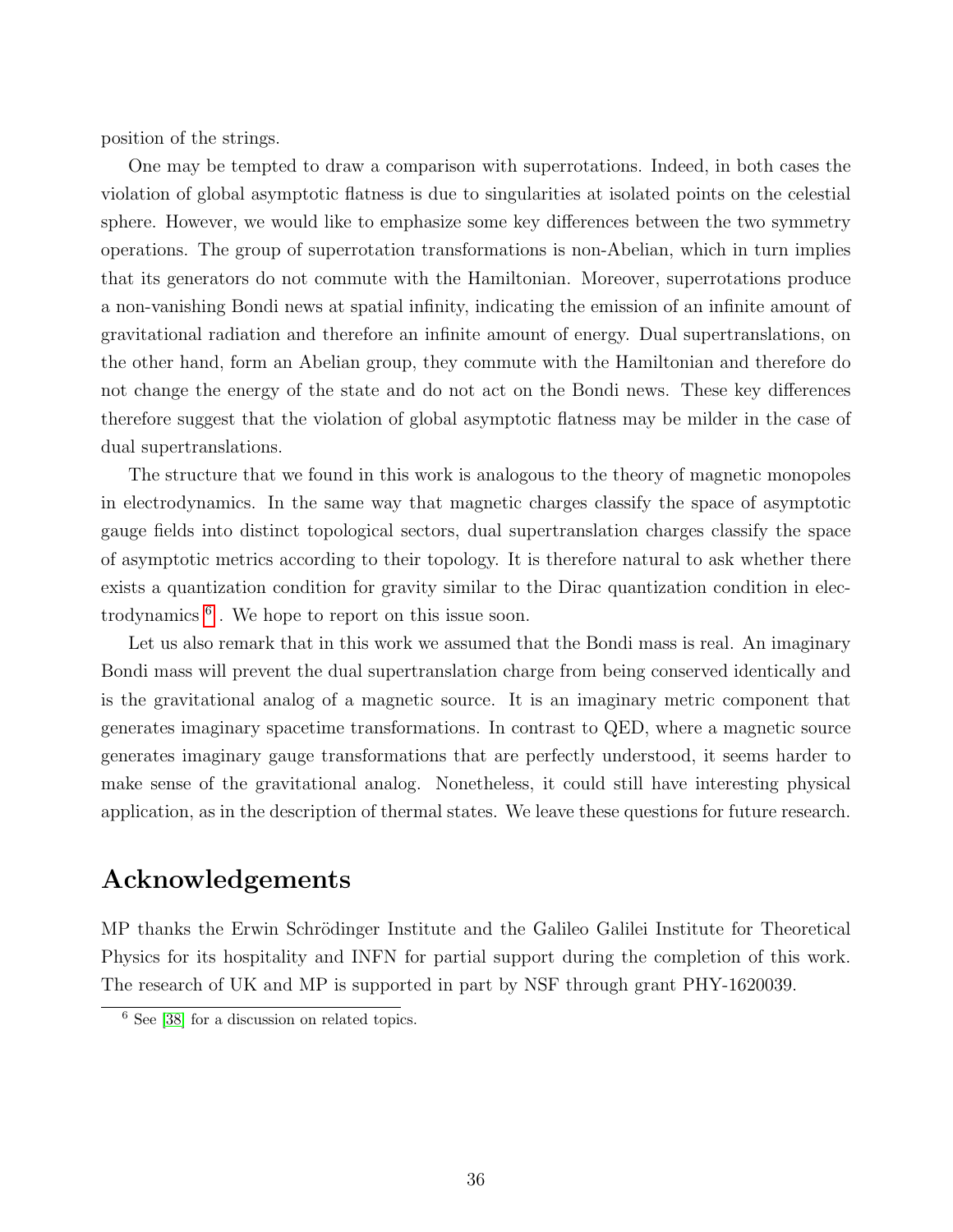# References

- <span id="page-37-0"></span>[1] H. Godazgar, M. Godazgar and C. N. Pope, "New Dual Gravitational Charges," [arXiv:1812.01641](http://arxiv.org/abs/1812.01641) [hep-th].
- <span id="page-37-1"></span>[2] H. Godazgar, M. Godazgar and C. N. Pope, "Tower of Subleading Dual BMS Charges," [arXiv:1812.06935](http://arxiv.org/abs/1812.06935) [hep-th].
- <span id="page-37-2"></span>[3] T. He, P. Mitra, A. P. Porfyriadis and A. Strominger, "New Symmetries of Massless Qed," JHEP 1410 (2014) 112 doi:10.1007/JHEP10(2014)112 [\[arXiv:1407.3789](http://arxiv.org/abs/1407.3789) [hep-th]].
- <span id="page-37-3"></span>[4] A. Strominger, "Asymptotic Symmetries of Yang-Mills Theory," JHEP 1407 (2014) 151 doi:10.1007/JHEP07(2014)151 [\[arXiv:1308.0589](http://arxiv.org/abs/1308.0589) [hep-th]].
- <span id="page-37-4"></span>[5] A. Strominger, "Magnetic Corrections to the Soft Photon Theorem," Phys. Rev. Lett. 116 (2016) no.3, 031602 doi:10.1103/PhysRevLett.116.031602 [\[arXiv:1509.00543](http://arxiv.org/abs/1509.00543) [hep-th]].
- <span id="page-37-5"></span>[6] A. Strominger, "Lectures on the Infrared Structure of Gravity and Gauge Theory," [arXiv:1703.05448](http://arxiv.org/abs/1703.05448) [hep-th].
- <span id="page-37-6"></span>[7] Y. Hamada, M. S. Seo and G. Shiu, "Large gauge transformations and little group for soft photons," Phys. Rev. D 96, no. 10, 105013 (2017) doi:10.1103/PhysRevD.96.105013 [\[arXiv:1704.08773](http://arxiv.org/abs/1704.08773) [hep-th]]; "Electromagnetic Duality and the Electric Memory Effect," JHEP 1802, 046 (2018) doi:10.1007/JHEP02(2018)046 [\[arXiv:1711.09968](http://arxiv.org/abs/1711.09968) [hep-th]].
- <span id="page-37-7"></span>[8] A. Strominger, "On BMS Invariance of Gravitational Scattering," JHEP 1407 (2014) 152 doi:10.1007/JHEP07(2014)152 [\[arXiv:1312.2229](http://arxiv.org/abs/1312.2229) [hep-th]].
- <span id="page-37-8"></span>[9] T. He, V. Lysov, P. Mitra and A. Strominger, "BMS Supertranslations and Weinbergs Soft Graviton Theorem," JHEP 1505 (2015) 151 doi:10.1007/JHEP05(2015)151 [\[arXiv:1401.7026](http://arxiv.org/abs/1401.7026) [hep-th]].
- <span id="page-37-9"></span>[10] M. Henneaux and C. Troessaert, "BMS Group at Spatial Infinity: the Hamiltonian (Adm) Approach," JHEP 1803 (2018) 147 doi:10.1007/JHEP03(2018)147 [\[arXiv:1801.03718](http://arxiv.org/abs/1801.03718) [grqc]].
- <span id="page-37-10"></span>[11] M. Henneaux and C. Troessaert, "Asymptotic Symmetries of Electromagnetism at Spatial Infinity," JHEP 1805 (2018) 137 doi:10.1007/JHEP05(2018)137 [\[arXiv:1803.10194](http://arxiv.org/abs/1803.10194) [hep $th$ .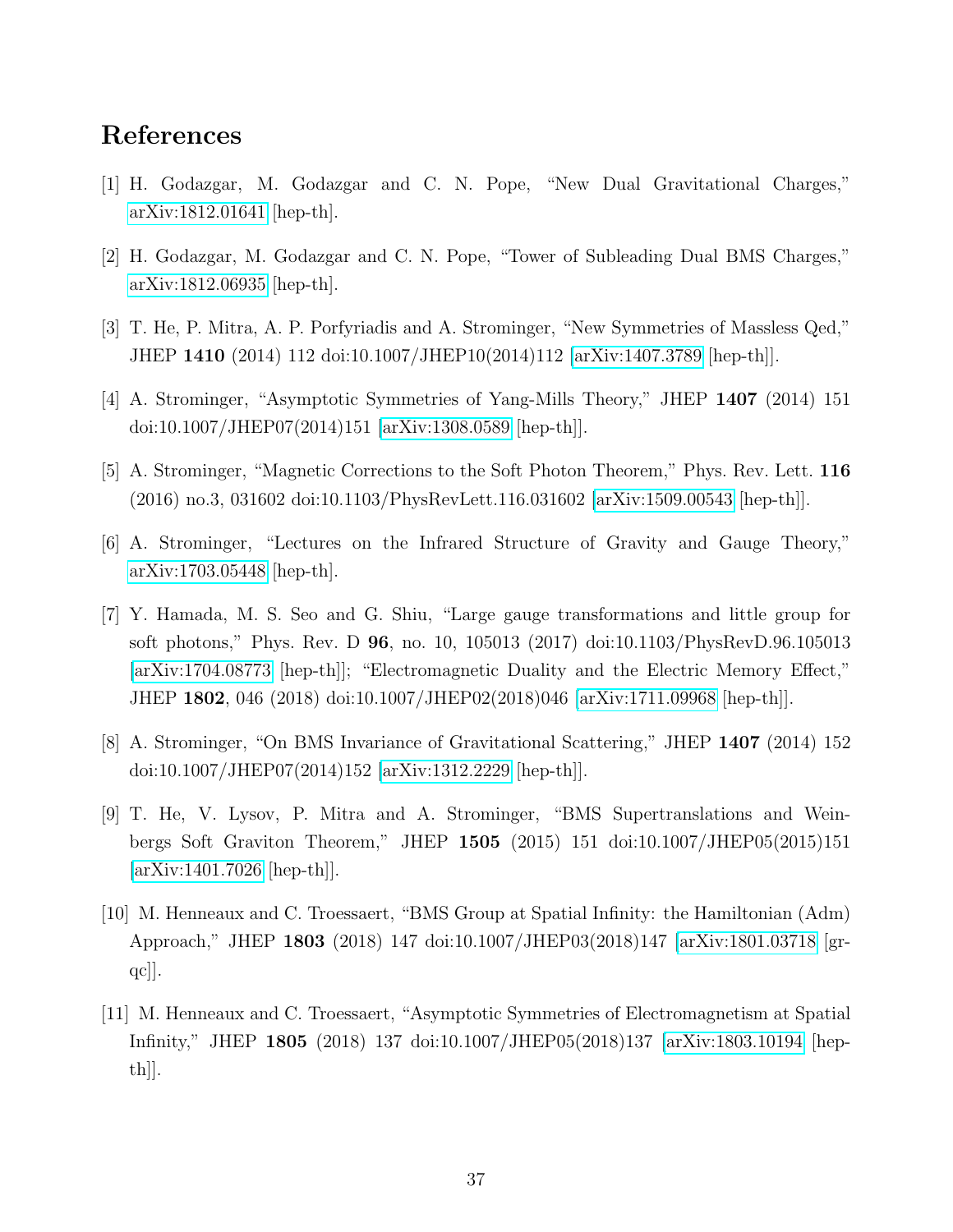- <span id="page-38-0"></span>[12] M. Henneaux and C. Troessaert, "Hamiltonian Structure and Asymptotic Symmetries of the Einstein-Maxwell System at Spatial Infinity," JHEP 1807 (2018) 171 doi:10.1007/JHEP07(2018)171 [\[arXiv:1805.11288](http://arxiv.org/abs/1805.11288) [gr-qc]].
- <span id="page-38-2"></span>[13] G. Barnich and C. Troessaert, "BMS Charge Algebra," JHEP 1112 (2011) 105 doi:10.1007/JHEP12(2011)105 [\[arXiv:1106.0213](http://arxiv.org/abs/1106.0213) [hep-th]].
- <span id="page-38-3"></span>[14] G. Barnich and C. Troessaert, "Finite BMS Transformations," JHEP 1603 (2016) 167 doi:10.1007/JHEP03(2016)167 [\[arXiv:1601.04090](http://arxiv.org/abs/1601.04090) [gr-qc]].
- <span id="page-38-4"></span>[15] S. Choi, U. Kol and R. Akhoury, "Asymptotic Dynamics in Perturbative Quantum Gravity and BMS Supertranslations," JHEP 1801 (2018) 142 doi:10.1007/JHEP01(2018)142 [\[arXiv:1708.05717](http://arxiv.org/abs/1708.05717) [hep-th]].
- <span id="page-38-1"></span>[16] P. A. M. Dirac, "Quantised singularities in the electromagnetic field,," Proc. Roy. Soc. Lond. A 133, no. 821, 60 (1931). doi:10.1098/rspa.1931.0130
- <span id="page-38-5"></span>[17] A. Strominger and A. Zhiboedov, "Gravitational Memory, BMS Supertranslations and Soft Theorems," JHEP 1601 (2016) 086 doi:10.1007/JHEP01(2016)086 [\[arXiv:1411.5745](http://arxiv.org/abs/1411.5745) [hep-th]].
- <span id="page-38-6"></span>[18] S. W. Hawking, M. J. Perry and A. Strominger, "Superrotation Charge and Supertranslation Hair on Black Holes," JHEP 1705 (2017) 161 doi:10.1007/JHEP05(2017)161 [\[arXiv:1611.09175](http://arxiv.org/abs/1611.09175) [hep-th]].
- <span id="page-38-7"></span>[19] G. Compère, A. Fiorucci and R. Ruzziconi, "Superboost transitions, refraction memory and super-Lorentz charge algebra," JHEP 1811, 200 (2018) doi:10.1007/JHEP11(2018)200  $\arXiv:1810.00377$   $\vert \text{hep-th} \vert \vert$ .
- <span id="page-38-8"></span>[20] S. Pasterski, A. Strominger and A. Zhiboedov, "New Gravitational Memories," JHEP 1612 (2016) 053 doi:10.1007/JHEP12(2016)053 [\[arXiv:1502.06120](http://arxiv.org/abs/1502.06120) [hep-th]].
- <span id="page-38-9"></span>[21] V. Ferrari and J. Ibanez, "Type D Solutions Describing the Collisions of Plane Fronted Gravitational Waves," Proc. Roy. Soc. Lond. A 417 (1988) 417. doi:10.1098/rspa.1988.0068
- <span id="page-38-10"></span>[22] V. Ferrari and J. Ibanez, "On the Collision of Gravitational Plane Waves: a Class of Soliton Solutions," Gen. Rel. Grav. 19 (1987) 405. doi:10.1007/BF00767280
- <span id="page-38-11"></span>[23] V. Ferrari and J. Ibanez, "A New Exact Solution for Colliding Gravitational Plane Waves," Gen. Rel. Grav. 19 (1987) 383. doi:10.1007/BF00767279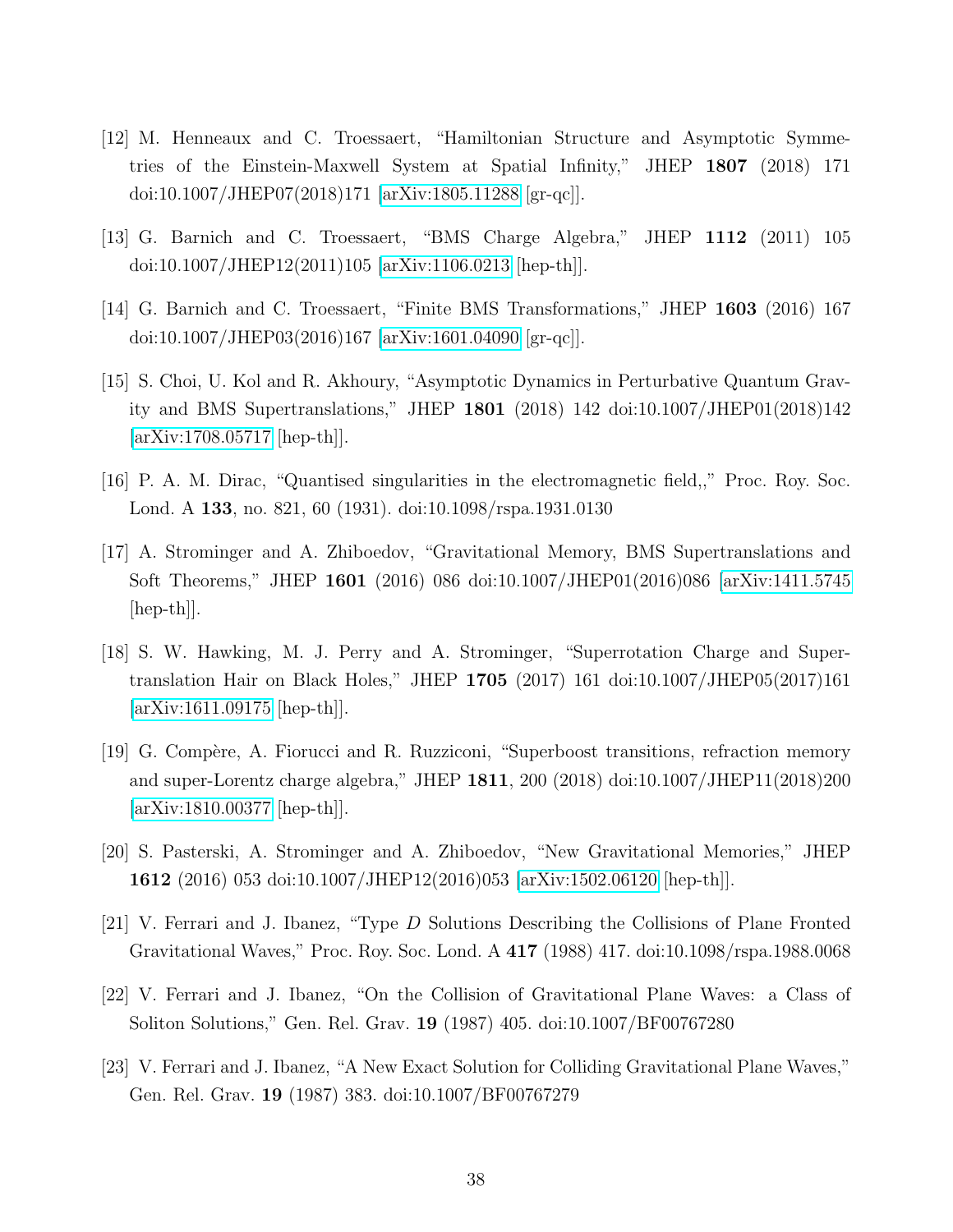- <span id="page-39-0"></span>[24] K. A. Khan and R. Penrose, "Scattering of Two Impulsive Gravitational Plane Waves," Nature 229 (1971) 185. doi:10.1038/229185a0
- <span id="page-39-1"></span>[25] E. Newman and R. Penrose, "An Approach to Gravitational Radiation by a Method of Spin Coefficients," J. Math. Phys. 3 (1962) 566. doi:10.1063/1.1724257
- [26] E. T. Newman and R. Penrose, "10 Exact Gravitationally-Conserved Quantities," Phys. Rev. Lett. 15 (1965) 231. doi:10.1103/PhysRevLett.15.231
- [27] E. T. Newman and R. Penrose, "Note on the Bondi-Metzner-Sachs Group," J. Math. Phys. 7 (1966) 863. doi:10.1063/1.1931221
- [28] E. T. Newman and R. Penrose, "New Conservation Laws for Zero Rest-Mass Fields in Asymptotically Flat Space-Time," Proc. Roy. Soc. Lond. A 305 (1968) 175. doi:10.1098/rspa.1968.0112
- [29] C. J. Talbot, "Newman-Penrose Approach to Twisting Degenerate Metrics," Commun. Math. Phys. **13** (1969) no.1, 45. doi:10.1007/BF01645269
- [30] R. Penrose and W. Rindler, "Spinors and Space-Time. Vol. 2: Spinor and Twistor Methods in Space-Time Geometry," doi:10.1017/CBO9780511524486
- [31] R. Penrose and W. Rindler, "Spinors and Space-Time," doi:10.1017/CBO9780511564048
- [32] T. M. Adamo, C. N. Kozameh and E. T. Newman, "Null Geodesic Congruences, Asymptotically Flat Space-Times and Their Physical Interpretation," Living Rev. Rel. 12 (2009) 6 [Living Rev. Rel. 15 (2012) 1] doi:10.12942/lrr-2009-6 [\[arXiv:0906.2155](http://arxiv.org/abs/0906.2155) [gr-qc]].
- <span id="page-39-2"></span>[33] T. Adamo and E. T. Newman, "The Kerr-Newman Metric: a Review," Scholarpedia 9 (2014) 31791 doi:10.4249/scholarpedia.31791 [\[arXiv:1410.6626](http://arxiv.org/abs/1410.6626) [gr-qc]].
- <span id="page-39-3"></span>[34] R. A. Matzner and F. J. Tipler, "Metaphysics of Colliding Selfgravitating Plane Waves," Phys. Rev. D 29 (1984) 1575. doi:10.1103/PhysRevD.29.1575
- <span id="page-39-4"></span>[35] J. B. Griffiths, "Colliding plane waves in general relativity," Oxford, UK: Clarendon (1991) 232 p. (Oxford mathematical monographs)
- <span id="page-39-5"></span>[36] J. B. Griffiths and J. Podolsky, "Exact Space-Times in Einstein's General Relativity," doi:10.1017/CBO9780511635397
- <span id="page-39-6"></span>[37] A. Strominger and A. Zhiboedov, "Superrotations and Black Hole Pair Creation," Class. Quant. Grav. 34 (2017) no.6, 064002 doi:10.1088/1361-6382/aa5b5f [\[arXiv:1610.00639](http://arxiv.org/abs/1610.00639) [hep- $\lfloor \cdot \rfloor$